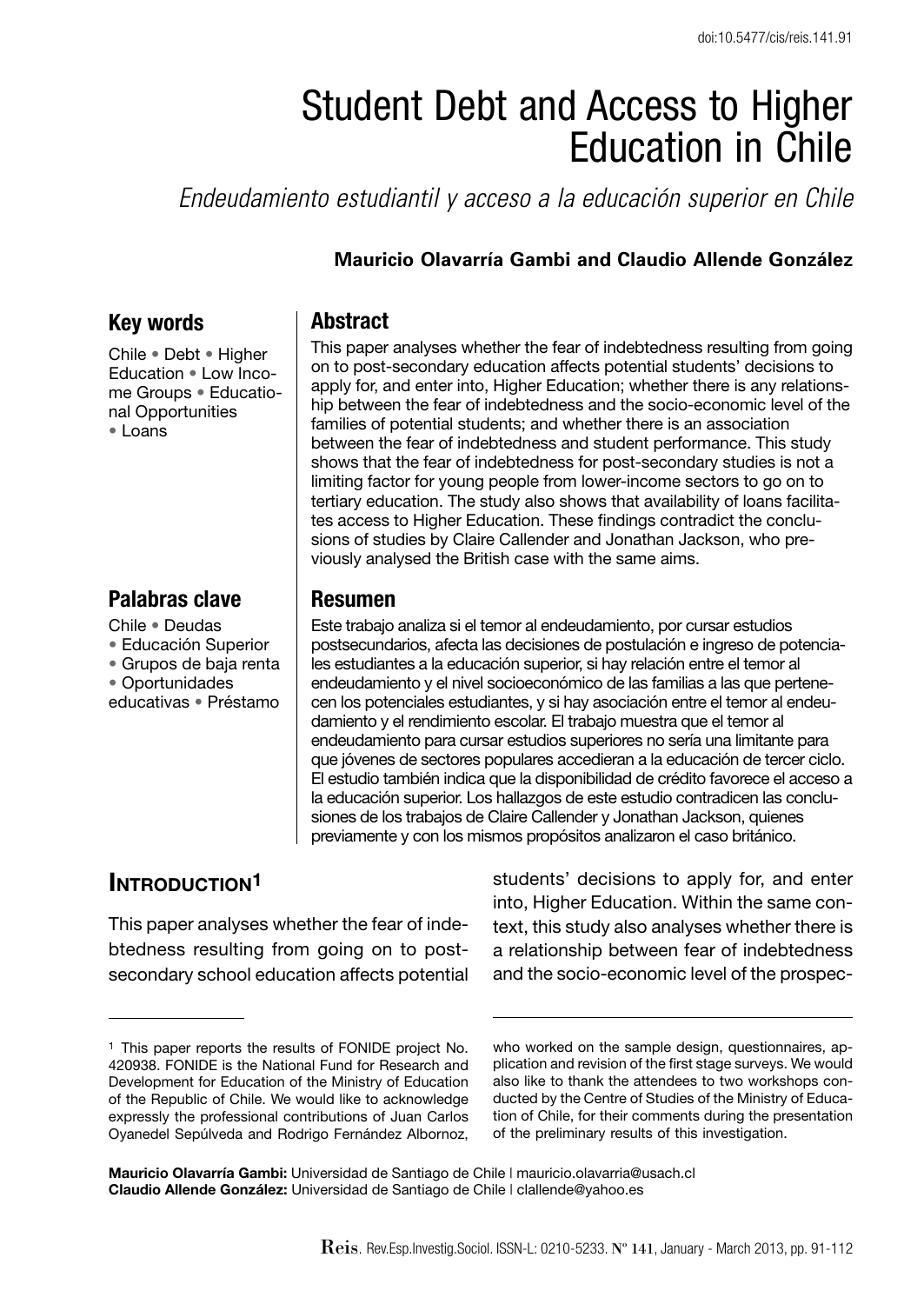tive students' families; whether there is an association between fear of indebtedness and students' performance; whether there is a link between fear of indebtedness and the type of post-secondary courses that students wish to study; and whether there is any correlation between the fear of indebtedness and the specific orientation of the schools attended by potential students.

Throughout this paper, 'fear of indebtedness' has been understood to refer to the perception of young people and their families that the decision to go on to Higher Education will entail assuming a level of indebtedness that would be difficult or impossible to manage in the future.

The evidence provided by this research sheds light on whether the fear of indebtedness is a barrier to entry for certain segments of potential Higher Education students. This leads to a better understanding of the decisions of those who do not apply or register for a post-secondary course of study, despite the fact that they are able to do so. The evidence found in the study helps, in its turn, to understand if Higher Education public funding policies are meeting the established objectives of inclusion and, in consequence, to identify the types of corrections needed to accomplish the referred purposes. It also contributes evidence about the effectiveness of public initiatives to provide information on employability and remuneration regarding the various course options available in Higher Education, in terms of future careers, by supplying data on the elements making up the demand in the various segments of potential students.

In short, this research provides evidence that supports and reinforces initiatives that promote equality in entry into Higher Education.

After the 1981 education reform, the Higher Education system experienced a strong increase in coverage. In 2010, 940,164 young people were registered in a Higher Education

institution, which represented 64% of the 20-24-year-old cohort2 (MINEDUC3 2011, INE4 2011). Out of this group, 62% studied at Universities, 24% at Professional Institutes, and 14% at Centres for Technical Training (MINEDUC 2011).

The university system that emerged from the reform mentioned above was characterised by the existence of two types of universities: on the one hand, those called 'traditional', which already had this status in 1981, and are grouped together under the umbrella of the Council of Chilean University Vice-Chancellors (*Consejo de Rectores de las Universidades Chilenas* – *CRUCH*); and on the other hand, private universities, which arose out of this reform, the grand majority of which became autonomous at the end of the 1980s or at the beginning of the 1990s. One of the effects of the reform was the increase in the number of Higher Education institutions and, as a consequence, the strong increase in places offered. In effect, in 2009 CRUCH universities had 303,127 students studying within them, whilst private universities had 273,473 registered students (MINEDUC 2010). In other words, within 28 years private universities had achieved coverage equal to 90.2% of the places offered by traditional universities.

The reform also consolidated a type of funding that ended free access to Higher Education and demanded a greater contribution from students' families by way of tuition fees5 (*aranceles*) for each of the de-

<sup>2</sup> The 20-24-year-old cohort is the one referred to because that is the age range reported by the INE. Unfortunately the size of the cohort of 18-24-year-olds is not available.

<sup>3</sup> MINEDUC is the acronym of the Chilean Ministry of Education (*Ministerio de Educación*).

<sup>4</sup> INE is the acronym of the National Institute of Statistics (*Instituto Nacional de Estadísticas*)

<sup>5</sup> The term 'arancel' makes reference to the annual tuition fee that students are required to pay. In addition, they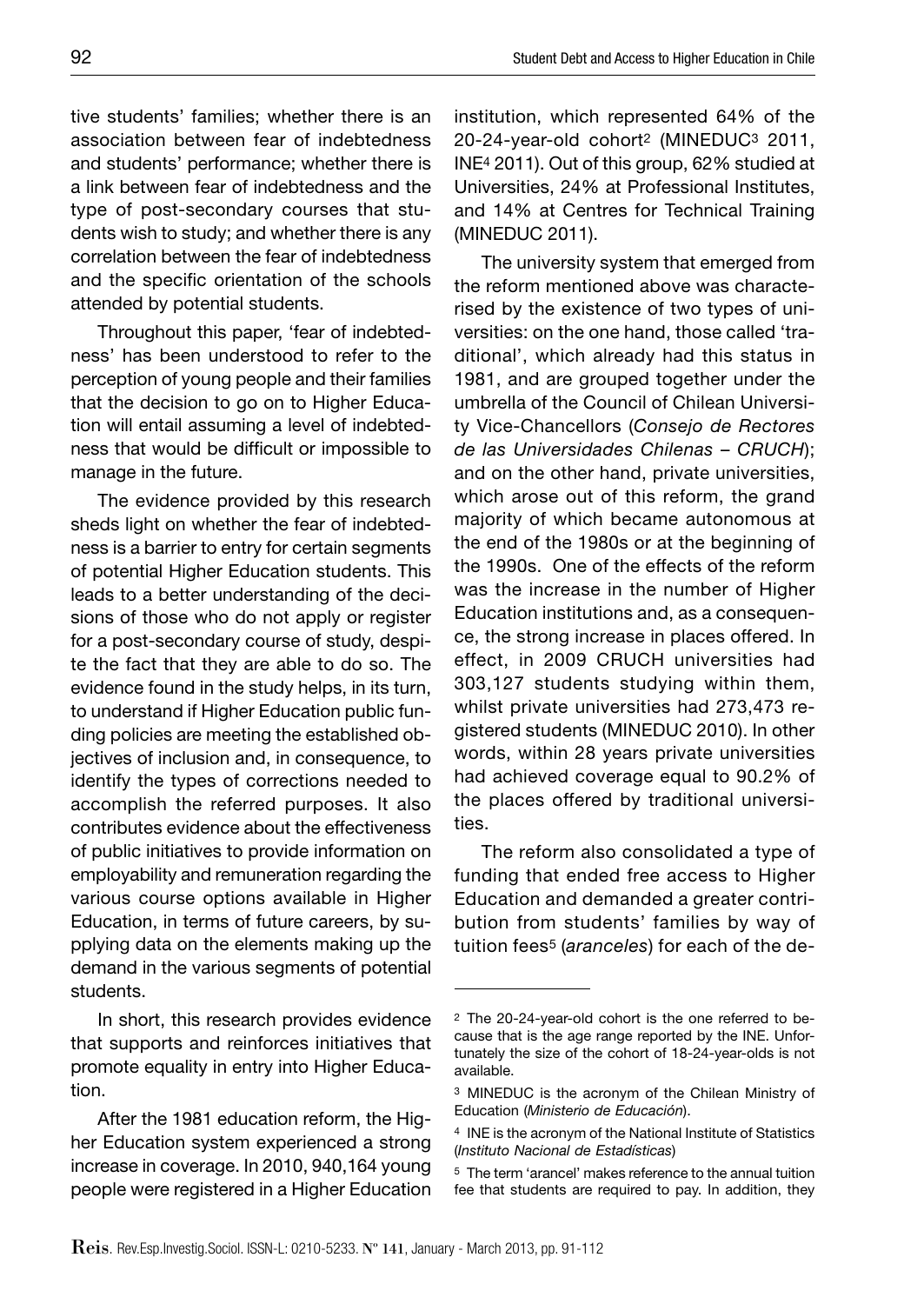gree courses. The rationale for this was two-fold. On the one hand, funding for Higher Education based on contributions from the Public Treasury was regressive, as those who accessed Higher Education came from the wealthiest 40% of the population, whilst those on lower incomes essentially concentrated on basic education. Therefore, government's efforts had to be focused initially on improving the access to, and the conditions of, primary education first and those of secondary education later. On the other hand, as university enrolment was completed by a very high proportion of the children of the families of the two wealthiest quintiles, and the economic return from Higher Education is high, the situation whereby tuition fees are paid by students' families is considered to be progressive.

With the aim of improving equality in Higher Education financing, a university credit facility system was established, achieved firstly by the Solidarity Loan (Crédito Solida*rio, CS*). It was implemented by way of Law 19,287, published on 4 February, 1994, for those students enrolled in a CRUCH<sup>6</sup> university degree course whose socio-economic conditions made financial support necessary. The debt must start to be repaid within two years of registration and accrues an annual interest rate of 2%.

In light of the above, two areas of discussion emerged over time: one regarded the need to increase the amounts that the Government set aside for university loans, and the other concerned the availability of the loan system to students of private universities, Professional Institutes, and Centres of Technical Training. In 2005 these concerns brought about an increase in the funds set aside for loans in the Higher Education sector. The Government ensured that loans were awarded to students from the poorest quintiles and extended the loan system to include students who did not belong to CRUCH universities.

Law 20,027 was passed on 11 June, 2005, and established Government Guaranteed Loans (*Crédito con Aval del Estado*, *CAE*) with the aim of allowing access to Higher Education funding for those students having academic merits but lacking sufficient financial resources. The loans are awarded by private banks who obtain this franchise by way of public tender. Higher Education organisations guarantee part of the loans taken out by their students - ranging between 60% and 90% - whilst the students continue their studies. The Government provides guarantees of repayment of the loans against the risk of default by the principal debtors, in proportions that vary from 20%, while the students continue to study, to up to 90%, 18 months after they finish their studies.

In 2010, 71 Higher Education entities participated in the scheme – 23 CRUCH universities, 23 private universities, 13 Professional Institutes (*Institutos Profesionales, IP*), 9 Technical Training Centres (*Centros de Forma-*

must pay a matriculation fee, an annual fee that all students are required to pay to register for the degree course. It ranges between 5% and 10% of the annual fee of the university course.

<sup>6</sup> The acronym CRUCH refers to the organisation known as the Council of Chilean University Vice-Chancellors. It brings together a body of 25 universities founded before 1981 – commonly known as traditional universities – 16 of which are public and 9 are private. The CRUCH includes the following universities: Universidad de Santiago de Chile, Pontificia Universidad Católica de Chile, Universidad de Concepción, Pontificia Universidad Católica de Valparaíso, Universidad Técnica Federico Santa María, Universidad de Chile, Universidad Austral de Chile, Universidad Católica del Norte, Universidad de Valparaíso, Universidad de Antofagasta, Universidad de La Serena, Universidad del Bío-Bío, Universidad de La Frontera, Universidad de Magallanes, Universidad de Talca, Universidad de Atacama, Universidad de Tarapacá, Universidad Arturo Prat, Universidad Metropolitana de Ciencias de la Educación, Universidad de Playa Ancha de Ciencias de la Educación, Universidad Tecnológica Metropolitana, Universidad de Los Lagos, Universidad

Católica del Maule, Universidad Católica de la Santísima Concepción and Universidad Católica de Temuco.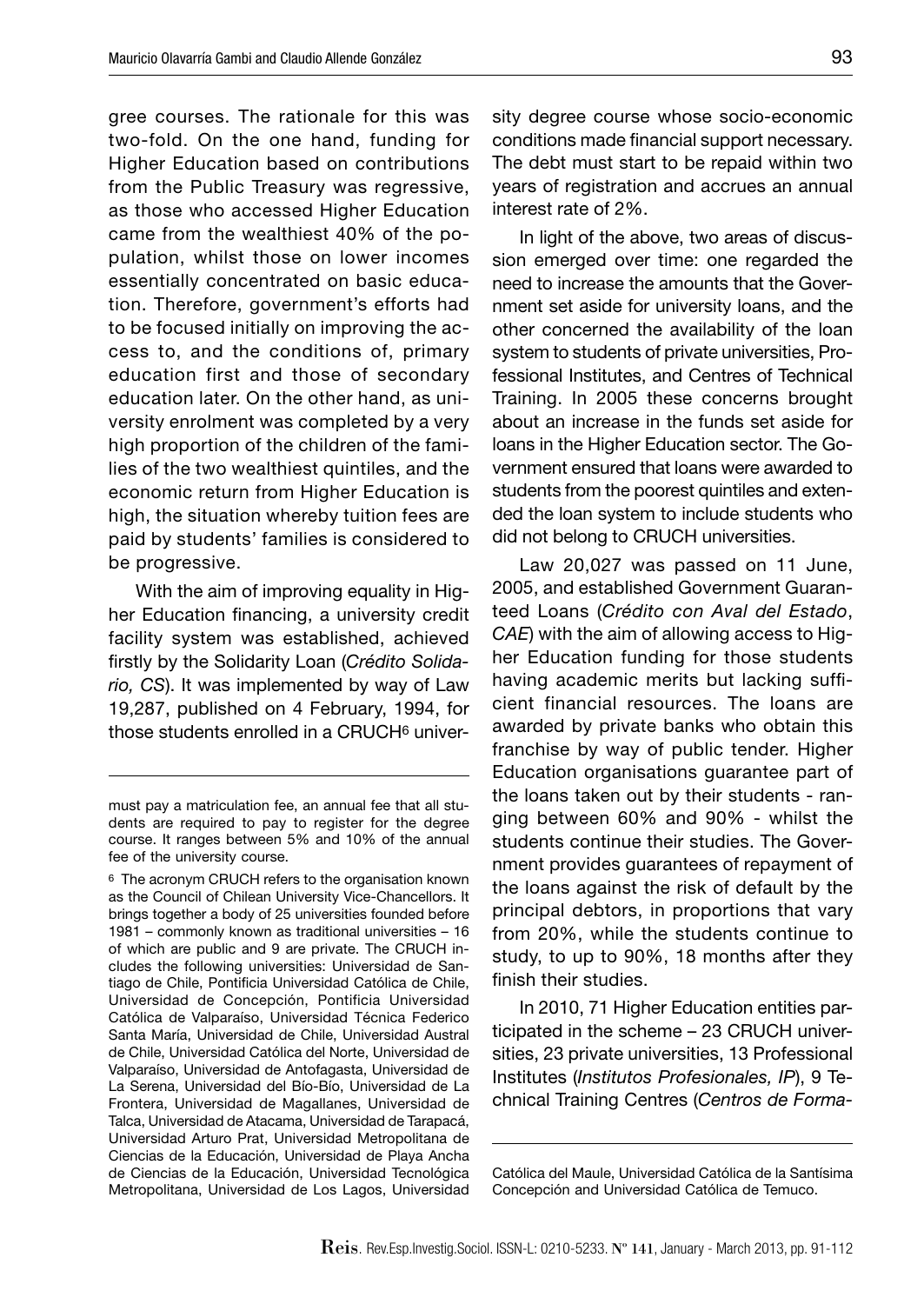*ción Técnica, CFT*) and 3 military academies, with a total of 213,350 debtors/beneficiaries. The interest rates charged by the *CAE* have fluctuated between 4.91% and 6.09% above inflation from 2006 to 2010 (World Bank 2011: 130), which is more expensive than mortgages offered by commercial banks7.

Additionally, the sustained increase in the level of tuition fees has given rise to a complex situation concerning decisions about access to Higher Education and the need for a greater provision of resources by the Treasury. For example, between 1990 and 2006 the fiscal contribution to Chilean Higher Education had risen from 30,940 million CLP (Chilean pesos) to 154,004 million CLP (Chilean pesos) (Armanet 2008).

The expansion of public financing has been consistent with the increase in the coverage of tertiary education. Although at the end of the process a more rapid expansion of those quintiles with lower income was observed, it is worth mentioning that as of 2009 (last CA-SEN8 available) the coverage of Higher Education in the richest quintile had more than tripled that of the poorest quintile (see Table 1).

In this context, the questions that immediately come to mind are: What type of Higher Education do those belonging to the poorest quintile enrol into? Which centres do they study at? Do they complete their studies successfully? How employable are they after graduation?

| <b>TABLE 1.</b> Higher Education Coverage by Income |
|-----------------------------------------------------|
| Quintile, 1990 - 2006 (%).                          |

| Income   |      | Year |
|----------|------|------|
| Quintile | 1990 | 2009 |
|          | 4.0  | 16.6 |
| II       | 6.3  | 20.8 |
| Ш        | 10.4 | 25.4 |
| IV       | 17.5 | 33.5 |
| \ /      | 33.1 | 54.4 |
| Total    | 12.9 | 28.9 |

*Source:* MIDEPLAN9 2010, CASEN.

Diagram 1 shows information relating to the first of the questions posed in the previous paragraph. It shows that the Professional Institutes (*IP*) and Centres for Technical Training (*CFT*) enrol young people from the three poorest quintiles.

Additionally, Chilean public policies concerning access to Higher Education have both attempted to correct their deficiencies in information with respect to employability and prospective pay for degree holders, and the asymmetry of information between those offering, and those demanding, Higher Education services. The actions taken under public policies have obliged those offering Higher Education services to provide information about the programs offered, academic capacity, infrastructure and financial solvency, so that potential students and their families can make use of this background information in their decisions concerning enrolment. Additionally, the "Future Employment" Portal (*Futuro Laboral*) was created with the

<sup>7</sup> For example, on their webpage, on 23 August, 2011, Banco Santander were offering mortgages with interest rates fluctuating between 3.65% and 5.26% for a loan of 2,000 UF (93,906 USD), paid over a period of between 9 and 15 years (see: http://www.santander.cl/contenidos/ info corporativa/tar hipo tasa.asp). On the same day BancoEstado (http://www.bancoestado.cl/bancoestado/ inteditorformularios/genera.asp?datos=116) offered mortgages with interest rates ranging from 4.2% to 6.8% annually for loans that fluctuated between 350 UF and 700 UF (700 UF = 32,867 USD).

<sup>8</sup> CASEN is the acronym that refers to the Survey of National Socioeconomic Assessment (*Encuesta de Caracterización Socioeconómica Nacional*). The first was undertaken in 1987. From 1990 to 2000 it was carried out every 2 years, and from 2000 onwards, every three years. The organisation responsible for administering the survey is the Ministry for National Planning (*Ministerio de Planificación Nacional*), which at the time of completing this paper had become the Ministry of Social Development (*Ministerio de Desarrollo Social*).

<sup>9</sup> Ministerio de Planificación Nacional. En 2011 el MIDE-PLAN dio paso al Ministerio de Desarrollo Social.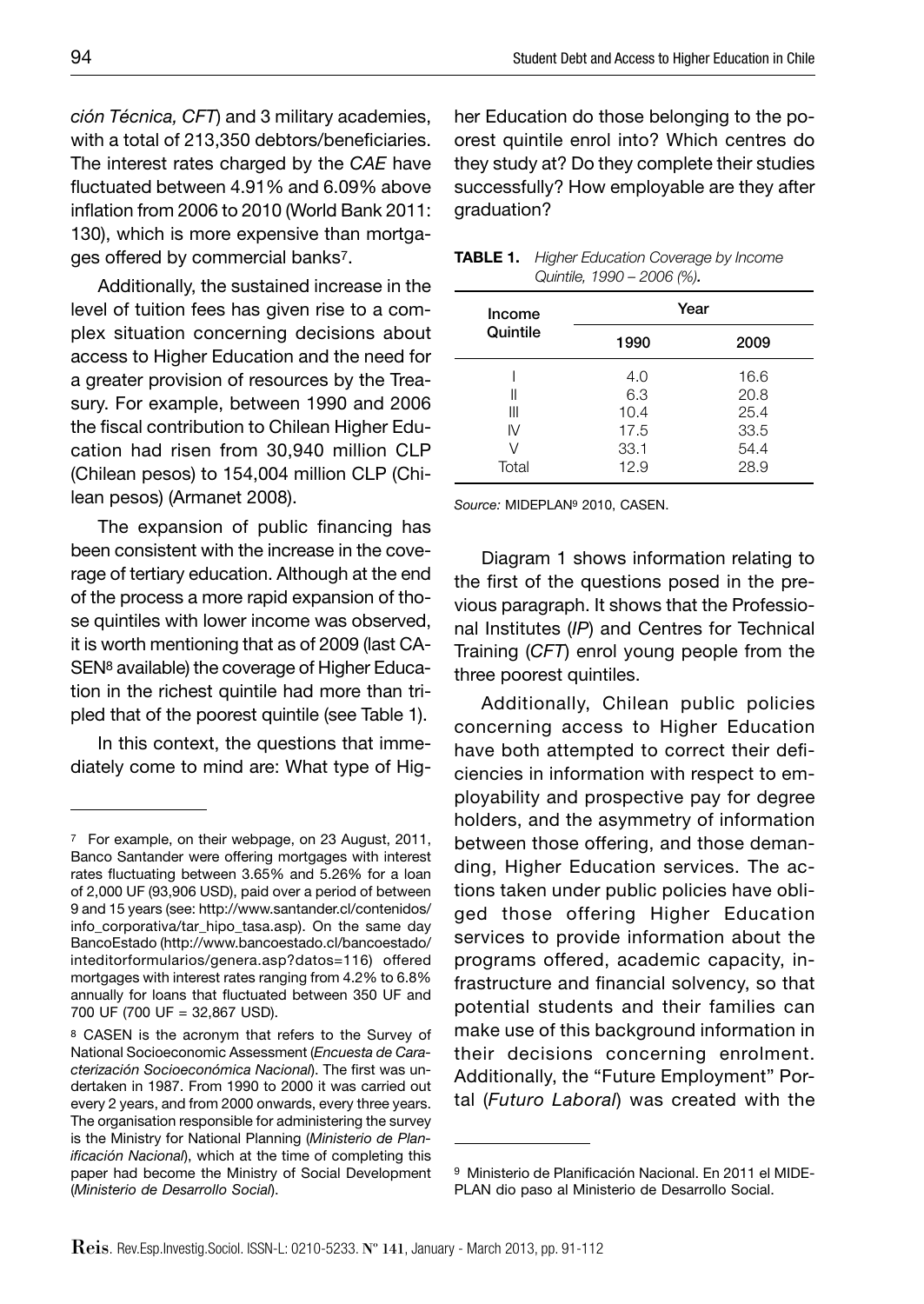

**DIAGRAM 1.** *Coverage of Higher Education by Income Quintile and Type of Educational Organisation, 2009*

*Source:* Taken from the World Bank 2011: 116.

idea of providing potential students with information concerning what they may expect after they have completed their Higher Education.

Although efforts to increase public funding, and to provide information about future employment for the different options available within the tertiary system are important, Callender (2002 and 2003), and Callender and Jackson (2005) drew attention to the fact that the predisposition towards indebtedness necessary in order to study at tertiary level also influenced enrolment decisions in postsecondary education.

A study like the one presented here, therefore, can provide information about whether this situation also occurs in Chile, and what are their most relevant characteristics, ways of identifying lines of action – additional and/or complementary to those already outlined – with the aim of increasing equality in the Chilean Higher Education system.

The following sections detail the current status of the debate on the above-mentioned subjects, a description of the methodology and data used, the results of estimations, and the conclusions and implications resulting from the analysis.

#### **THE STATUS OF THE DEBATE**

Higher education policies have considered increasing the availability of loans so that the different socio-economic strata can have a more equal access to Higher Education.

In this context, Carneiro and Heckman (2002) have analysed the relationship between family income and access to Higher Education, focusing on short-term loan restrictions and long-term factors that permit the development of cognitive and non-cognitive skills. They argue that long-term factors which foster the previously mentioned skills are the principal determinant in the relationship between family income and access to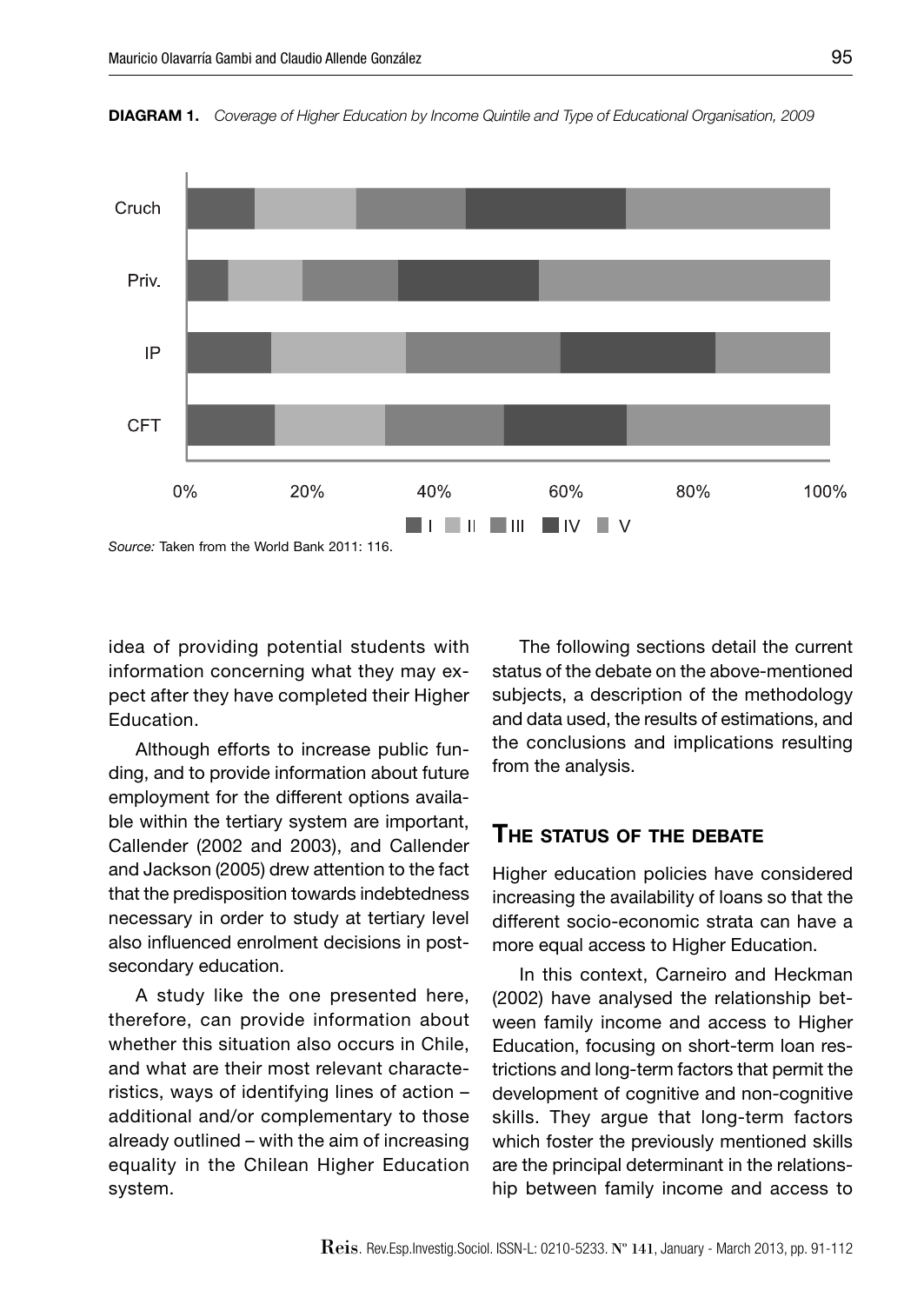Higher Education, as "Children from families with higher incomes have access to resour-

ces that children from families with lower incomes do not have" (p. 708). Eight percent of the post-secondary student population are subject to loan restrictions which, according to the authors mentioned above, affect the development of their studies. Still, they also remark that credit restrictions do not affect the decision to enter into Higher Education. given that these restrictions are overcome by Higher Education students by their becoming involved in paid work (p. 731).

With respect to the role of subsidies on the decisions to enrol for a degree, Carneiro and Heckman (2002: 731) argued that the evidence that they found shows that the elasticity of university access to tuition subsidies is similar between both high middle and higher income segments with respect to those homes with lower income.

Extrapolating from the results reported by Carneiro and Heckman, then, a policy giving universal access to student loans for Higher Education does not necessarily imply an increase in access for those from disadvantaged sectors. Whilst Carneiro and Heckman provided significant and interesting evidence with respect to the availability of loans, a matter of utmost importance in this discussion is the predisposition that different income levels have to become indebted in order to study.

The effect that fear of indebtedness has on access to Higher Education has been analysed in Great Britain. Callender (2002) analysed the policies to help students put forward by the New Labour government, focusing on the progressiveness of the system and on whether it facilitated access, particularly amongst the more disadvantaged sectors. Callender's findings indicate that young people from lower income backgrounds are more adverse to indebtedness and are more likely to be dissuaded from going into Higher Education as a result.

Callender (2002) added that 56% of the young people analysed in her study did not ask for loans in order to study because of their, or their close families', fear of indebtedness, and that students from disadvantaged homes had the greatest aversion to indebtedness. The study also showed that students who were poor before entering Higher Education and those from disadvantaged homes were the ones that accumulated the most debt.

Additionally, studies carried out in the United States show that there is less likelihood of students from low-income homes completing their studies, and that those who complete them are less likely to have good academic performance and to find a job after graduation (Mortenson 1990, and Mumper and Vander Ark 1991).

In parallel with the above, research by Elias and others (1999) about the United Kingdom concluded that students belonging to the poorest quintiles earn on average 7% less than those graduates coming from the richest quintiles, which means that the former will take longer to pay their student debt. Research into salary differences among professionals from different socio-economic backgrounds in Chile shows that those who attended a fee-paying private school earn over 14% more than those from a partly-subsidised school, and that the salary difference of these with those from municipal schools is 1.6% (Elfernan, Soto, Coble and Ramos 2009); that those graduating in commercial engineering from the University of Chile (Universidad de Chile) who studied in fee-paying private schools earned markedly more than those who studied in other types of schools (Ramos, Rubio, González and Coble 2009); and that socio-economic background could be an important factor in determining income in the labour market (Núñez and Gutiérrez 2004).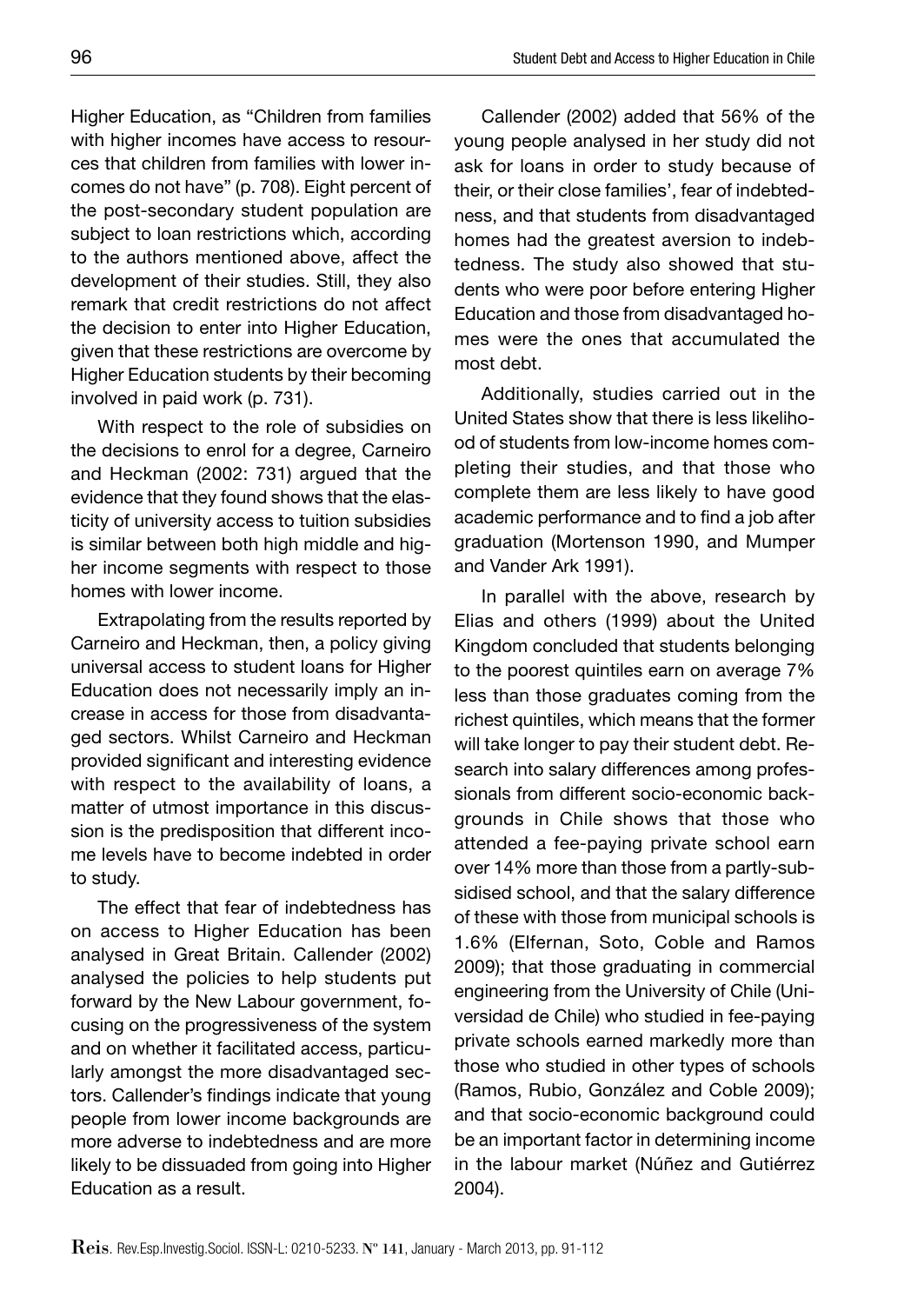The study undertaken by the CVCP10 (1999) in the United Kingdom found that the majority of prospective students from lowerincome sectors opted for shorter programmes of study in response to the cost of Higher Education, which means, according to Callender (2002), that those students most adverse to indebtedness often opt for financial security, thus sacrificing the development of greater human and cultural capital. This is why they register in less prestigious or less advanced centres, with shorter programmes of study, geared towards lower status jobs and close to their homes.

By confirming and refining previous findings, Callender and Jackson (2005) showed that prospective students from lower-income backgrounds have a greater aversion to indebtedness and that they are far more likely to decide not to continue their studies on to Higher Education for fear of indebtedness.

In this way, therefore, the analysis of the situation in Chile, regarding whether there are any differences in different income segments in predisposition to indebtedness, and whether that has an effect on decisions to access Higher Education is of great use, as it feeds the debate on public policy on this matter and provides evidence to inform the design of governmental actions. It is to this end that the following sections of the current study are aimed.

### **METHODS AND DATA**

This study is based on surveys conducted in two stages. The initial gathering of information consisted in the carrying out of a survey of a representative sample of organisations in the city of Santiago, the aim of which was to characterise the population and estimate the variables that are associated with fear of indebtedness. The second stage consisted in a reduced questionnaire applied to a subsample, with the purpose of identifying the effect that the fear of indebtedness has on the decision to enter, or not, into Higher Education.

The sample was made up of final-year secondary school students studying (*enseñanza media*11) in Science-Humanities or Professional-Technical Secondary Schools, in day-time mode, located in urban areas in the Metropolitan Region of Santiago. A probabilistic, two-stage, proportionally stratified sampling procedure was employed. First-level units were considered to be schools and final units were considered to be fourth-year secondary school students. The overall size of the sample for analysis was 73 organisations and 2,011 individual cases. The initial survey consisted in a selfadministered questionnaire in November and December 2009, and a checking survey was carried out by telephone, in June and July 2010 – when the academic year was in progress. The statistical description and the main variables worked with can be found in Annex 1.

The distribution of the sample was stratified according to the following criteria: type of school by funding (schools funded by local authorities, partly-subsidised private schools, or private, fully fee-paying schools); socioeconomic level of the attending population<sup>12</sup> and type of education given (if it was Science-Humanities or Technical-Professional).

<sup>10</sup> The CVCP is the Committee of Vice-Chancellors and Principals of the United Kingdom.

<sup>11</sup> The fourth year of 'enseñanza media' in Chile is the last year of secondary education, in the Science-Humanities pathway. Those who complete it successfully may go on to Higher Education.

<sup>12</sup> The schools were divided into three levels –high, medium, and low -, in accordance with the socio-economic level assigned to them in the matriculation table of the Ministry of Education for the year 2008. This information was used only to identify the sample and not in the models used to estimate parameters, which employed socioeconomic data about the homes, as described in the section 'Estimation Models'.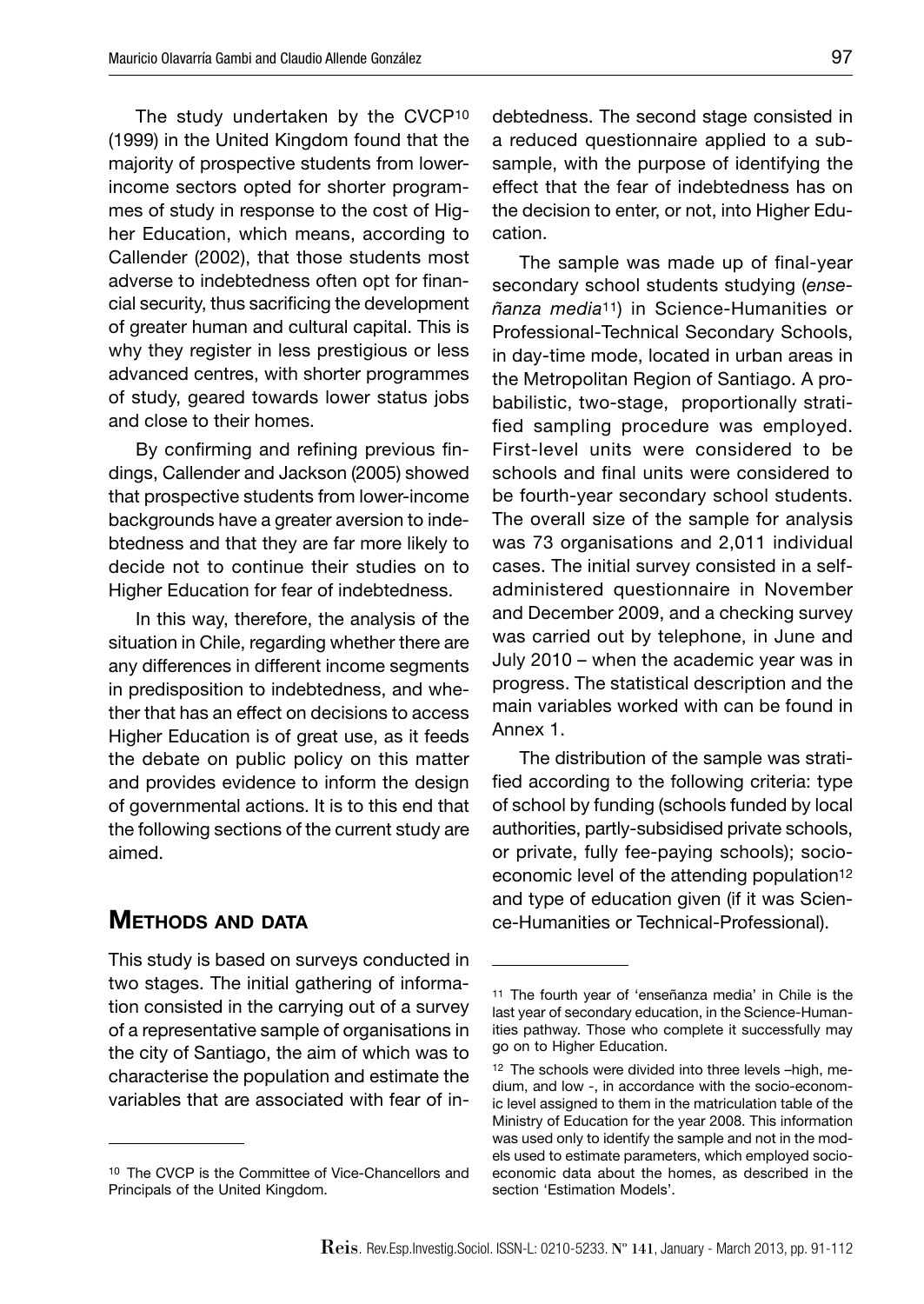To complete the study, a checking questionnaire was administered to all who responded to the original questionnaire, and had given their contact details as well as permission to be contacted for the second stage. The aim of this questionnaire was to see if the participating students had applied to go on to Higher Education, if they had been selected, and if they were pursuing their studies. 848 students responded to the checking questionnaire.

The information provided by the questionnaires of both stages was supplemented with the records provided by the MINEDUC from those registered to take the PSU13 in December of 2009. These records provided information with respect to the academic performance of students within our sample, both in the average marks of their secondary schooling and in terms of the marks obtained in the PSU. They also provided information about the socio-economic background of the homes and parents (or financial supporters) of students.

In this way, a database was built that was sufficiently comprehensive to meet the objectives of the study. In collecting information, the students' RUN14 was requested in order to establish a link with the MINEDUC register.

The analysis of the data was based on the estimation models described below. Model 1 is focused on identifying the determining factors of university student indebtedness,

whilst models 2 and 3 seek to provide an estimate as to the effect that fear of indebtedness has on university registration. The questions of the questionnaire referring to the disposition or not to indebtedness can be found in Annex 2. The analysis also sought to verify the usefulness of the Future Employment Portal (*Futuro Laboral*) in the process that leads to young people to enter into tertiary education.

The first model was estimated using the Ordinary Least Squares (OLS) method, and the functional form used was the following; *Model 1.*

 $TE_i = \alpha + \beta \text{NSE}_i + \delta \text{RA}_i + \chi \text{OV}_i + \lambda FL_i + \varepsilon_i$ Where:

TE (*Temor al endeudamiento*) represents the fear of indebtedness. This variable reflects the standardisation of the Fear of Indebtedness Index 15, based on the answers given by the first-stage respondents to the questions in the questionnaire that sought to gauge their predisposition to indebtedness in order to study at Higher Education level16. This Index shows that the higher the values, the greater the tolerance of risk.

NSE (*Nivel socioeconómico*) refers to the socio-economic level of the students' homes. It is made up of dichotomous variables that identify whether the home has low, medium or high income levels, following the data provided by the *MINEDUC* from the registration information of the *PSU*.

RA (*Rendimiento académico*) is the academic performance of the student. It is operationalised by continuous variables regarding the school marks and the *PSU* grades, as provided by the *MINEDUC*.

<sup>13</sup> The acronym 'PSU' refers to the University Entrance Examination (*Prueba de Selección Universitaria*), the national examination required to study in the CRUCH universities. At the time of finishing the paper, eight universities had signed up for this selection system for tertiary education.

<sup>14</sup> The acronym 'RUN' refers to National Identification Number (Rol Único Nacional). It is a code identifier of all the inhabitants of Chile. It is assigned upon birth registration by the Service of Civil Registration and Identification (Servicio del Registro Civil e Identificación (SRCel)). Foreign residents in Chile also receive a RUN from SRCel when they formalise their stay in the country.

<sup>15</sup> This Index was standardised with the aim of simplifying the estimations and subsequent interpretation of the results.

<sup>16</sup> The estimation method for the Fear of Indebtedness Index to study at Higher Education level is presented later in this section.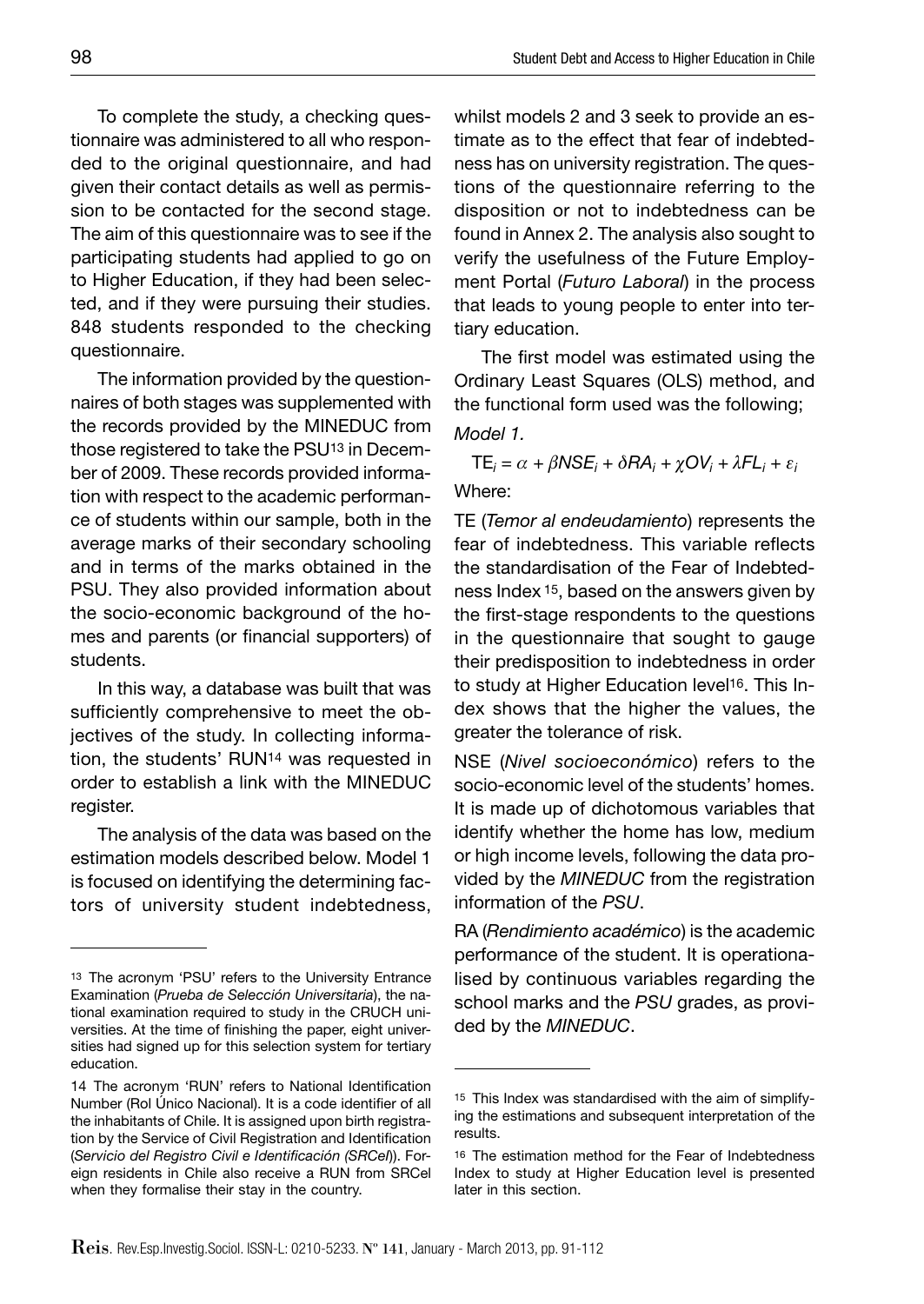OV (*Orientación Vocacional*) is the specialist orientation of the student and the institution. It is operationalised by way of a combination of dichotomous variables that indicate if the school in which the student is studying is a Science-Humanities institution or if it is a Professional-Technical school.

FL (*Futuro Laboral*) shows whether students are aware of the Future Employment Portal to obtain information concerning the degree(s) they wish to study and if they find it useful.

ε shows the standard error of the regression.

*Model 2.*

$$
AES_i = \alpha + \beta TE_i + \delta VC_i + \varepsilon_i
$$

Where:

AES (*Acceso a la Educación Superior*) is a dichotomous variable that represents access to Higher Education, which is measured as follows:

- If the respondent is studying for a degree in Higher Education, either the one applied for or another one;
- If despite having registered for the *PSU*, they did not apply17.

TE represents the fear of indebtedness in studying for Higher Education qualifications on the terms outlined in Model 1.

VC (*Variables contextuales*) represents a set of contextual variables that reflect characteristics of the environment, including whether the parents of the students studied at Higher Education level, the socio-economic level of the student, if they are aware of the Future Work Portal, school performance, and the characteristics of the educational institution in which they studied, such as type of school by funding and type of teaching.

One important point arising from Model 2 is that the Fear of Indebtedness (TE) could be an endogenous variable, given that it is a characteristic derived from the behaviour of individuals and their families (upbringing), so that this variable could be predetermined by one or several of the variable(s) considered in the model. In this way it would be  $E(TE, \varepsilon) \neq 0$ . This problem could generate an important bias in the estimation of the determinant factors for access to Higher Education, making estimates inconsistent18.

The methodology of instrumental variables was used to correct for the endogeneity of the Fear of Indebtedness variable. The functional representation of the problem is shown below.

*Model 3*

(1) 
$$
AES_i = \beta TE_i + \xi VC_i + v_i
$$
  
(2) 
$$
TE_i = \delta Z_i + \lambda X_i + \varepsilon_i
$$

Where:

Equation number (1) shows access to Higher Education in a similar manner to Model 2. Equation (2) corresponds to the estimation of the determinants of indebtedness, where Z is an instrumental variable if it complies with the condition of exogeneity  $(E(Z, v) = 0)$  and with the condition of relevance  $(E (Z, TE) \neq 0)$ .

In order to compare the condition of exogeneity of the selected variable, three commonly used tests were employed: the Smith and Blundell (1986) test, the Haussmann test and Wald's exogeneity test, all of which have the existence of exogeneity as a null hypothesis. Later, in order to see the significance of the instrument used, the F-test was applied to the instrumental variable employed .

The selected instrumental variable was a dummy variable that took the value 1 if the individual indicated that they professed a re-

<sup>17</sup> This variable is operationalised in two alternative ways: one, with the data from the *MINEDUC* and the other, with data obtained in the checking questionnaire. In any case, the data regarding students registered for the PSU always came from the *MINEDUC*.

<sup>18</sup> The use of a simultaneous equation model was rejected, given that this type of estimations is utilised when "there is a two-way or simultaneous relationship between dependent and explanatory variables" (Gujarati 2004:691)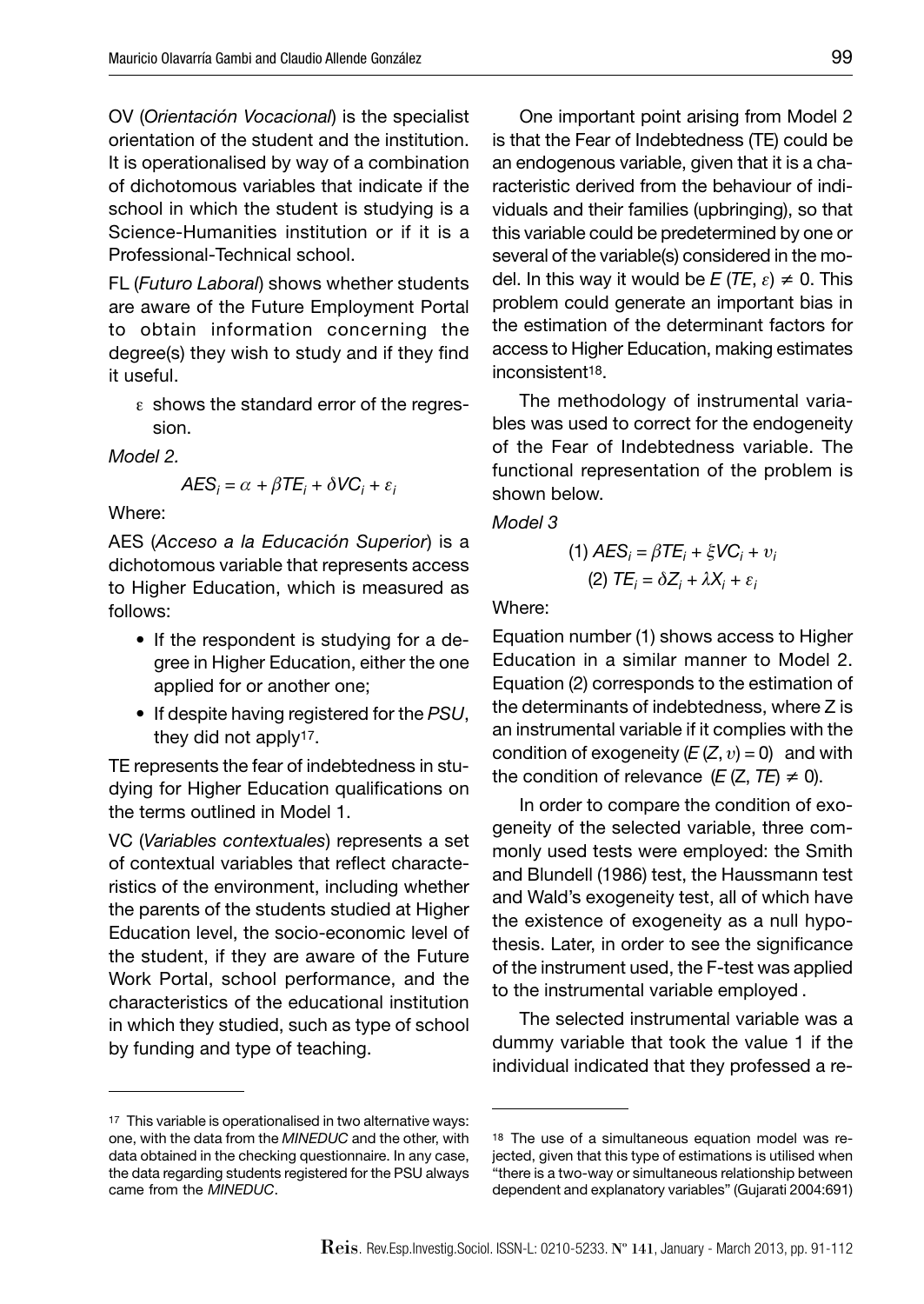ligion and 0 if they indicated they did not profess a religion.

The choice of religious belief as an instrumental variable was based, on the one hand, on the fact that the majority of the population professed to having one, and, on the other hand, on the relationship between professing a certain faith and the propensity to take on debt. A questionnaire given to 18,743 people, in 24 countries, showed that 7 out of every 10 people followed a religion (NoticiaCristiana. com 2011a). In the case of the analysed sample, 72.3% of the young people questioned subscribed to a religion; of these 91% were Roman Catholic, some variant of protestant, or Muslim. The dominant religion by far amongst those young people sampled was Roman Catholic.

The religions professed by the respondents (Roman Catholic, Muslim and Protestant) are, in general, reluctant to take on debt. For example, the 'View from the Pew' survey reported that 70% of Christian homes avoided debt and that one of the concrete examples of this was paying all of the credit card off at every payment stage (NoticiaCristiana. com 2011b). Islam also has a negative view of loans that accrue interest, as shown in the following quote: "The Holy Qur'an forbids the charging of *Riba* on money lent" (Nida'ul Islam 1995). Another quotation remarks that "the Qur'an advises against having debts or offering loans… (Muslims) have very strict laws against loans, such that people save money until they can build (and) when they have used up their savings, they stop construction and return to work until they have saved sufficient money to continue building" (Financial Freedom through Faith 2011). Also, Max Weber's analysis of a document by Benjamin Franklin noted a principle that he labelled the 'protestant ethic' concerning the subject, namely that of "inculcating saving and being cautious with expenses" (Weber 2003). This brief summary shows that the religions professed by the participants in the questionnaire have views on indebtedness.

To reconfirm the conceptual grounds described above, the applied exogeneity tests rejected the null hypothesis and the relevance test gave results which also confirmed that the selected instrumental variable was suitable for the type of analysis undertaken.

In order to operationalise the fear of indebtedness variable, an index of the fear of indebtedness in higher education (ITEU – *Índice de temor al endeudamiento de Educación Superior* in the original Spanish) was created by way of factor analysis . These analyses have made it possible to verify the predictive power of attitudes concerning indebtedness identified in the first-stage questionnaire. The variables considered in the construction of the ITEU showed a Kaiser-Mayer-Olkin (KMO) index of 0.75 and Barnett's sphericity test showed that the null hypothesis would be rejected. Consequently, the model is suitable for explaining the data on which we are working . As all the variables considered in the index were dichotomous, the assumption of normality required for factorial analysis was not complied with, and it was necessary, therefore, to use the "Tetrachoric" form of the correlation matrix in the analysis (Kolenikov and Ángeles 2004) and thus obtain robust results.

Additionally, given the possibility that different (observed) attitudes concerning indebtedness could be related to each other - since people tend to be risk-averse or risk lovers depending on the situation or moment in time in which they find themselves – the normalised oblique factor rotation method was used. This technique allows the factors found to be correlated with each other, thereby addressing the above problem.

Finally, the Fear of Indebtedness Index for studying in Higher Education (*ITEU*) corresponds to the factorial scores of the estimated underlying factor. As has been stated, the *ITEU* was normalised by a scale ranging from 0 to 1, where values closer to 0 represent a greater aversion to indebtedness to study at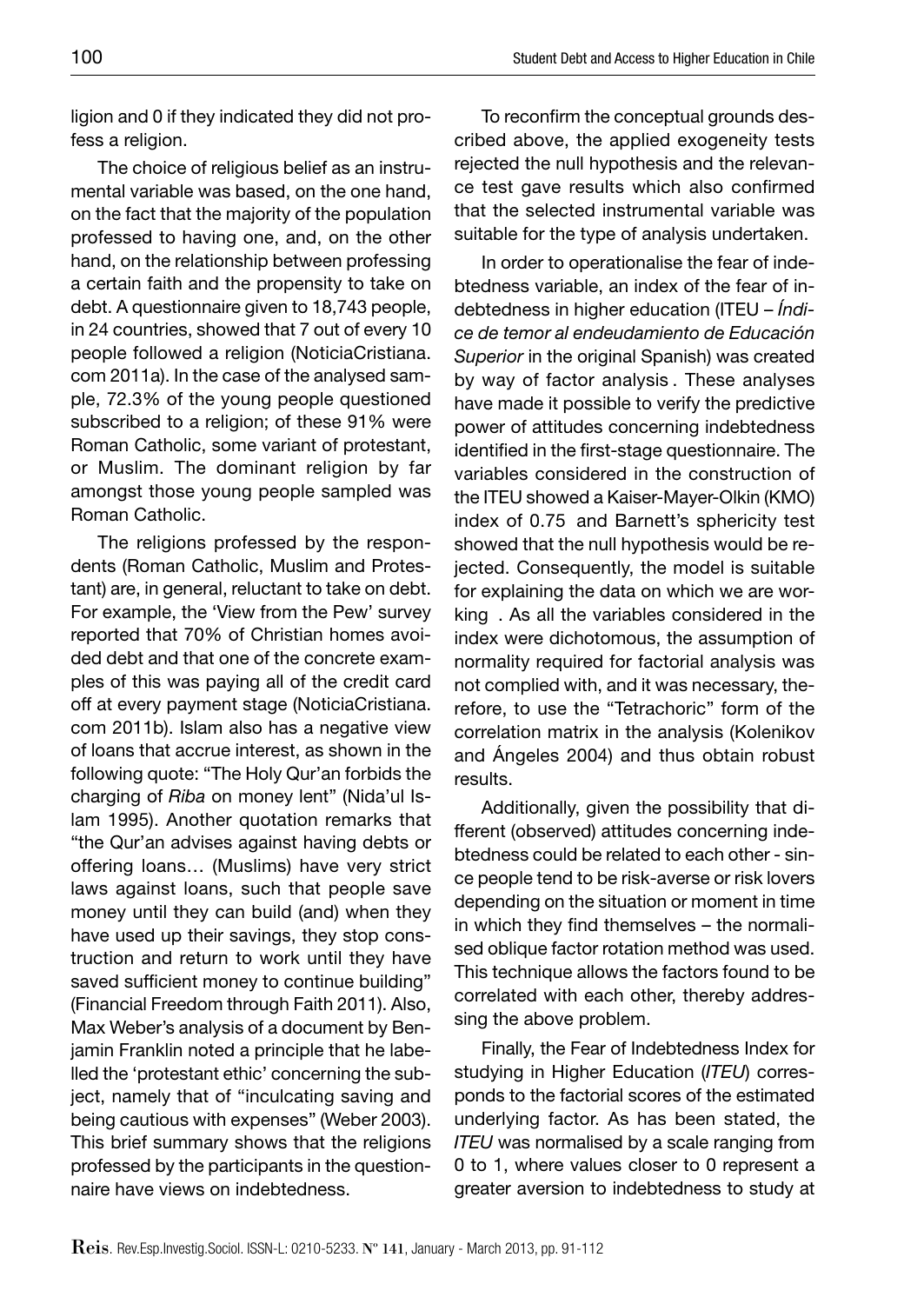Higher Education level, and values closer to 1 indicate a greater disposition to indebtedness in order to study at Higher Education level.

#### **DETERMINANTS FOR THE FEAR OF INDEBTEDNESS**

Table 2 shows the results of the analysis of the variables correlated with the fear of debt. The dependent variable used was the Normalised Fear of Indebtedness Index. The results are robust and show that socio-economic level, the type of school that the young person attended, the type of teaching received, the awareness of the Future Employment Portal, and the average school marks obtained, are correlated to the fear of indebtedness to study at Higher Education level.

The analysis consistently shows that young people from lower-income households have a greater inclination to indebtedness in order to study at Higher Education level, and that the opposite occurs for young people from middle and higher income levels. Likewise, those who attended a school funded by the local authority showed a positive inclination to follow post-secondary education. These are usually students from the lower income brackets, and thus this result is consistent with the analysis of household income. The vocational orientation of the school (Science-Humanities School and the Professional-Technical School), although significant, do not seem to show differences in the inclinations of their students to take on debt in order to undertake Higher Education studies.*Table No. 2. Determinants for Fear of Indebtedness to study at Higher Education level. Regression results using MCO.*

Having a religious belief is associated positively and significantly with the disposition to accept indebtedness in order to follow tertiary education, as is not belonging to an original ethnic group and having knowledge of the Future Employment (*Futuro Laboral*) Portal.

At the same time, the analysis also shows that the marks obtained in secondary schooling have an inverse correlation to the disposition to become indebted in order to undertake Higher Education studies. In other words, those students with the best scholastic performance seek to avoid debt, probably because they think that they have a higher probability of obtaining some type of scholarship that would allow them to fund their studies.

Additionally, Table 2 shows that, taking into account characteristics such as income, gender and scholastic performance, the analysis concludes that those who opt to study in a Professional Institute, or in a traditional or a private university, show a proclivity to take out a loan to finance their studies, as this is associated with a lower Fear of Indebtedness Index. The value of the parameter is higher for private universities, followed by the Professional Institutes, whilst the lowest value corresponded to the variable representing traditional universities. This could be explained by the predominant socio-economic level in each of these options and their predispositions to indebtedness.

What would explain why young people in sectors with greater precariousness in the home show a favourable attitude to taking on debt is that – given their socio-economic status - for them this would be the only way to pursue Higher Education. In turn, those young people from middle and high socioeconomic backgrounds are more adverse to this kind of debt, as their families pay their tuition fees directly, without the need for applying for a loan.

In this way, what could explain that a better scholastic performance identified in secondary school marks<sup>19</sup> is inversely correlated

<sup>19</sup> The marks from secondary schooling used in this paper are those reported by the Ministry of Education. They are used for the process of university application and selection which, together with the Selection Test scores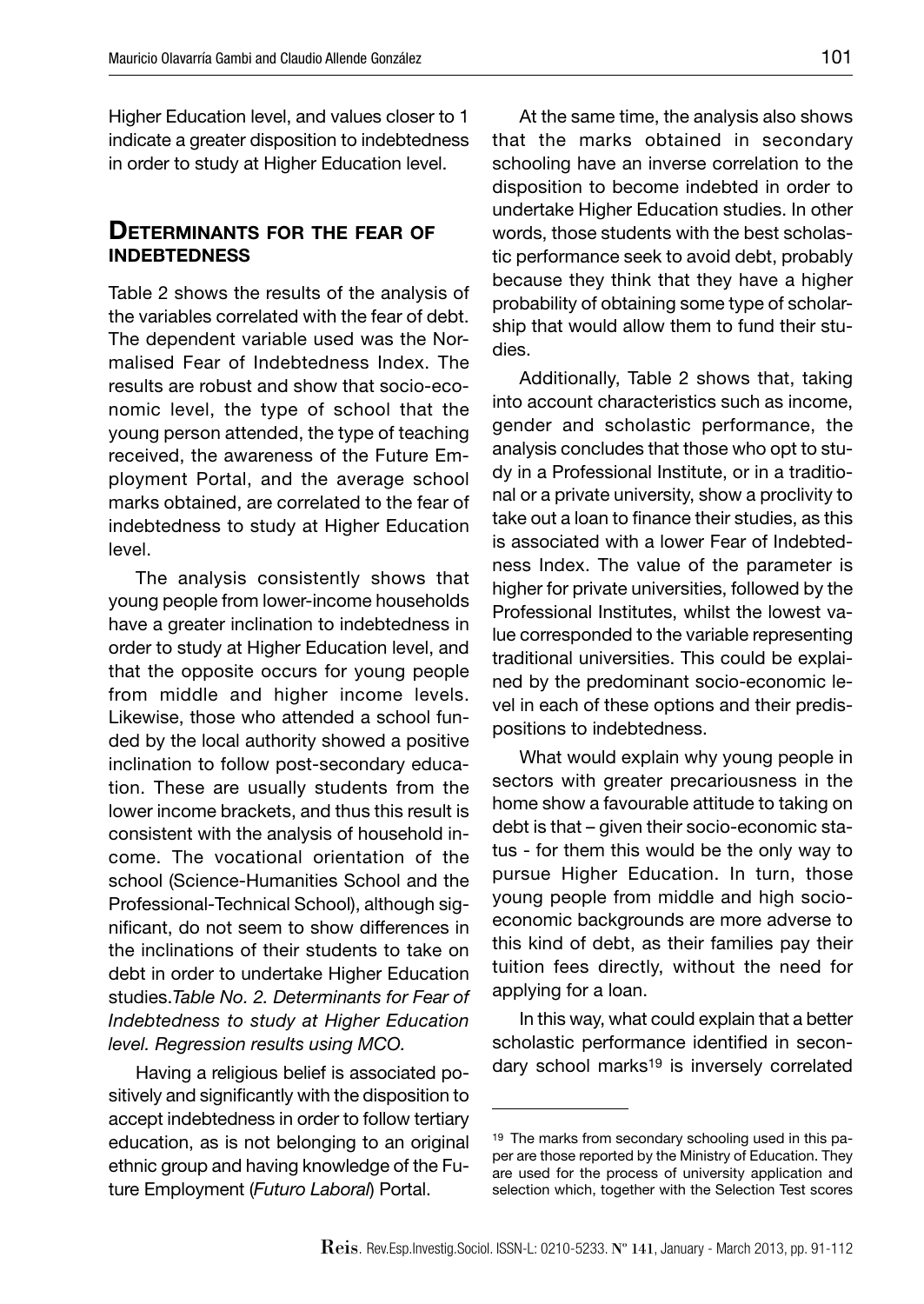| Variables                                                                                      | (1)         | (2)                   | (3)                   | (4)                                            | (5)                                            | (6)                                            |
|------------------------------------------------------------------------------------------------|-------------|-----------------------|-----------------------|------------------------------------------------|------------------------------------------------|------------------------------------------------|
| Middle Income                                                                                  | $-0.026***$ | $-0.026***$           | $-0.027***$           | $-0.029***$                                    | $-0.029***$                                    | $-0.026***$                                    |
|                                                                                                | (0.003)     | (0.003)               | (0.003)               | (0.003)                                        | (0.003)                                        | (0.003)                                        |
| High Income                                                                                    | $-0.060***$ | $-0.058***$           | $-0.060***$           | $-0.062***$                                    | $-0.060***$                                    | $-0.058***$                                    |
|                                                                                                | (0.004)     | (0.004)               | (0.004)               | (0.004)                                        | (0.004)                                        | (0.004)                                        |
| <b>Subsidised School</b>                                                                       | $-0.038***$ | $-0.037***$           | $-0.037***$           | $-0.037***$                                    | $-0.034***$                                    | $-0.033***$                                    |
|                                                                                                | (0.002)     | (0.002)               | (0.002)               | (0.002)                                        | (0.002)                                        | (0.002)                                        |
| Fee-paying Private School                                                                      | $-0.015***$ | $-0.017***$           | $-0.016***$           | $-0.010***$                                    | $-0.013***$                                    | $-0.010***$                                    |
|                                                                                                | (0.003)     | (0.003)               | (0.003)               | (0.003)                                        | (0.003)                                        | (0.003)                                        |
| Science/Humanities School                                                                      | $0.024***$  | $0.022***$            | $0.022***$            | $0.023***$                                     | $0.030***$                                     | $0.029***$                                     |
|                                                                                                | (0.002)     | (0.002)               | (0.002)               | (0.002)                                        | (0.002)                                        | (0.002)                                        |
| Professional/Technical School                                                                  | $0.035***$  | $0.034***$            | $0.036***$            | $0.032***$                                     | $0.038***$                                     | $0.035***$                                     |
|                                                                                                | (0.002)     | (0.002)               | (0.002)               | (0.002)                                        | (0.002)                                        | (0.002)                                        |
| Gender (Male                                                                                   | $0.036***$  | $0.035***$            | $0.035***$            | $0.041***$                                     | $0.043***$                                     | $0.042***$                                     |
|                                                                                                | (0.001)     | (0.001)               | (0.001)               | (0.001)                                        | (0.002)                                        | (0.002)                                        |
| Not belonging to the original ethnic<br>groups<br>Professes a Religion                         |             |                       | $0.031***$<br>(0.003) | $0.032***$<br>(0.003)<br>$0.035***$<br>(0.002) | $0.042***$<br>(0.003)<br>$0.036***$<br>(0.002) | $0.045***$<br>(0.003)<br>$0.037***$<br>(0.002) |
| Is Aware of the Future Employment<br>(Futuro Laboral) Portal<br>Average secondary School Marks |             | $0.018***$<br>(0.002) | $0.018***$<br>(0.002) | $0.015***$<br>(0.002)                          | $0.013***$<br>(0.002)<br>$-0.001*$<br>(0.001)  | $0.015***$<br>(0.002)<br>$-0.001*$<br>(0.001)  |
| Wants to go to a Professional Institute                                                        |             |                       |                       |                                                |                                                | $-0.014***$<br>(0.003)                         |
| Wants to go to a Traditional University                                                        |             |                       |                       |                                                |                                                | $-0.019***$<br>(0.002)                         |
| Wants to go to a Private University                                                            |             |                       |                       |                                                |                                                | $-0.032***$<br>(0.003)                         |
| Constant                                                                                       | $0.424***$  | $0.421***$            | $0.393***$            | $0.364***$                                     | $0.353***$                                     | $0.366***$                                     |
|                                                                                                | (0.002)     | (0.002)               | (0.003)               | (0.003)                                        | (0.005)                                        | (0.005)                                        |
| Observations                                                                                   | 50,070      | 50,070                | 50,070                | 49,182                                         | 44,058                                         | 44,058                                         |
| R-squared                                                                                      | 0.030       | 0.032                 | 0.035                 | 0.046                                          | 0.052                                          | 0.055                                          |
| Dependent Variable: Normalised Fear of Indebtedness Index                                      |             |                       |                       |                                                |                                                |                                                |
| Standard errors in brackets<br>*** $p < 0.01$ , ** $p < 0.05$ , * $p < 0.1$                    |             |                       |                       |                                                |                                                |                                                |
|                                                                                                |             |                       |                       |                                                |                                                |                                                |

**TABLE 2.** *Determinants for Fear of Indebetedness to study at Higher Education level. Regression results using MCO*

(Prueba de Selección Universitaria (*PSU*), determine the access or not of an applicant to Higher Education.

In this regard, there is controversy over whether the marks do in fact accurately represent the student's academic ability, given that performance is influenced by the characteristics of the school, the teachers, and the home. Given this, the marks – which reflect scholarly performance – could be regarded as an endogenous variable. However, in this case, the marks could be used as an exogenous variable, as in the selection process to Higher Education they are used directly, without being controlled by any other characteristic. In this way, the model used in this study has replicated the conditions of application to university.

with the disposition to take on debt, is that young people from high and medium income families have better scholastic performance. The correlation analysis carried out shows that academic performance, identified by the marks obtained in secondary schooling, has a significant positive correlation with income. Alternatively, the analysis shows that low income has an inverse correlation and is statistically significant with the average marks obtained from secondary schooling.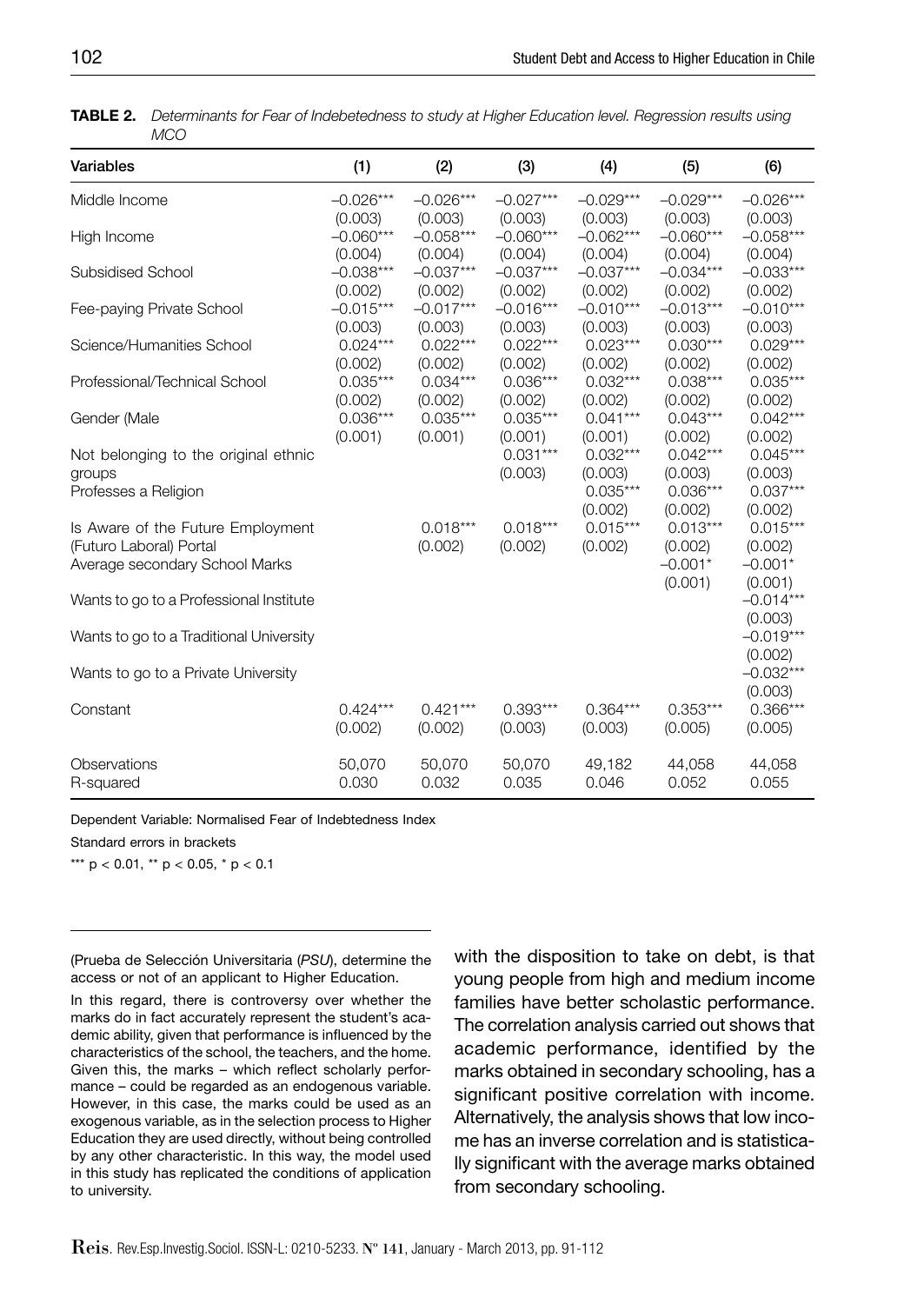The analysis concerning awareness or not of the Future Employment Portal indicates that only one out of every four of those interviewed showed knowledge of the Future Employment Portal, but of these, 87% found it useful. In addition, the results of the econometric estimates show that knowledge of the portal's existence is associated with a greater propensity towards indebtedness in order to study at Higher Education level. To have knowledge of employment options and the salary expectations of those with the same degree as that which a student wants to apply for involves accessing relevant information about the chances of being able to repay a university loan, which encourages young people to see indebtedness as an acceptable way in which to pay finance their Higher Education. This also suggests that it would be necessary to raise awareness of the referred Portal and its usefulness amongst students of, and applicants to, Higher Education, particularly for decisions concerning education alternatives and related work options for those from the lower-income bracket.

Seeing things in perspective, the major finding of this study contradicts the conclusions of the research by Callender and Jackson (2005: 520) and previous studies by Callender (2002 and 2003), which showed that young people from lower-income groups had a greater aversion to indebtedness than those from middle and high income brackets.

This in turn raises a question on the causes that explain the different conclusions in the studies of Callender and in the present study regarding the aversion to indebtedness in order to follow Higher Education studies. Although new analyses could explain the reason for the different conclusions, intuitively one could be led to think that the institutional designs, the culture and the common practices of people could be relevant areas to investigate.

#### **APPLICATION AND ACCESS TO HIGHER EDUCATION**

The descriptive analysis of the survey indicates that 63% of fourth-year students from Santiago applied for some sort of Higher Education option, but around 48% were selected to one of the preferences listed in their application. Of these almost 90% matriculated into the degree course of their choice, whilst almost 10% responded that they did not follow through with the degree courses originally selected.

It is relevant to clarify that the results reported in this section included the use of the instrumental variable – already mentioned – to correct for the endogeneity associated with the Fear of Indebtedness Index in the models used.

The results of the estimates presented in Table 3 indicate that higher income reduces the probability of registering to take the University Entrance Exam (Prueba de Selección Universitaria – PSU) and not applying to university; and that those who attended a fee-paying private school, a subsidised school, a Science/Humanities School or a Professional/Technical School, who did belong to an original ethnic group, and whose mother completed Higher Education studies, showed a lower likelihood of registering for the PSU and not applying for Higher Education. To have higher marks in secondary education and to have knowledge of the Future Employment Portal indicated a lower probability of registering for the PSU and not applying to Higher Education.

Additionally, the estimates showed that having a greater propensity towards indebtedness in order to follow Higher Education reduced the probability of registering for the PSU and not applying. Alternatively, having a greater aversion to debt increased the probability of not applying to Higher Education, even having registered for the PSU.

At the same time, the estimates of Table 4 show that having a higher family income in-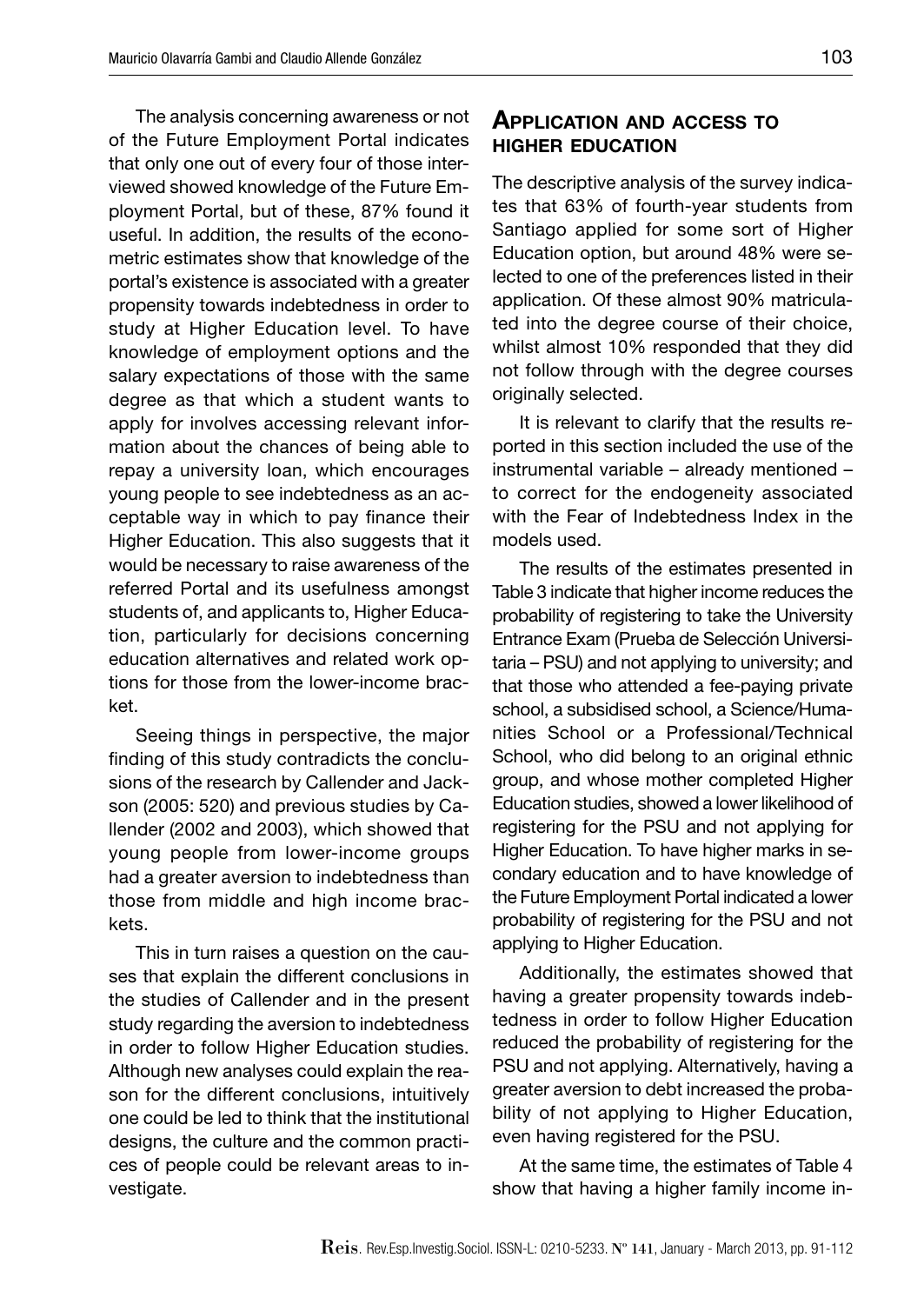|                                          | <b>Probit Estimation</b> |                        |                        | <b>Corrected Probit with IV</b> |                        |                        |
|------------------------------------------|--------------------------|------------------------|------------------------|---------------------------------|------------------------|------------------------|
| Variables                                | (1)                      | (2)                    | (3)                    | (4)                             | (5)                    | (6)                    |
| Middle Income                            | $-0.061***$              | $-0.173***$            | $-0.103***$            | $-0.119***$                     | $-0.241***$            | $-0.139***$            |
|                                          | (0.011)                  | (0.007)                | (0.008)                | (0.013)                         | (0.008)                | (0.010)                |
| High Income                              | $0.063***$               | $0.024***$             | 0.008                  | $0.049***$                      | 0.001                  | $-0.002$               |
|                                          | (0.008)                  | (0.007)                | (0.007)                | (0.008)                         | (0.007)                | (0.007)                |
| Subsidised School                        | $-0.045***$              | $-0.109***$            | $-0.068***$            | $-0.054***$                     | $-0.130***$            | $-0.072***$            |
|                                          | (0.009)                  | (0.008)                | (0.008)                | (0.009)                         | (0.008)                | (0.008)                |
| Fee-paying Private School                | $0.017***$               | 0.005                  | $-0.024***$            | 0.005                           | $-0.017***$            | $-0.032***$            |
|                                          | (0.005)                  | (0.005)                | (0.005)                | (0.006)                         | (0.006)                | (0.005)                |
| Science/Humanities School                | $-0.059***$              | $-0.024***$            | $-0.070***$            | $-0.077***$                     | $-0.050***$            | $-0.082***$            |
|                                          | (0.006)                  | (0.006)                | (0.006)                | (0.007)                         | (0.007)                | (0.007)                |
| Professional/Technical School            | $0.068***$               | $0.079***$             | $0.034***$             | $0.068***$                      | $0.071***$             | $0.037***$             |
|                                          | (0.006)                  | (0.007)                | (0.006)                | (0.007)                         | (0.007)                | (0.006)                |
| Gender (Male                             | $0.029***$               | $-0.022***$            | $0.042***$             | $0.061***$                      | $0.026***$             | $0.068***$             |
|                                          | (0.004)                  | (0.004)                | (0.004)                | (0.006)                         | (0.006)                | (0.006)                |
| Not belonging to the original ethnic     | $-0.165***$              | $-0.095***$            | $-0.169***$            | $-0.117***$                     | $-0.019*$              | $-0.129***$            |
| groups                                   | (0.008)                  | (0.008)                | (0.009)                | (0.011)                         | (0.010)                | (0.011)                |
| Father with Higher Education studies     | $0.063***$               | $0.076***$             | $0.079***$             | $0.082***$                      | $0.106***$             | $0.093***$             |
|                                          | (0.006)                  | (0.006)                | (0.005)                | (0.006)                         | (0.006)                | (0.006)                |
| Mother with Higher Education studies     | $-0.023***$              | $-0.013**$             | $-0.052***$            | $-0.041***$                     | $-0.042***$            | $-0.065***$            |
|                                          | (0.006)                  | (0.006)                | (0.005)                | (0.006)                         | (0.006)                | (0.006)                |
| Average marks from Secondary School      | $-0.021***$              | $-0.013***$            | $-0.006***$            | $-0.023***$                     | $-0.009***$            | $-0.007***$            |
|                                          | (0.001)                  | (0.001)                | (0.001)                | (0.001)                         | (0.002)                | (0.001)                |
| Knowledge of Future Employment -0.084*** | (0.004)                  | $-0.079***$            | $-0.057***$            | $-0.079***$                     | $-0.063***$            | $-0.054***$            |
| Portal                                   |                          | (0.004)                | (0.004)                | (0.005)                         | (0.005)                | (0.005)                |
| Normalised ITEU                          | $-0.004$                 | $-0.118***$            | $-0.010$               | $-0.648***$                     | $-1.182***$            | $-0.476***$            |
|                                          | (0.013)                  | (0.013)                | (0.012)                | (0.110)                         | (0.101)                | (0.108)                |
| Applied for some type of grant           |                          | $-0.320***$<br>(0.005) |                        |                                 | $-0.334***$<br>(0.005) |                        |
| Receiving some type of grant             |                          |                        | $-0.328***$<br>(0.002) |                                 |                        | $-0.331***$<br>(0.003) |
| Observations                             | 634                      | 634                    | 634                    | 623                             | 623                    | 623                    |

**TABLE 3.** *Marginal effects on Application to Higher Education*

Dependent Variable Registered in PSU but NOT applying for Higher Education, Stage 2 survey (0 No; 1 Yes) Standard errors in brackets

\*\*\* p<0.01, \*\* p<0.05, \* p<0.1

creases the probability of the student going on to Higher Education; and it is also more probable that students going to subsidised schools, fee-paying private schools, and Science/Humanities schools will go on to Higher Education; but, at the same time, it is more probable that students will go on to Higher Education if their mother has studied at Higher Education level, although the same is not true if the father has Higher Education studies.

On the other hand, having high secondary school marks is associated with a greater probability of going on to Higher Education, and the same was the case for those who had knowledge of the Future Employment Portal.

A favourable disposition towards indebtedness was associated with a greater probability for going on to Higher Education, and applying for a university loan and receiving it was also seen to be associated with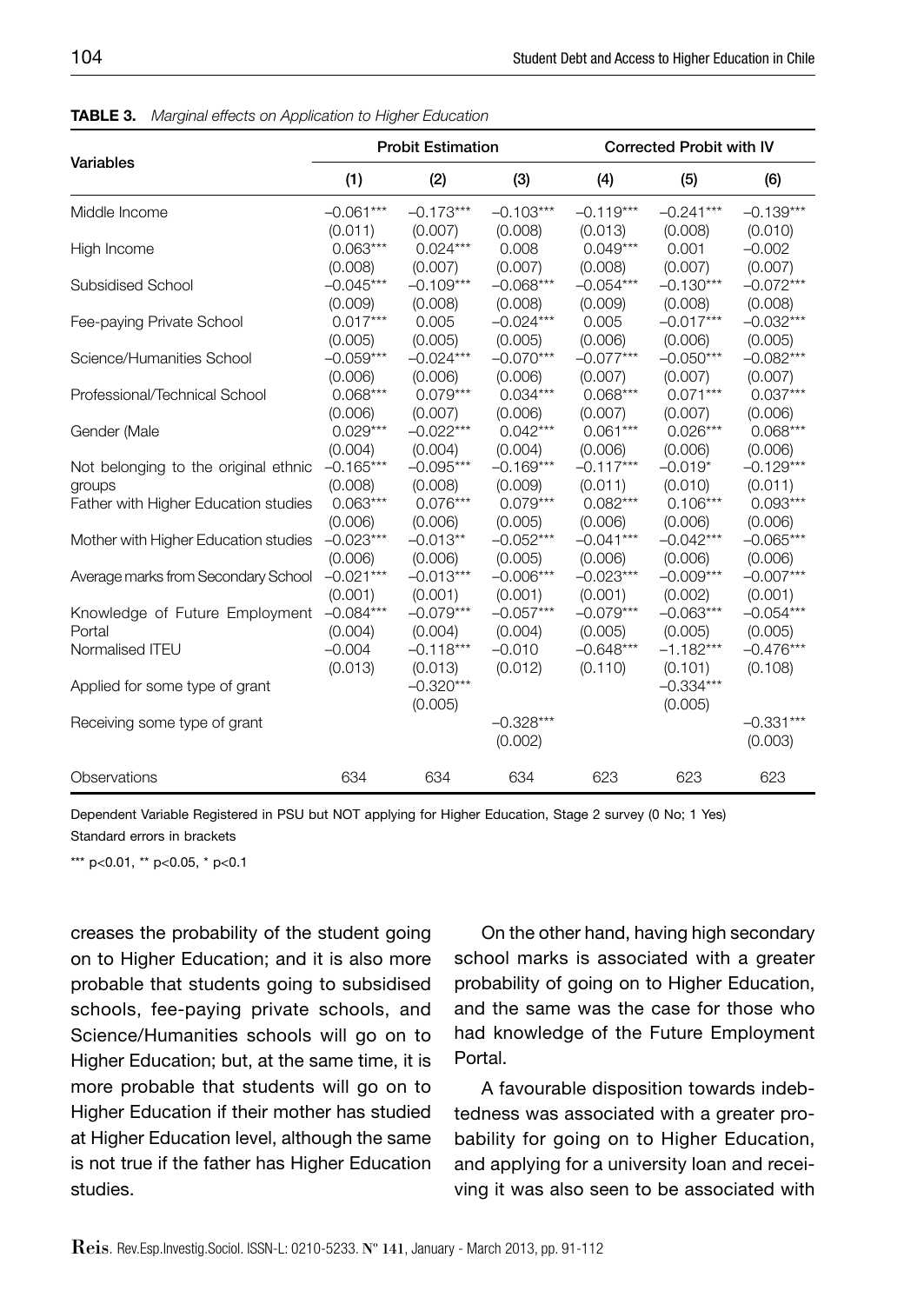|                                      |             | <b>Probit Estimation</b> |                       | <b>Corrected Probit with IV</b> |                       |                       |  |
|--------------------------------------|-------------|--------------------------|-----------------------|---------------------------------|-----------------------|-----------------------|--|
| Variables                            | (1)         | (2)                      | (3)                   | (4)                             | (5)                   | (6)                   |  |
| Middle Income                        | $-0.099***$ | $-0.067***$              | $-0.026***$           | $-0.071***$                     | $-0.029***$           | $-0.009$              |  |
|                                      | (0.008)     | (0.008)                  | (0.008)               | (0.008)                         | (0.008)               | (0.008)               |  |
| High Income                          | $0.064***$  | $0.187***$               | $0.156***$            | $0.197***$                      | $0.316***$            | $0.259***$            |  |
|                                      | (0.013)     | (0.012)                  | (0.012)               | (0.012)                         | (0.009)               | (0.010)               |  |
| Subsidised School                    | $0.095***$  | $0.107***$               | $0.190***$            | $0.109***$                      | $0.119***$            | $0.186***$            |  |
|                                      | (0.005)     | (0.005)                  | (0.006)               | (0.005)                         | (0.005)               | (0.006)               |  |
| Fee-paying Private School            | $0.237***$  | $0.290***$               | $0.287***$            | $0.231***$                      | $0.280***$            | $0.274***$            |  |
|                                      | (0.009)     | (0.008)                  | (0.007)               | (0.009)                         | (0.008)               | (0.008)               |  |
| Science/Humanities School            | 0.001       | $-0.026***$              | $0.021***$            | $0.051***$                      | $0.030***$            | $0.069***$            |  |
|                                      | (0.007)     | (0.007)                  | (0.007)               | (0.007)                         | (0.007)               | (0.007)               |  |
| Professional/Technical School        | $-0.207***$ | $-0.220***$              | $-0.182***$           | $-0.165***$                     | $-0.159***$           | $-0.141***$           |  |
|                                      | (0.007)     | (0.007)                  | (0.008)               | (0.008)                         | (0.009)               | (0.008)               |  |
| Gender (Male                         | $0.008*$    | $0.045***$               | $-0.025***$           | $-0.057***$                     | $-0.029***$           | $-0.087***$           |  |
|                                      | (0.005)     | (0.005)                  | (0.005)               | (0.006)                         | (0.006)               | (0.006)               |  |
| Not belonging to the original ethnic | $0.113***$  | $0.068***$               | $0.132***$            | $0.023**$                       | $-0.041***$           | $0.033***$            |  |
| groups                               | (0.008)     | (0.009)                  | (0.009)               | (0.010)                         | (0.009)               | (0.011)               |  |
| Father with Higher Education studies | $-0.086***$ | $-0.097***$              | $-0.134***$           | $-0.119***$                     | $-0.131***$           | $-0.158***$           |  |
|                                      | (0.006)     | (0.006)                  | (0.006)               | (0.006)                         | (0.006)               | (0.006)               |  |
| Mother with Higher Education studies | $0.054***$  | $0.047***$               | $0.118***$            | $0.090***$                      | $0.085***$            | $0.143***$            |  |
|                                      | (0.006)     | (0.006)                  | (0.006)               | (0.006)                         | (0.006)               | (0.006)               |  |
| Average marks from Secondary School  | $0.042***$  | $0.035***$               | $0.019***$            | $0.030***$                      | $0.017***$            | $0.008***$            |  |
|                                      | (0.002)     | (0.002)                  | (0.002)               | (0.002)                         | (0.002)               | (0.002)               |  |
| Knowledge of Future Employment       | $0.039***$  | $0.033***$               | 0.004                 | $0.010*$                        | $-0.004$              | $-0.022***$           |  |
| Portal                               | (0.005)     | (0.005)                  | (0.006)               | (0.005)                         | (0.005)               | (0.005)               |  |
| Normalised ITEU                      | $-0.005$    | $0.064***$               | $-0.013$              | $1.495***$                      | $1.796***$            | $1.525***$            |  |
|                                      | (0.014)     | (0.015)                  | (0.015)               | (0.083)                         | (0.070)               | (0.084)               |  |
| Applied for some type of grant       |             | $0.253***$<br>(0.005)    |                       |                                 | $0.260***$<br>(0.006) |                       |  |
| Receiving some type of grant         |             |                          | $0.515***$<br>(0.003) |                                 |                       | $0.475***$<br>(0.007) |  |
| Observations                         | 634         | 634                      | 634                   | 623                             | 623                   | 623                   |  |

|  |  | <b>TABLE 4.</b> Marginal Effects on Access to Higher Education |
|--|--|----------------------------------------------------------------|
|--|--|----------------------------------------------------------------|

Dependent variable : Access to Higher Education (0 No; 1 Yes).

Standard errors in brackets

\*\*\* p<0.01, \*\* p<0.05, \* p<0.1

a greater probability of going on to Higher Education.

Estimates of the determinants of student loan application confirm the previous findings, in the sense that it is more likely that students from lower and middle income homes are more tolerant towards the risk of indebtedness and that those who know of the Future Employment Portal apply for student loans. Likewise, it is less likely for students from fee-paying private schools or

subsidised schools to apply for student loans.

Putting the above into perspective, the availability of loans promotes access to Higher Education. Home variables – such as income, and whether the mother had been through Higher Education – and variables regarding the school —whether it was fee-paying private or subsidised— also showed a greater probability of access to Higher Education by the young population.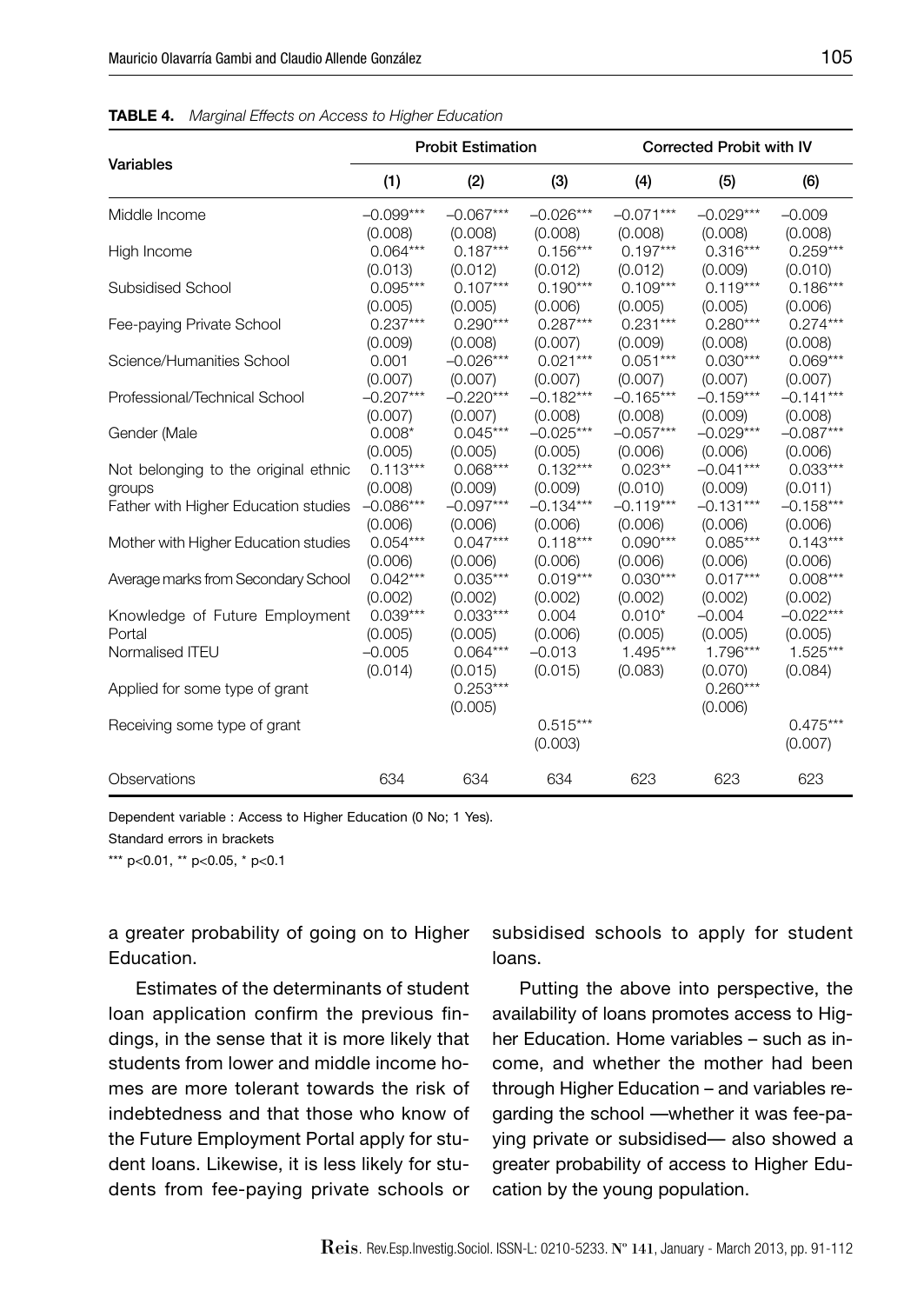## **DISCUSSION AND CONCLUSIONS**

Substantively, the present study found that lower-income sectors have a favourable disposition to take on debt to pursue Higher Education studies; that those from higher income brackets prefer to avoid taking on debt for their studies; and that the availability of loans is associated with a greater probability of accessing Higher Education. The reason for this situation is that, whilst in middle and high income brackets it was the families who financed their studies, the only option for those from lower-income brackets to study at university level was by way of loans.

Therefore, the findings of this study contradict the conclusions from the work of Callender (2002 and 2003) and of Callender and Jackson (2005), which indicated that young people from lower socioeconomic backgrounds have a greater aversion to indebtedness and that this situation is a barrier for them to go on to Higher Education.

Callender (2002) also concluded that, in Britain, students from low-income backgrounds were those who amassed the largest debts. The evidence collected in this study is in line with that statement, but the reason for this in Chile is because – as has previously been mentioned – students from middle and high income backgrounds avoid taking out this kind of loan, and because students from lower income homes obtain jobs with lower salaries, compared with students with the same degrees from other socio-economic sectors.

Additionally, the conclusion of this study is consistent with the fact that the availability of loans facilitates access to Higher Education. Consequently, a policy that expands the availability of loans, aimed at lower-income sectors, would help students from these sectors access tertiary education. This would lead to reject the argument put forward by Carneiro and Heckman (2002) that expanding

student loans does not entail greater access for the most disadvantaged. The evidence brought by this study shows that potential students make their decisions about applications to enter into university depending on their wish to study tertiary education and the financial options available. As has been mentioned, students from middle and high income families avoid debt, because their families pay their fees, but for those from lower income sectors taking on debt is the only option available for paying for Higher Education and entering into a hoped for process of upward mobility20. Thus, given a favourable attitude towards taking on debt for their studies by those students from lower income homes, an expansion of loans for the referred purpose would facilitate their access to tertiary education.

Along the same lines, a study by the World Bank (2011: 39) shows that, in 2010, 84% of the new beneficiaries of Government Guaranteed Loans (Crédito con Aval del Estado – CAE) come from the three lower-income quintiles, and that the number of students from the poorest 20% of the population who obtained a CAE multiplied by 11 times between 2006 and 2010.

In this context, a fact that bears reflection —regarding the findings of this report and the situation that students face regarding credit— is the ability that those graduates, who came from lower-income groups before starting their studies, have to repay the loans once they graduate. The evidence brought by the studies of Elfman et al. (2009), Ramos et al. (2009), and Núñez and Gutiérrez (2004) suggests that students from lower income backgrounds (those who studied in schools managed by a local authori-

<sup>&</sup>lt;sup>20</sup> Studies concerning the benefits of tertiary education show that incomes for those possessing this type of education are significantly higher than those who only have finished primary or secondary education (see for example, Mizala and Romaguera 2003; Elfernan, Soto, Coble and Ramos 2009).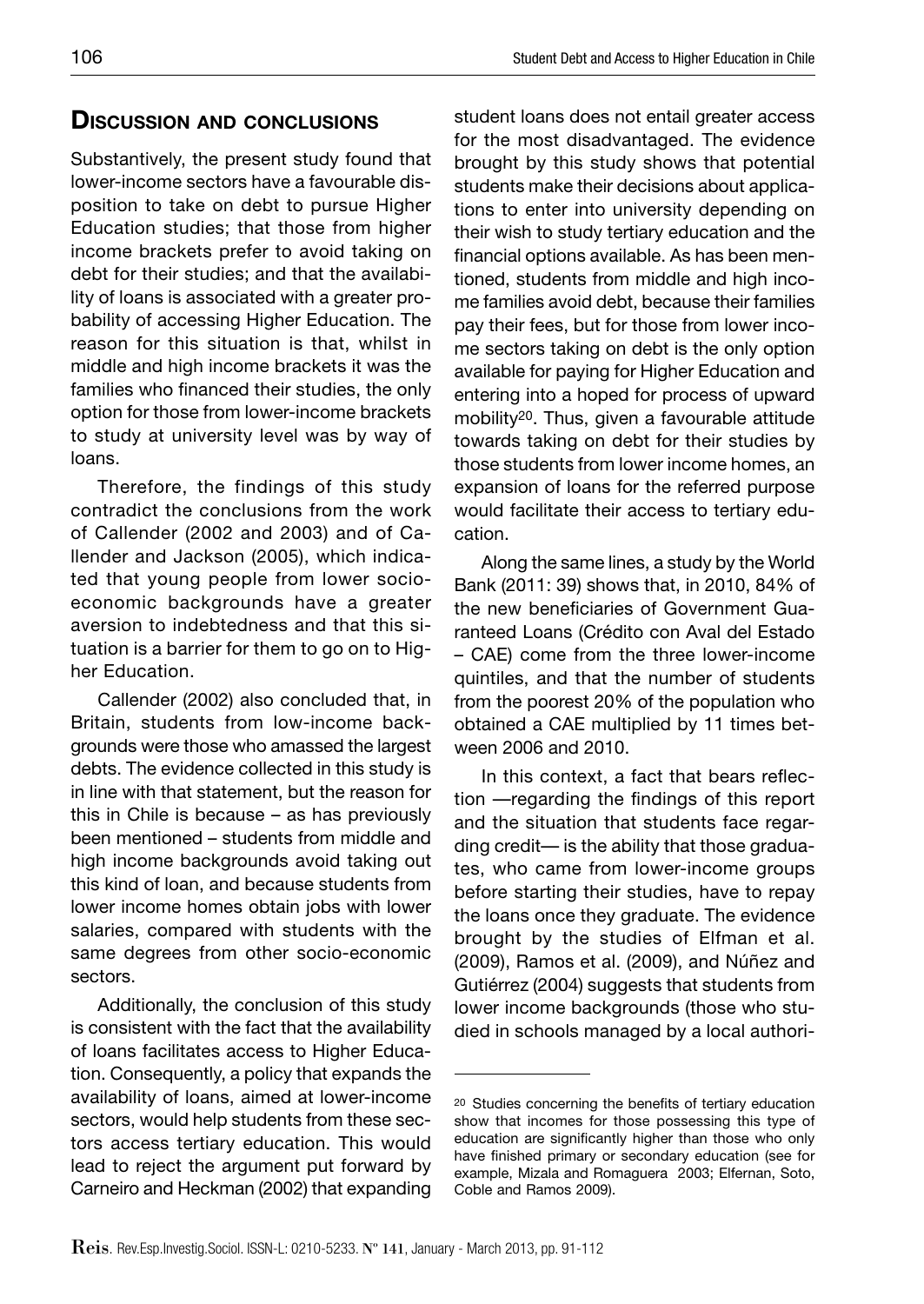ty, or from disadvantaged socio-economic levels) obtain salaries significantly lower than their colleagues from families with higher income. This implies that these students, upon graduating, not only have lower salaries, but that they also have to take on a debt that students from higher-income groups do not have.

This question raises an equality paradox: student loans, particularly Government Guaranteed Loans (CAE), are associated with improving access to Higher Education of students from lower income groups, but they generate an indebtedness which is difficult to deal with, since the labour market confines them to lesser-paid jobs (than their colleagues from middle-income and more affluent backgrounds) or which generates a burden that affects their family well-being at the time when people usually start a home and make long-lasting life investments.

The question that immediately springs to mind is what explains the different conclusions in this study, with respect to Callender's conclusions concerning the fear of indebtedness to study. Although the answer goes beyond the purposes of this research, the institutional differences in education systems, the culture and everyday behaviour differences between British and Chilean young people intuitively appear as areas to explore.

Additionally, although this study provides robust evidence about attitudes to student indebtedness of young people belonging to various socio-economic strata, data comes from students at pre-university secondary education stage in the Metropolitan Region of Santiago. Therefore, an inquiry that includes a representative sample of the country's entire population could establish whether these findings are similar or not to attitudes to student indebtedness from students from the different regions of Chile.

Furthermore, although lower-income students have a positive inclination towards student debt, it would be interesting to observe, in the long-term, their career development and the fulfilment of their loan obligations: whether they finished their studies, the time it took, their employability, the repayment of their loans, and the proportion that the re-payment of their loan represents with respect to their earnings after graduation. This would make it possible to confirm whether, in fact, the Higher Education system generates the desired social mobility or whether the intended effect of the system design is mitigated, reduced or limited by the financing that lower-income students were forced to take.

#### **REFERENCES**

- Armanet, Pilar (2008): «Educación Superior: Logros y desafíos», Santiago de Chile: MINEDUC, División de Educación Superior.
- Banco Mundial (2011): «Programa de Crédito con Aval del Estado (CAE) de Chile: análisis y evaluación», Education Sector in Latin America and Caribbean Region of the World Bank, Washington DC: The World Bank.
- Callender, Claire (2002): «The Cost of Widening Participation: Contradictions in New Labour's Student Policies», *Social Policy and Society* 1: 83-94.
- (2003): «Attitudes to Debt: School Leavers' and Further Education Students' Attitudes to Debt and their Impact on Participation in Higher Education», London: Universities UK.
- and Jonathan Jackson (2005): «Does Fear of Debt Deter Students from Higher Education?», *Journal of Social Policy*, 34, 4: 509-540.
- Carneiro, Pedro and James J. Heckman (2002): «The Evidence on Credit Constraints in Post-secondary Schooling», *The Economic Journal*, 12: 705-734.
- Committee of Vice-Chancellors and Principals of the Universities of the United Kingdom (CVCP) (1999): «Making the Right Choice: How Students Choose Universities and Colleges», London: CVCP, Institute for Employment Studies.
- Costello, Anna and Jason Osborne (2005): «Best Practices in Exploratory Factor Analysis: Four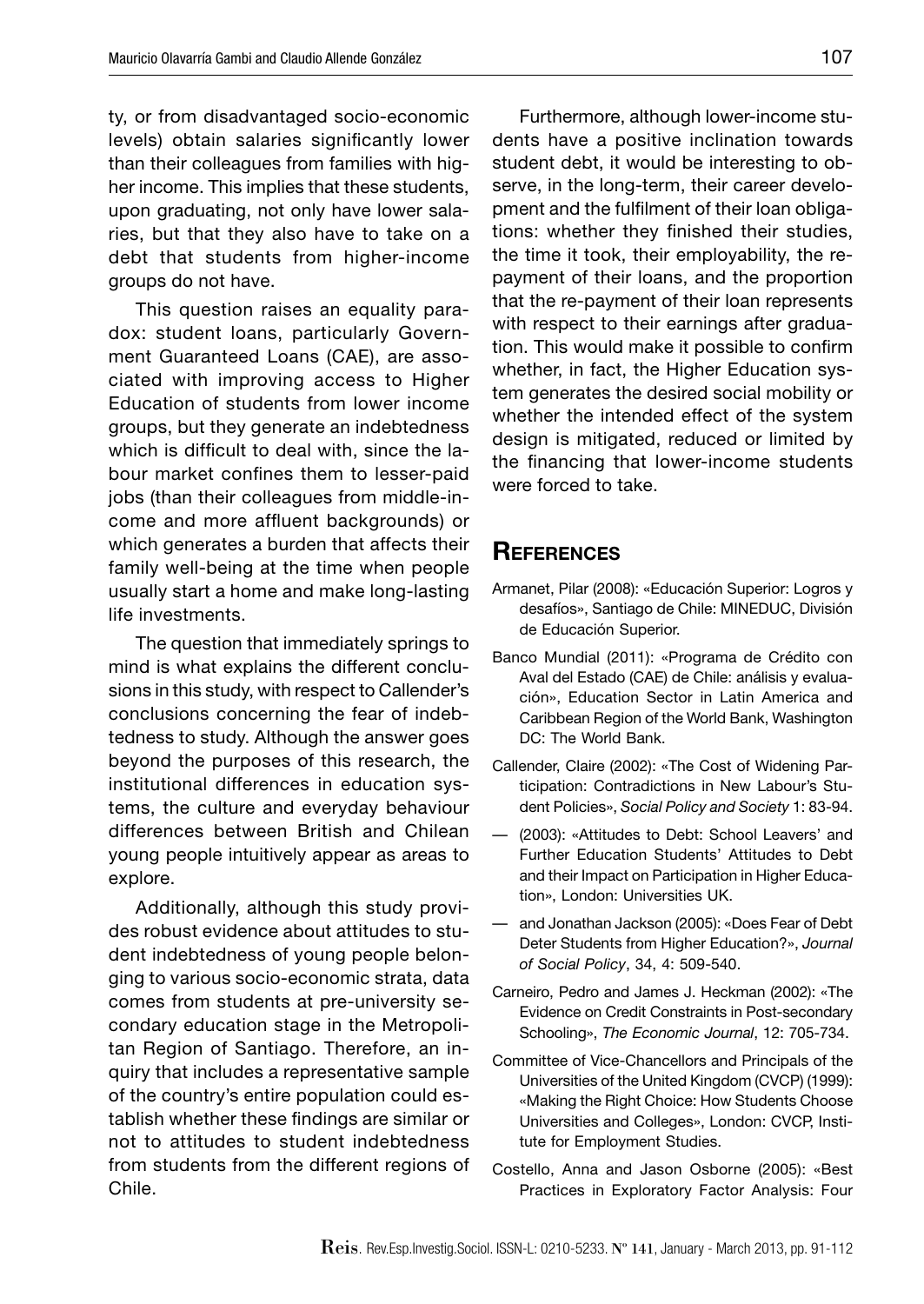Recommendations for Getting the Most From Your Analysis», *Practical Assessment, Research & Evaluation,* 10, 7.

- Elfernan, Ricardo, Claudia Soto, David Coble and Joseph Ramos (2009): «Determinantes de los salarios por carrera», working paper wp300. University of Chile, Department of Economics.
- Elias, Peter, Abigail McKnight, Claire Simm, Kate Purcell and Jane Pitcher (1999): «Moving on: Graduate Careers three Years after Graduation», Manchester: CSU, DfEE.
- Financial Freedom through Faith (2011): «Biblical Principles for Financial Independence» (on line). http://financialfreedomthroughfaith.wordpress. com/espanol/ segunda-parte-entendiendo-ladeuda-y-como-evita-que-seamos-buenos-mayor domos-de-los-recursos-que-dios-nos-da/, accessed August 1, 2011.
- Finlay, Keith and Leandro M. (Magnusson 2009): «Implementing Weak Instrument Robust Tests for a General Class of Instrumental Variables Models», *Stata Journal,* 9 (3): 398-421.
- Gujarati, Damodar N. (2004): Basic Econometrics, London: Tata McGraw-Hill.
- Instituto Nacional de Estadísticas (INE) (2011): «Proyecciones de Población», (on line). http:// www. ine.cl, accessed August 1, 2011.
- Kolenikov, Stanislav and Gustavo Ángeles (2004): *«*The Use of Discrete Data in Principal Component Analysis: Theory, Simulations, and Applications to Socioeconomic Indices». Working Paper of MEASURE/Evaluation project, No. WP-04-85. North Carolina: Carolina Population Center, UNC.
- MIDEPLAN, Ministerio de Planificación (2010): CASEN, (on line). http://www.mideplan.cl/casen/Estadisticas/educacion.html, accessed October 1, 2010.
- MINEDUC, Ministerio de Educación (2008): «Compendio Estadístico», Santiago de Chile: MINE-DUC, Departamento de Estudios y Desarrollo.
- (2010): Sistema Nacional de Información de la Educación Superior (on line). www.mineduc.cl y http:// www.divesup.cl/sies/, accessed October 1, 2010
- (2011): Sistema Nacional de Información de la Educación Superior (on line). http://www.divesup. cl/sies/, accessed August 1, 2011.
- Mizala, Alejandra and Pilar Romaguera (2003): «Remuneraciones y tasas de retorno de los profesio-

nales chilenos», in J. J. Bruner y P. Meller, *Oferta y Demanda de Profesionales y Técnicos en Chile. El rol de la información pública*, Santiago de Chile: RIL Editores.

- Mortenson, Thomas G. (1990): «The Impact of Increased Loan Utilization Among Low Family Income Students», ACT Student Financial Aid Research Report Series 90-1. Iowa City: The American College Testing Program.
- Mumper, Michael and Pamela Vander Ark (1991): «Evaluating the Stafford Student Loan Program: current Problems and Prospects for Reform», *Journal of Higher Education*, 62 (1): 62-78.
- Nida'ul Islam (1995): «Principios de la banca islámica» (on line). http://libros.ir/libros/Biblioteca%20Islamica/Islam%20&%20la%20Sociedad,%20el%20 Arte,%20la%20Ciencia,%20la%20Economia%20 y%20la%20Politica/Acerca%20de%20la%20 banca%20islamica.pdf, accessed August 1, 2011.
- NoticiaCristiana.com (2011a): «Siete de cada 10 personas profesan una religión en el mundo» (on line). http://www.noticiacristiana.com/educacion/ encuestas-educacion/2011/07/siete-de-cada-10-personas-profesan-una-religion-en-el-mundo. html, accessed August 1, 2011.
- (2011b): «Siete de cada 10 hogares cristianos evita el endeudamiento» (on line). http://www.noticiacristiana.com/ciencia\_tecnologia/estudios/ 2010/07siete-de-cada-diez-hogares-cristianos-evitan-endeudamiento.html, accessed August 1, 2011.
- Núñez, Javier and Roberto Gutiérrez (2004): «Classism, Discrimination and Meritocracy in the Labor Market: the Case of Chile», working paper wp208, University of Chile, Department of Economics.
- Ramos, Joseph, Catalina Rubio, M. Paz González and David Coble (2009): «Determinantes de los salarios en las carreras de Ingeniería Comercial y Contador Auditor», working paper wp299. University of Chile, Department of Economics.
- Smith, Richard J. and Richard W., Blundell (1986): «An Exogeneity Test for a Simultaneous Equation Tobit Model with an Application to Labor Supply», *Econometrica*, 54 (4): 679-686.
- Tryfos, Peter (1998): *Methods for Business Analysis and Forecasting: Text & Cases,* New York: John Wiley & Sons.
- Tucker, Ledyard and Robert MacCallum (1997): «Exploratory Factor Analysis» (on line). http://www. unc.edu/~rcm/book/factornew.htm, accessed October 1, 2011.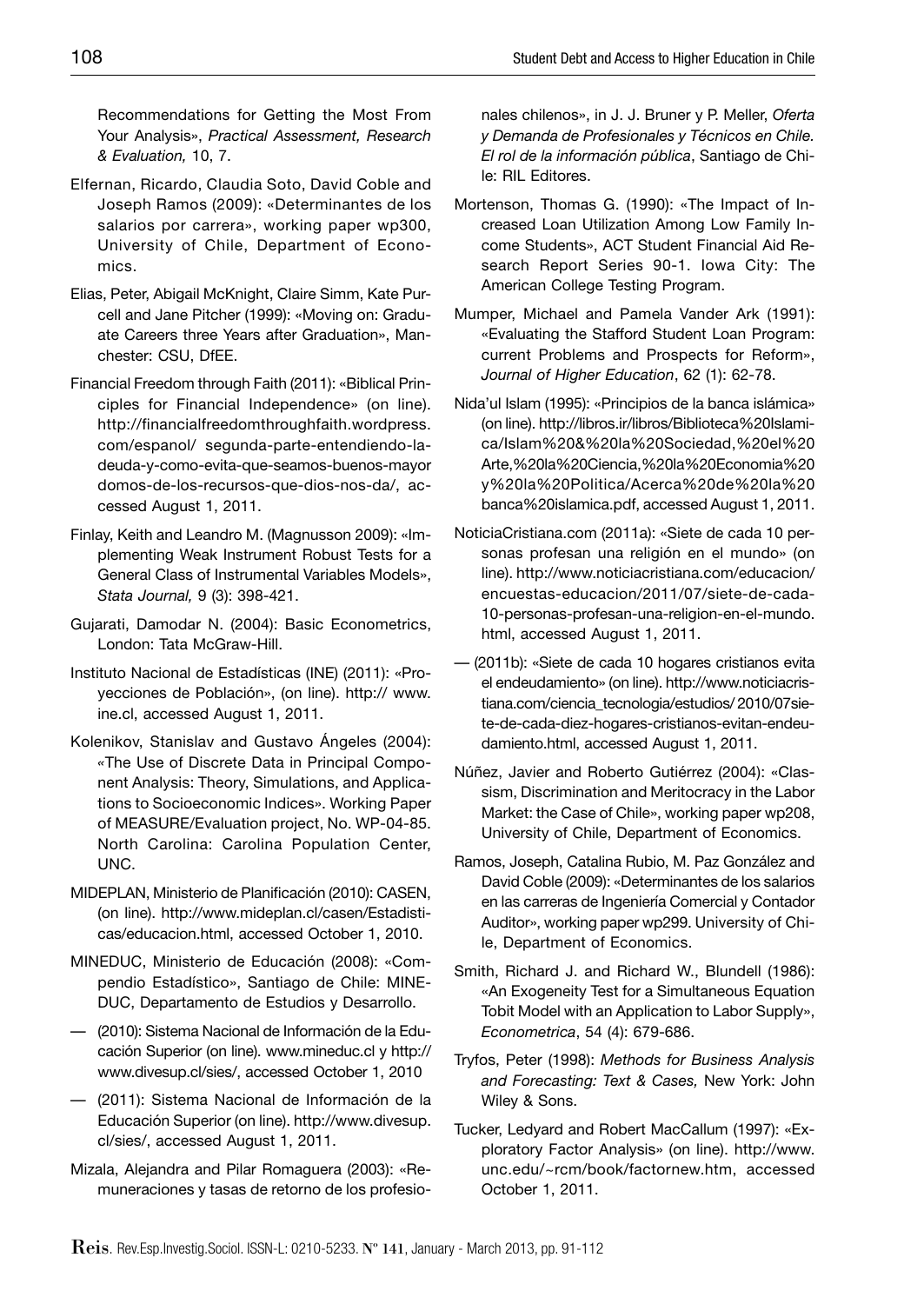- Visauta, Bienvenido (1998): *Análisis estadístico con SPSS para Windows. Estadística multivariante*, Vol. II, Madrid: McGraw Hill.
- Walker, Jeffery T. and Sean Maddan (2009): *Statistics in Criminal Justice and Criminology: Analy-*

**RECEPTIÓN:** 25/11/2011 **ACCEPTANCE:** 14/06/2012 *sis and Interpretation,* Sudbury: Jones and Bartlett, Inc.

Weber, Max (2003): *La ética protestante y el espíritu del capitalismo,* México D.F.: Fondo de Cultura Económica.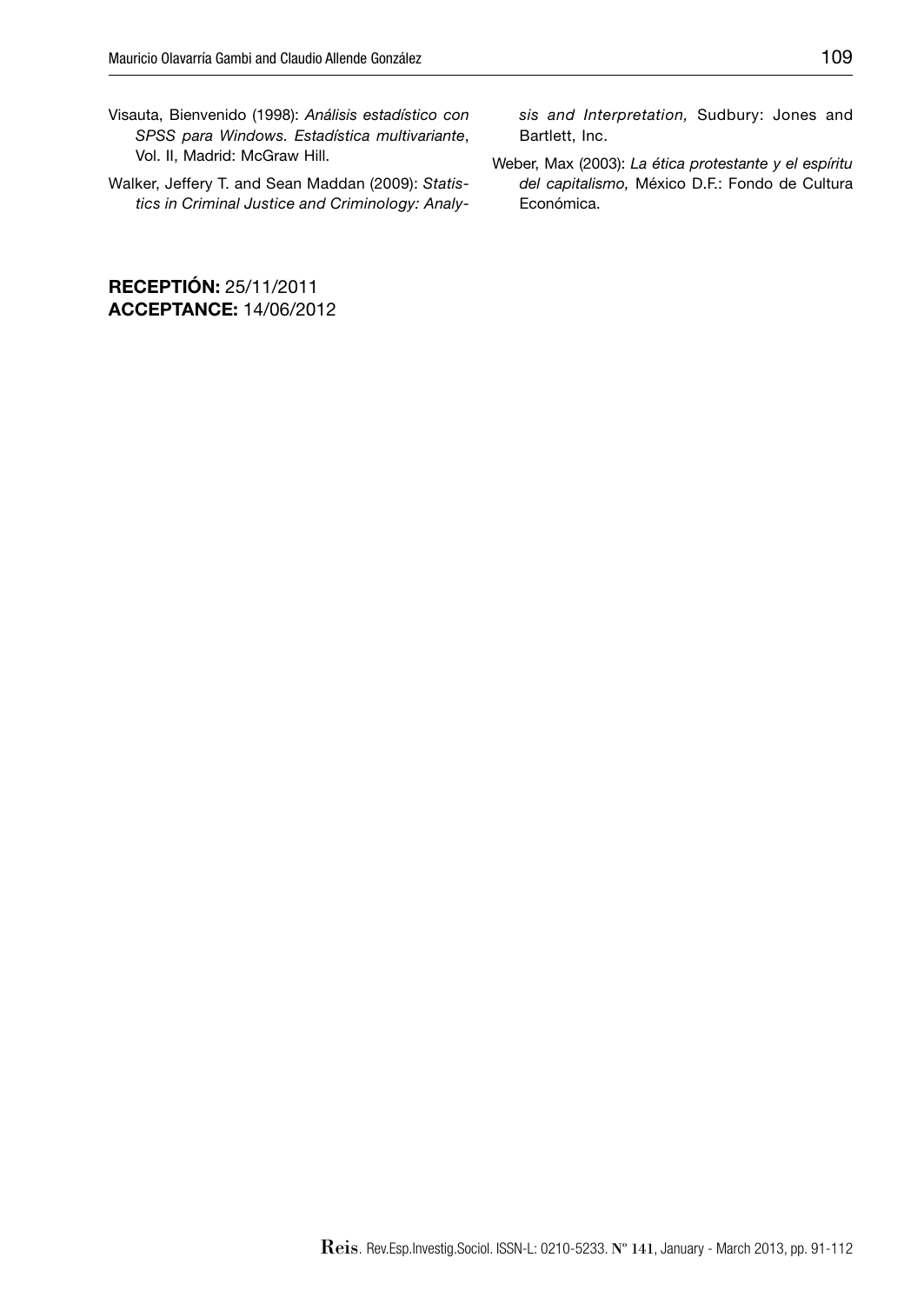## **ANNEX 1**

#### **Selected Descriptive Statistics for the First and Second Stage Samples**

|                                             | Sample                             |                                  |  |  |  |
|---------------------------------------------|------------------------------------|----------------------------------|--|--|--|
| Variable                                    | <b>First Stage</b>                 | Second Stage                     |  |  |  |
| Low NSE (socio-economic level)              | 0.61<br>(0.49)                     | 0.67<br>(0.47)                   |  |  |  |
| Middle NSE (socio-economic level)           | (1725)<br>0.28<br>(0.45)           | (826)<br>0.23<br>(0.42)          |  |  |  |
| High NSE (socio-economic level)             | (1725)<br>0.11<br>(0.32)           | (826)<br>0.10<br>(0.30)          |  |  |  |
| School managed by local authority           | (1725)<br>0.23<br>(0.42)           | (826)<br>0.23<br>(0.42)          |  |  |  |
| Subsidised school                           | (1724)<br>0.70<br>(0.46)<br>(1724) | (825)<br>0.69<br>(0.46)          |  |  |  |
| Fee-paying private school                   | 0.07<br>(0.25)                     | (825)<br>0.08<br>(0.27)          |  |  |  |
| Science/Humanities School                   | (1724)<br>0.66<br>(0.47)<br>(1724) | (825)<br>0.73<br>(0.45)<br>(825) |  |  |  |
| Professional/Technical School               | 0.19<br>(0.39)<br>(1724)           | 0.16<br>(0.36)<br>(825)          |  |  |  |
| Polyvalent Schools                          | 0.15<br>(0.35)<br>(1724)           | 0.12<br>(0.32)<br>(825)          |  |  |  |
| Gender (Male)                               | 0.49<br>(0.50)<br>(1725)           | 0.48<br>(0.50)<br>(826)          |  |  |  |
| Not belonging to the original ethnic groups | 0.91<br>(0.28)<br>(1725)           | 0.92<br>(0.27)<br>(826)          |  |  |  |
| Professes a Religion                        | 0.73<br>(0.45)<br>(1671)           | 0.73<br>(0.45)<br>(810)          |  |  |  |
| Knowledge of Future Employment Portal       | 0.25<br>(0.43)<br>(1724)           | 0.26<br>(0.44)<br>(825)          |  |  |  |
| Average marks from secondary schooling      | 5.09<br>(1.60)<br>(1550)           | 5.15<br>(1.57)<br>(766)          |  |  |  |
| Wants to go to a Professional Institute     | 0.22<br>(0.42)<br>(1724)           | 0.20<br>(0.40)<br>(825)          |  |  |  |
| Wants to go to a Traditional University     | 0.44<br>(0.50)<br>(1724)           | 0.48<br>(0.50)<br>(825)          |  |  |  |
| Wants to go to a Private University         | 0.14<br>(0.35)                     | 0.15<br>(0.36)                   |  |  |  |
| Wants to go to a Technical Training Centre  | (1724)<br>0.05<br>(0.23)           | (825)<br>0.04<br>(0.20)          |  |  |  |
| Wants to go into the Armed Forces           | (1724)<br>0.03<br>(0.16)           | (825)<br>0.02<br>(0.15)          |  |  |  |
| Father with Higher Education studies        | (1724)<br>0.47<br>(0.50)           | (825)<br>0.49<br>(0.50)          |  |  |  |
| Mother with Higher Education Studies        | (1724)<br>0.45<br>(0.50)<br>(1724) | (825)<br>0.46<br>(0.50)<br>(825) |  |  |  |

*Note*: Standard Deviations and Number of Observations in brackets, respectively. Socio-economic levels (*NSEs*) have been grouped in the following way: High *NSE* is equal to A *NSE*, Middle *NSE* is equal to B *NSE* and Low *NSE* consists of C, D and E *NSE*s. In Chile the average income is at the seventh decile.

*Source:* Own work. From the Metropolitan Survey on Attitudes towards Higher Education (*Encuesta Metropolitana Sobre Actitudes Frente a la Educación Superior*).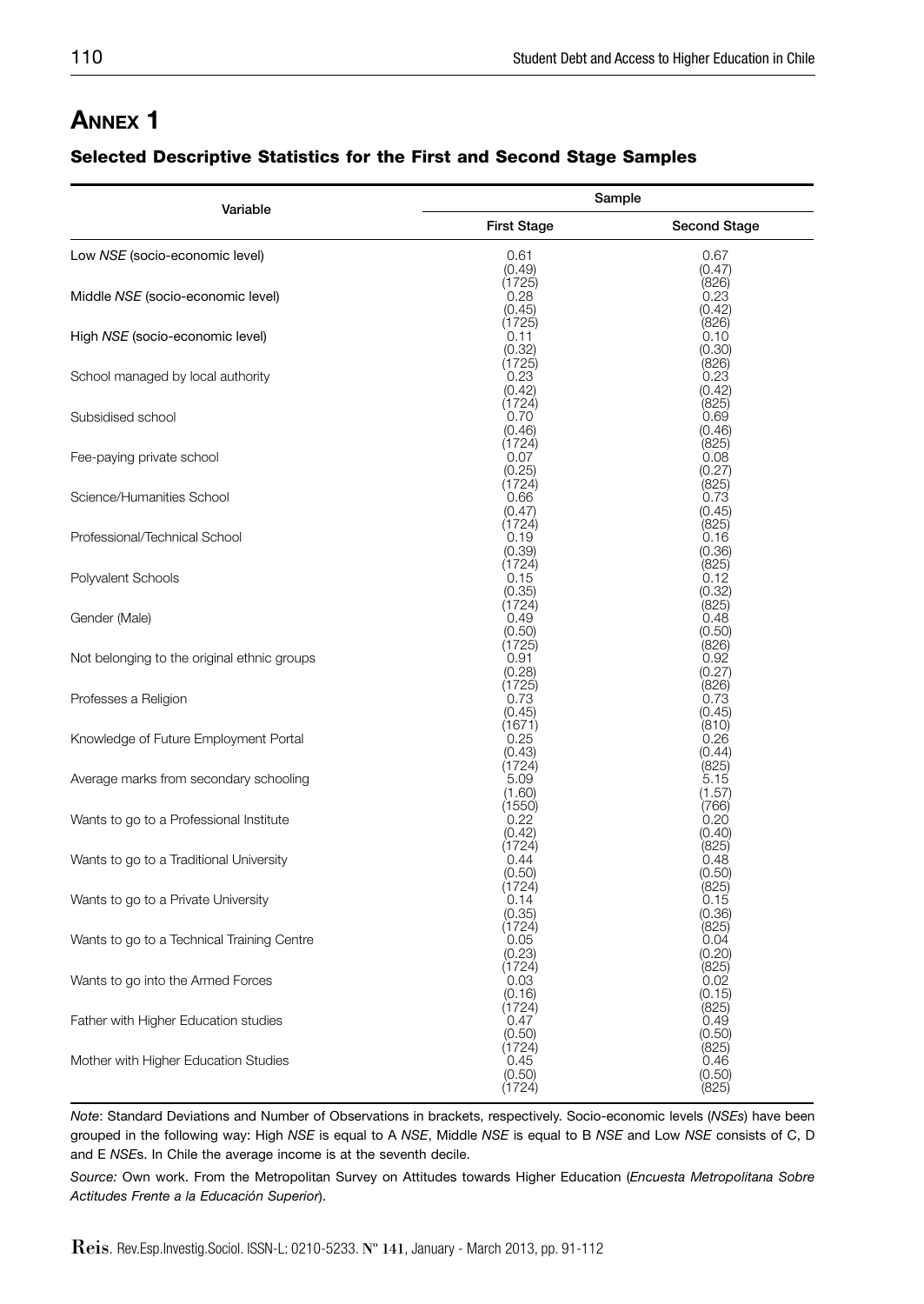## **ANNEX 2**

#### **Questions from the Questionnaire of the First Survey regarding the Disposition to Indebtedness and Descriptive Statistics**

| Variable             | Descripción                                                                                              | Observa-<br>tions | Avera-<br>ge | Std<br>Dev. | Mini-<br>mun | Maxi-<br>mun |
|----------------------|----------------------------------------------------------------------------------------------------------|-------------------|--------------|-------------|--------------|--------------|
| $p1_1$ <sub>-7</sub> | Having to become indebted in order to study<br>leaves many people unable to go to university             | 1676              | 1.75         | 0.95        | 1            | 5            |
| $p1_1_6$             | One of the worst things about going to univer-<br>sity is having to become indebted in order to<br>study | 1725              | 1.93         | 1.08        | 1            | 5            |
| $p3_{19}$            | Obtaining a degree costs a lot of money                                                                  | 1700              | 1.93         | 0.93        | 1            | 5            |
| $p3_1$ -4            | Students feel pressured by debts accrued<br>whilst they are at university                                | 1693              | 1.80         | 0.89        | 1            | 5            |
| $p8_{-}1_{-}5*$      | It is better to have something now and pay for<br>it later                                               | 1680              | 2.44         | 1.04        | 1            | 5            |
| $p8_{-}1_{-}6*$      | It is good to take on debt if one is capable of<br>repaying                                              | 1702              | 2.91         | 1.06        | 1            | 5            |
| $p8_{-}1_{-}9*$      | To owe money is a normal part of modern life                                                             | 1709              | 3.12         | 1.06        | 1            | 5            |
| p8_1_8               | To owe money is bad                                                                                      | 1713              | 2.36         | 1.07        | 1            | 5            |
| p8_1_2               | One must always save before buying some-<br>thing                                                        | 1722              | 1.99         | 0.81        | 1            | 5            |
| p8_1_10              | Once you take on debt, it is difficult to stop<br>having debts                                           | 1712              | 1.83         | 0.86        | 1            | 5            |
| p8_1_7               | I try to live with the money I have                                                                      | 1704              | 2.03         | 0.84        | $\mathbf{1}$ | 5            |
| p8_1_4               | I will worry a lot if I owe money                                                                        | 1712              | 2.30         | 1.04        | 1            | 5            |
| $p3_{1.3*}$          | Student loans are good because they allow<br>students to enjoy student life                              | 1672              | 3.06         | 0.98        | 1            | 5            |
| $p3_{-}1_{-}1^{*}$   | To ask for a loan to go to university is good<br>business                                                | 1699              | 3.07         | 1.08        | 1            | 5            |

*Note*: The asterisk (\*) shows questions where it was necessary to invert the coding, since these represent different attitudes to those expressed by the rest of the variables.

*Source*: Own work. From the Metropolitan Survey on Attitudes towards Higher Education (*Encuesta Metropolitana Sobre Actitudes Frente a la Educación Superior*).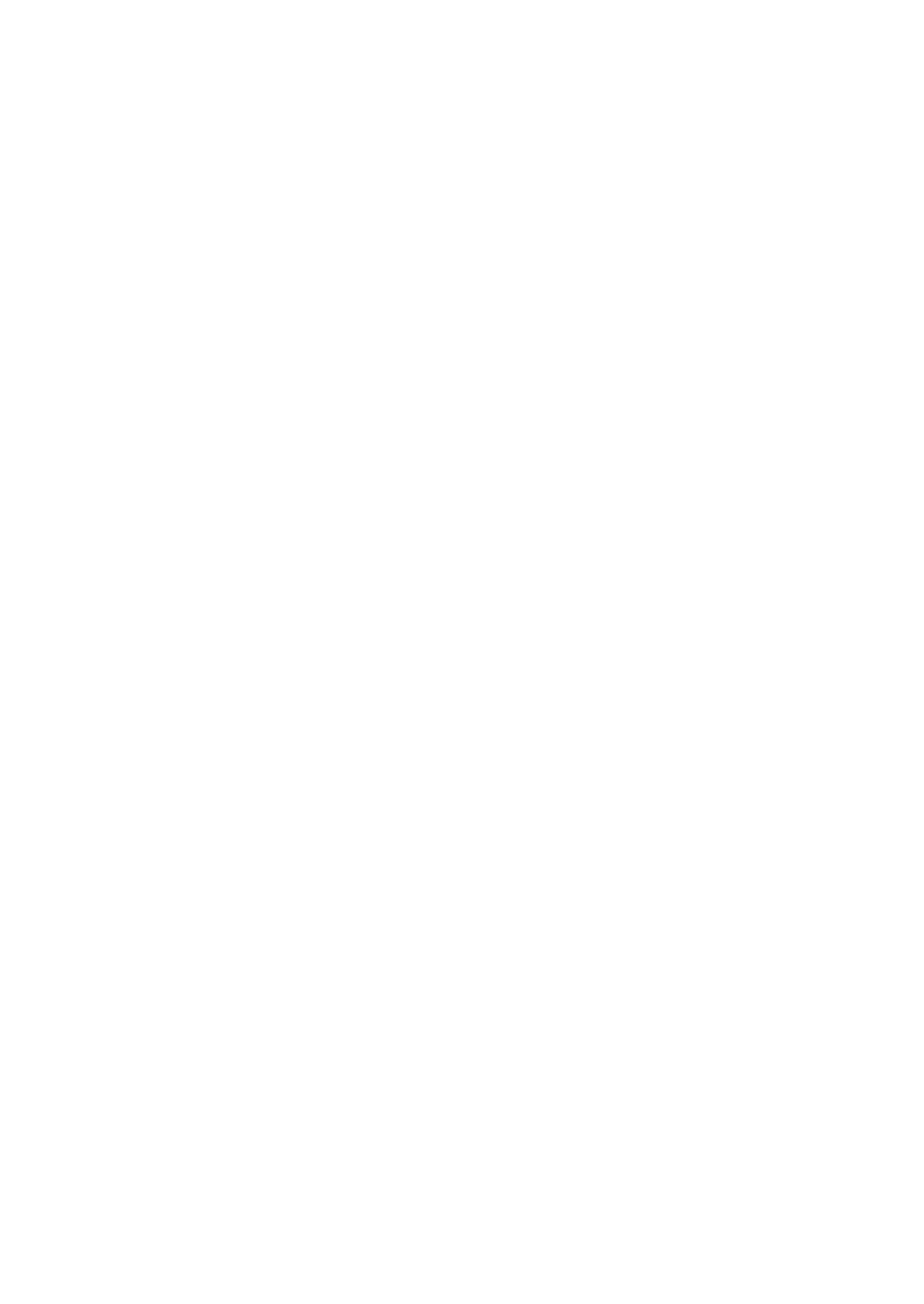# Endeudamiento estudiantil y acceso a la educación superior en Chile

*Student Debt and Access to Higher Education in Chile*

#### **Mauricio Olavarría Gambi y Claudio Allende González**

#### **Palabras clave**

- Chile Deudas • Educación Superior • Grupos de baja renta • Oportunidades
- educativas Préstamo

### **Key words**

Chile • Debt • Higher Education • Low Income Groups • Educational Opportunities • Loans

#### **Resumen**

Este trabajo analiza si el temor al endeudamiento, por cursar estudios postsecundarios, afecta las decisiones de postulación e ingreso de potenciales estudiantes a la educación superior, si hay relación entre el temor al endeudamiento y el nivel socioeconómico de las familias a las que pertenecen los potenciales estudiantes, y si hay asociación entre el temor al endeudamiento y el rendimiento escolar. El trabajo muestra que el temor al endeudamiento para cursar estudios superiores no sería una limitante para que jóvenes de sectores populares accedieran a la educación de tercer ciclo. El estudio también indica que la disponibilidad de crédito favorece el acceso a la educación superior. Los hallazgos de este estudio contradicen las conclusiones de los trabajos de Claire Callender y Jonathan Jackson, quienes previamente y con los mismos propósitos analizaron el caso británico.

#### **Abstract**

This paper analyses whether the fear of indebtedness resulting from going on to post-secondary education affects potential students' decisions to apply for, and enter into, Higher Education; whether there is any relationship between the fear of indebtedness and the socio-economic level of the families of potential students; and whether there is an association between the fear of indebtedness and student performance. This study shows that the fear of indebtedness for post-secondary studies is not a limiting factor for young people from lower-income sectors to go on to tertiary education. The study also shows that availability of loans facilitates access to Higher Education. These findings contradict the conclusions of studies by Claire Callender and Jonathan Jackson, who previously analysed the British case with the same aims.

## **INTRODUCCIÓN1**

Esta investigación analiza si el temor al endeudamiento, por cursar estudios postsecundarios, afecta las decisiones de postulación e ingreso de potenciales estudiantes a la educación superior. En este mismo contexto, el estudio también analiza si hay relación entre el temor al endeudamiento y el nivel socioeconómico de las familias a las

trabajaron en el diseño muestral, cuestionarios, aplicación de las encuestas de la primera etapa y de revisita. También queremos agradecer a los participantes de dos talleres realizados por el Centro de Estudios del Ministerio de Educación sus comentarios durante la presentación de resultados preliminares de esta investigación.

**Mauricio Olavarría Gambi:** Universidad de Santiago de Chile | mauricio.olavarria@usach.cl **Claudio Allende González:** Universidad de Santiago de Chile | clallende@yahoo.es

<sup>1</sup> Este artículo reporta los resultados del proyecto FONIDE 420938. FONIDE es el Fondo Nacional de Investigación y Desarrollo de la Educación del Ministerio de Educación de la República de Chile. Queremos dejar un expreso reconocimiento a los aportes profesionales de Juan Carlos Oyanedel Sepúlveda y Rodrigo Fernández Albornoz, quienes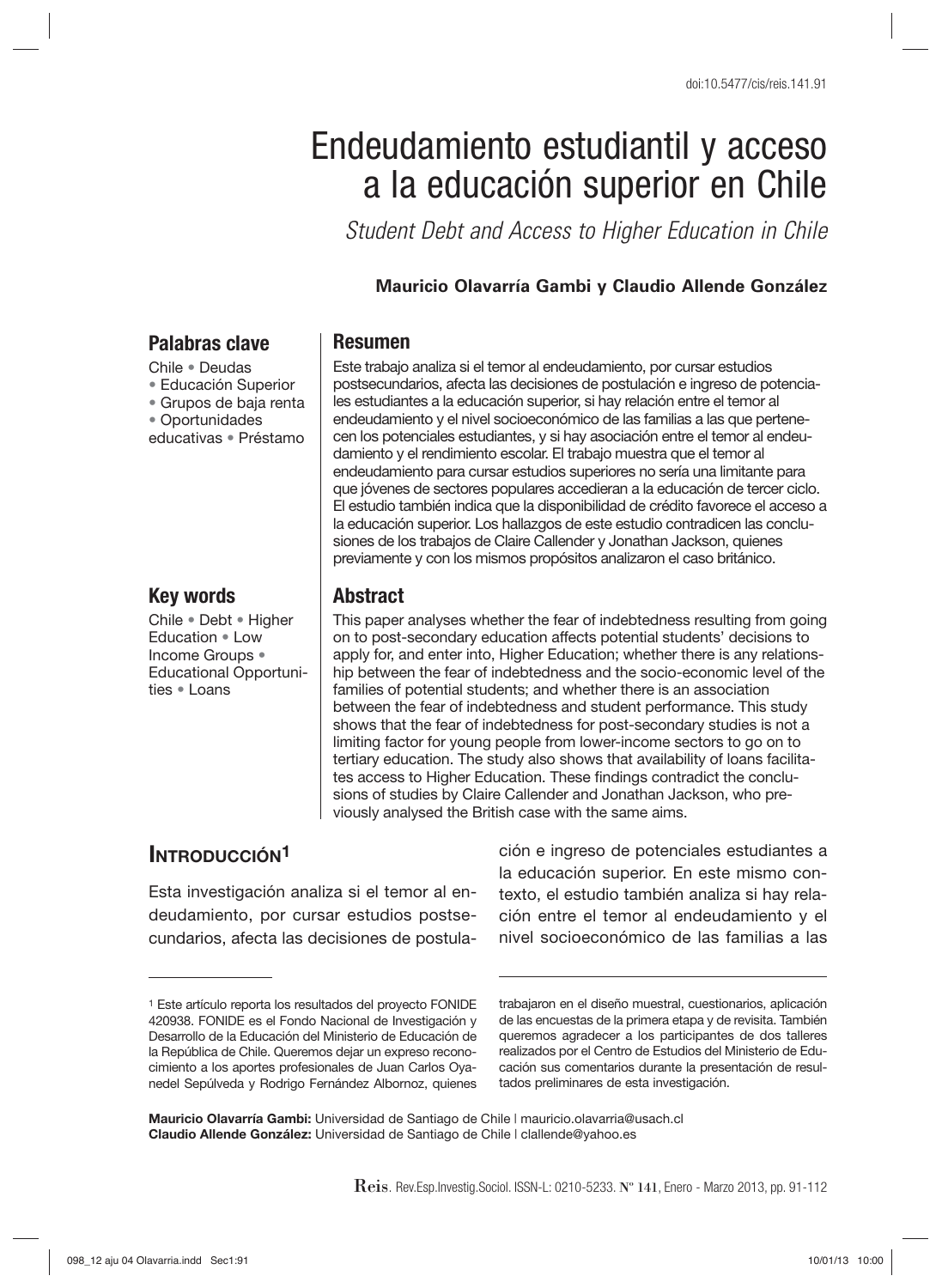que pertenecen los potenciales estudiantes, si se da una asociación entre el temor al endeudamiento y el rendimiento escolar, si hay vinculación entre el temor al endeudamiento y el tipo de educación postsecundaria que desearían cursar los jóvenes, y si hay correspondencia entre el temor al endeudamiento y las orientaciones vocacionales de los posibles estudiantes.

El temor al endeudamiento es entendido en este trabajo como la percepción de los jóvenes y sus familias respecto a que la decisión de cursar estudios superiores les acarreará asumir un endeudamiento que les será difícil o imposible asumir en el futuro.

La evidencia que aporta esta investigación arroja luz acerca de si el temor al endeudamiento constituye una barrera de entrada para determinados segmentos de potenciales estudiantes de la educación superior. Ello permite comprender, con mayores elementos de juicio, las decisiones de quienes no postulan o no se matriculan en una carrera postsecundaria, pudiendo hacerlo. La evidencia que aporta la investigación contribuye, a su vez, a entender si la política pública de financiamiento de los estudios superiores está cumpliendo los objetivos de inclusión que se le establecieron y, en consecuencia, de ser necesario, identificar el tipo de correcciones que permitan encaminarse a la finalidad señalada. También aporta evidencia acerca de la efectividad de iniciativas que proveen información pública acerca de la empleabilidad y remuneraciones de diversas opciones de estudio que constituyen la oferta de educación superior, como futuro laboral, al aportar información acerca de elementos constitutivos de la demanda en los diversos segmentos de potenciales estudiantes.

Así, la investigación aporta evidencia que permite sustentar y reforzar iniciativas que fomentan la equidad en el ingreso a la educación superior.

Luego de la reforma educacional de 1981 el sistema de educación superior ha experimentado un fuerte aumento de la cobertura. Al año 2010, 940.164 jóvenes estaban matriculados en alguna institución de educación superior, lo que representa un 64% de la cohorte de 20 a 24 años de edad<sup>2</sup> (MINEDUC<sup>3</sup>, 2011; INE4, 2011). De este grupo, el 62% estudia en universidades, el 24% lo hace en un Instituto Profesional, en tanto que el 14% cursa estudios en un Centro de Formación Técnica (MINEDUC, 2011).

El sistema universitario surgido de la señalada reforma se ha caracterizado por la existencia de dos tipos de universidades: las llamadas tradicionales, aquellas que ya tenían esa categoría en 1981 y que se agrupan en el Consejo de Rectores de las Universidades Chilenas (CRUCH), y las privadas, que surgieron a propósito de esa reforma y que en su gran mayoría lograron autonomía hacia fines de esa década y principios de la siguiente. Uno de los efectos de la reforma fue el aumento en el número de instituciones de educación superior y, en consecuencia, el fuerte incremento en la oferta de vacantes. En efecto, en 2009 las universidades del CRUCH tenían a 303.127 alumnos estudiando en ellas y las universidades privadas registraban 273.473 alumnos (MINEDUC, 2010). Es decir, en 28 años las universidades privadas han logrado alcanzar una cobertura equivalente al 90,2% de la ofrecida por las universidades tradicionales.

La reforma también consolidó un tipo de financiamiento que terminaba con la gratuidad de los estudios superiores y que demandaba un creciente mayor aporte de las familias, a través del pago de aranceles<sup>5</sup> de cada

<sup>2</sup> La referencia se hace a la cohorte de 20 a 24 años de edad, porque ese es el segmento etario que informa el INE. Desafortunadamente el tamaño de la cohorte de 18 a 24 años de edad no está disponible.

<sup>3</sup> Ministerio de Educación.

<sup>4</sup> Instituto Nacional de Estadísticas.

<sup>5</sup> La expresión arancel hace referencia al valor anual de la carrera que deben pagar los estudiantes. Adicional a ello, la matrícula es un monto anual que paga el estu-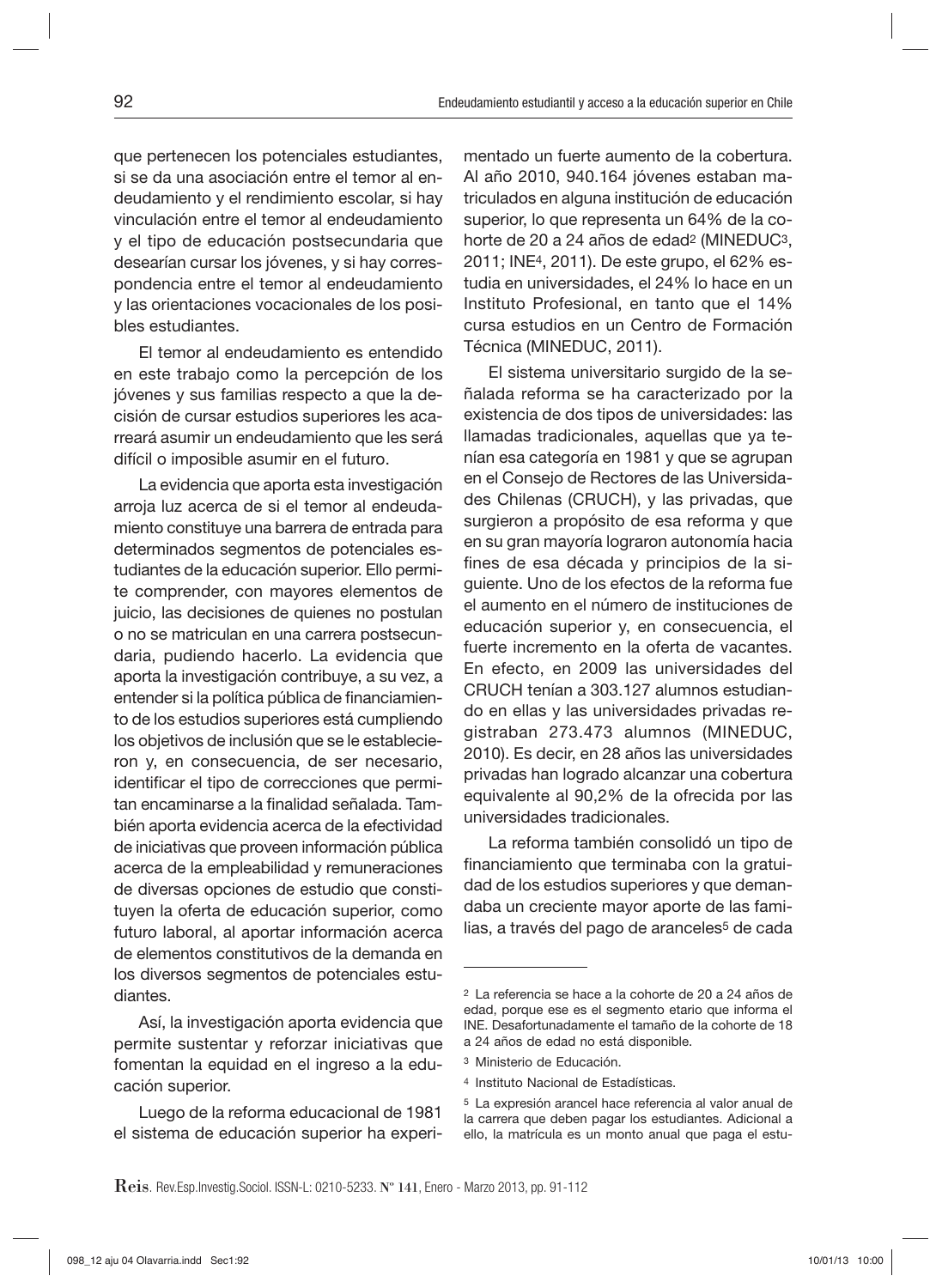una de las carreras. El fundamento de ello fue dual. Por un lado, que un financiamiento de la educación superior basado en aportes del tesoro público era regresivo, porque los que accedían a la educación superior provenían muy preferentemente del segmento perteneciente al 40% más rico de la población y que el segmento de menores ingresos se concentraba principalmente en la educación básica. Por ello, los esfuerzos del Estado debían concentrarse en mejorar el acceso y condiciones de la educación primaria y secundaria luego. Por otro lado, dado que la matrícula universitaria se completaba en una muy alta proporción con los hijos de las familias de los dos quintiles más pudientes y que los retornos de la educación son altos, el pago de los aranceles por parte de las familias de la educación superior de sus hijos se considera una situación progresiva.

Con la finalidad de aportar mayores elementos de equidad al financiamiento de estudios superiores se estableció un sistema de crédito universitario, que se materializó primeramente a través del Crédito Solidario (CS), implementado mediante ley 19.287, publicada el 4 de febrero de 1994, para aquellos alumnos matriculados en alguna carrera de universidades del CRUCH6, cuyas condiciones socioeconómicas hagan necesario ese auxilio. La deuda debe comenzar a pagarse dos años después del egreso y el interés que acumula es del 2% anual.

A partir de estas definiciones, dos focos de discusión surgieron a lo largo del tiempo: una, respecto de la necesidad de incrementar los montos que el Estado destinaba a crédito universitario, y otra, respecto a que este sistema de crédito también estuviera disponible para los estudiantes de universidades privadas, institutos profesionales y centros de formación técnica. Estas demandas dieron origen, en el año 2005, a un incremento en los fondos destinados a crédito para la educación superior, a que el Estado garantizara los créditos que se otorgaran a estudiantes provenientes de los quintiles más pobres y a la expansión del sistema de crédito a estudiantes que no pertenecían a universidades del CRUCH.

Como consecuencia de ello, mediante ley 20.027, del 11 de junio de 2005, se instauró el Crédito con Aval del Estado (CAE) con la finalidad de permitir el acceso a financiamiento para estudios superiores a aquellos alumnos que, teniendo mérito académico, carecen de recursos económicos suficientes. Los créditos son otorgados por bancos privados, quienes obtienen esa franquicia a través de una licitación pública. Los organismos de educación superior garantizan una parte del crédito de sus alumnos —que va del 90 al 60%— mientras estos sigan estudiando en ellas. El Estado provee las garantías de repago de los créditos frente al riesgo de incumplimiento de los deudores principales, en proporciones que van desde el 20% mientras estos sigan estudiando hasta el 90% luego de 18 meses del egreso.

 Al año 2010, 71 organismos de educación superior participaban del sistema —23 universidades CRUCH, 23 universidades

diante por registrarse en la carrera, que fluctúa entre un 5 y un 10% del valor anual de la carrera.

<sup>6</sup> Las siglas CRUCH identifican al organismo denominado Consejo de Rectores de las Universidades Chilenas. Agrupa a 25 universidades creadas antes de 1981 —comúnmente llamadas universidades tradicionales—, 16 de las cuales son estatales, y 9, privadas. Las universidades agrupadas en el CRUCH son las siguientes: Universidad de Santiago de Chile, Pontificia Universidad Católica de Chile, Universidad de Concepción, Pontificia Universidad Católica de Valparaíso, Universidad Técnica Federico Santa María, Universidad de Chile, Universidad Austral de Chile, Universidad Católica del Norte, Universidad de Valparaíso, Universidad de Antofagasta, Universidad de La Serena, Universidad del Bío-Bío, Universidad de La Frontera, Universidad de Magallanes, Universidad de Talca, Universidad de Atacama, Universidad de Tarapacá, Universidad Arturo Prat, Universidad Metropolitana de Ciencias de la Educación, Universidad de Playa Ancha de Ciencias de la Educación, Universidad Tecnológica Metropolitana, Universidad de Los Lagos, Universidad

Católica del Maule, Universidad Católica de la Santísima Concepción y Universidad Católica de Temuco.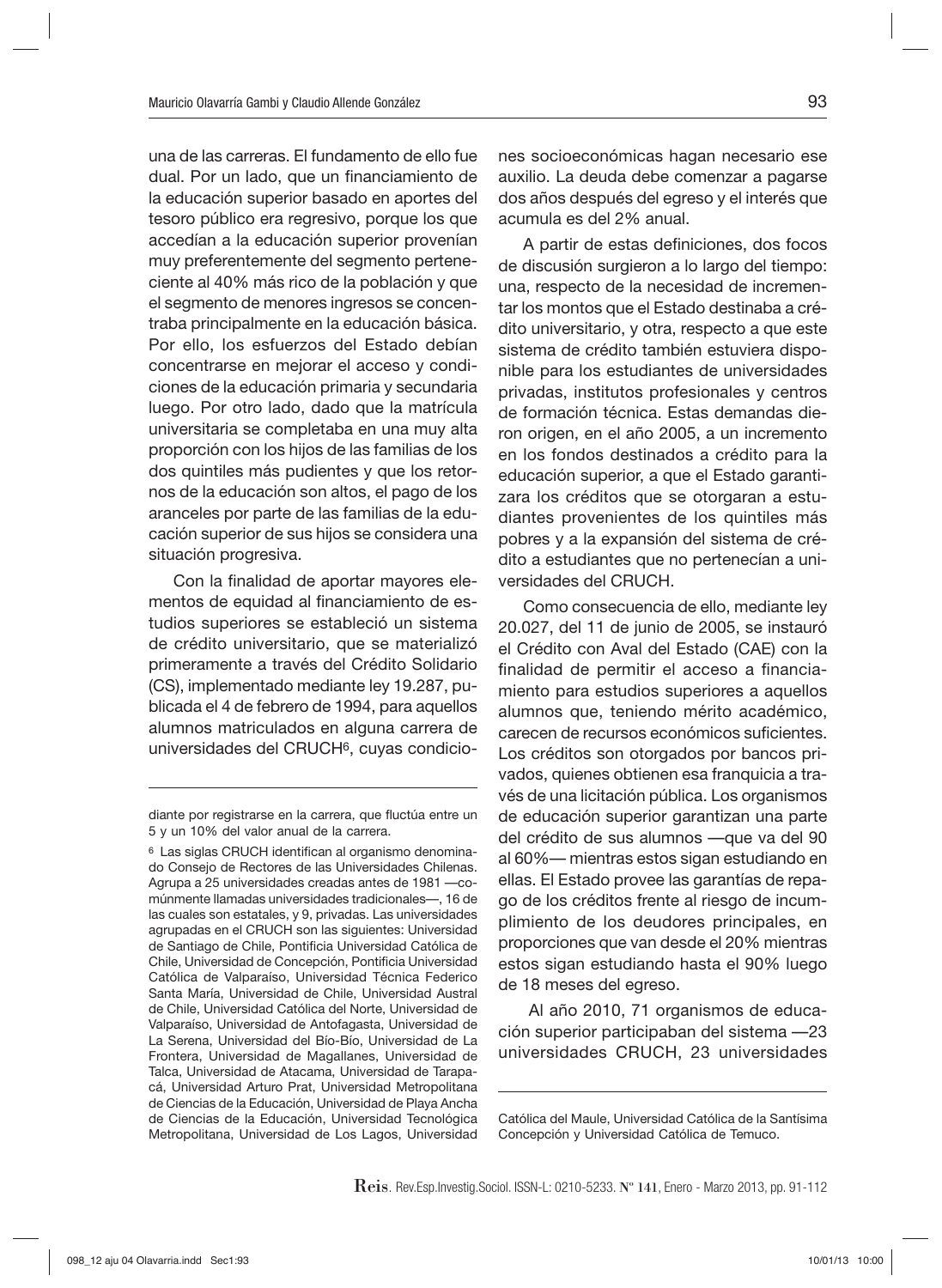privadas, 13 Institutos Profesionales (IP), 9 Centros de Formación Técnica (CFT) y tres academias militares—, con un total de 213.350 deudores-beneficiarios. Las tasas de intereses cobrados por el CAE han fluctuado, desde 2006 hasta 2010, entre 4,91 y 6,09% sobre la inflación (Banco Mundial, 2011: 130), lo que es más caro que los créditos hipotecarios ofrecidos por la banca comercial7.

Adicionalmente, el incremento sostenido en el valor de los aranceles de las instituciones universitarias ha generado una situación compleja para las decisiones de acceso a la educación superior y de necesidad de provisión de mayores recursos por parte del Fisco. Por ejemplo, entre 1990 y 2006 el aporte fiscal a la educación superior chilena se incrementó desde 30.940 millones a 154.004 millones de pesos chilenos (Armanet, 2008).

La expansión del financiamiento público ha sido consistente con el incremento en la cobertura de la educación terciaria. Aunque a lo largo del proceso se observa una más rápida expansión de los quintiles de menores ingresos, es dable notar que en 2009 (última CASEN8 disponible) la cobertura de educación superior en el quintil más rico más que triplica la del quintil más pobre (véase la tabla 1).

| <b>Ouintiles de</b> | Años                                                  |
|---------------------|-------------------------------------------------------|
|                     | quintil de ingreso, 1990-2006 (%)                     |
|                     | <b>TABLA 1.</b> Cobertura de educación superior según |

| Quintiles de |      | Años |
|--------------|------|------|
| Ingreso      | 1990 | 2009 |
|              | 4,0  | 16,6 |
| ΙΙ           | 6,3  | 20,8 |
| Ш            | 10,4 | 25,4 |
| IV           | 17,5 | 33,5 |
| V            | 33,1 | 54,4 |
| Total        | 12,9 | 28,9 |

*Fuente:* MIDEPLAN9 2010, CASEN.

En este contexto, la pregunta espontánea que surge es en qué tipo de educación superior se enrolan los quintiles de menor ingreso, en qué centros de estudio, si logran terminar con éxito sus estudios y cómo es su empleabilidad al egreso.

El gráfico 1 aporta información relacionada con la primera de las preguntas expresadas en el párrafo anterior. Muestra que los Institutos Profesionales y los Centros de Formación Técnica enrolan preferentemente a jóvenes provenientes de los tres quintiles más pobres.

Adicionalmente, la política pública chilena de acceso a la educación superior ha apuntado a corregir tanto las imperfecciones de información respecto de la empleabilidad y remuneraciones de las carreras como a las asimetrías de información entre oferentes y demandantes por servicios de educación superior. Las intervenciones de política pública han obligado a los oferentes de servicios de educación superior a proveer información acerca de los programas ofrecidos, capacidad académica, infraestructura y solvencia financiera de modo que los potenciales estudiantes y sus familias puedan disponer de estos antecedentes para sus decisiones de matrícula. Adicionalmente, con la idea de proveer información a los potenciales estu-

<sup>7</sup> Por ejemplo, en su página web, el 23 de agosto de 2011, el Banco Santander ofrecía créditos hipotecarios a tasas reales que fluctuaban entre el  $3,65$  y el  $5,26\%$ , para un crédito de 2.000UF o más (US\$ 93.906), pagadero en un plazo de 9 a 15 años. (véase http://www. santander.cl/contenidos/info\_corporativa/tar\_hipo\_tasa. asp). El mismo día, el BancoEstado (http://www.bancoestado.cl/bancoestado/inteditorformularios/genera. asp?datos=116) ofrecía créditos hipotecarios a tasas que variaban del 4,2 al 6,8% real anual, para créditos que fluctuaban entre 350 y 700 UF (UF700=US\$32.867).

<sup>8</sup> Encuesta de Caracterización Socioeconómica Nacional. La primera se aplicó en 1987, luego a partir de 1990 se tomó cada dos años y desde el 2000 se ha aplicado cada tres años. El órgano encargado de su aplicación es el Ministerio de Planificación Nacional, que a la fecha de cierre de este artículo se ha transformado en el Ministerio de Desarrollo Social.

<sup>&</sup>lt;sup>9</sup> Ministerio de Planificación Nacional. En 2011 el MIDE-PLAN dio paso al Ministerio de Desarrollo Social.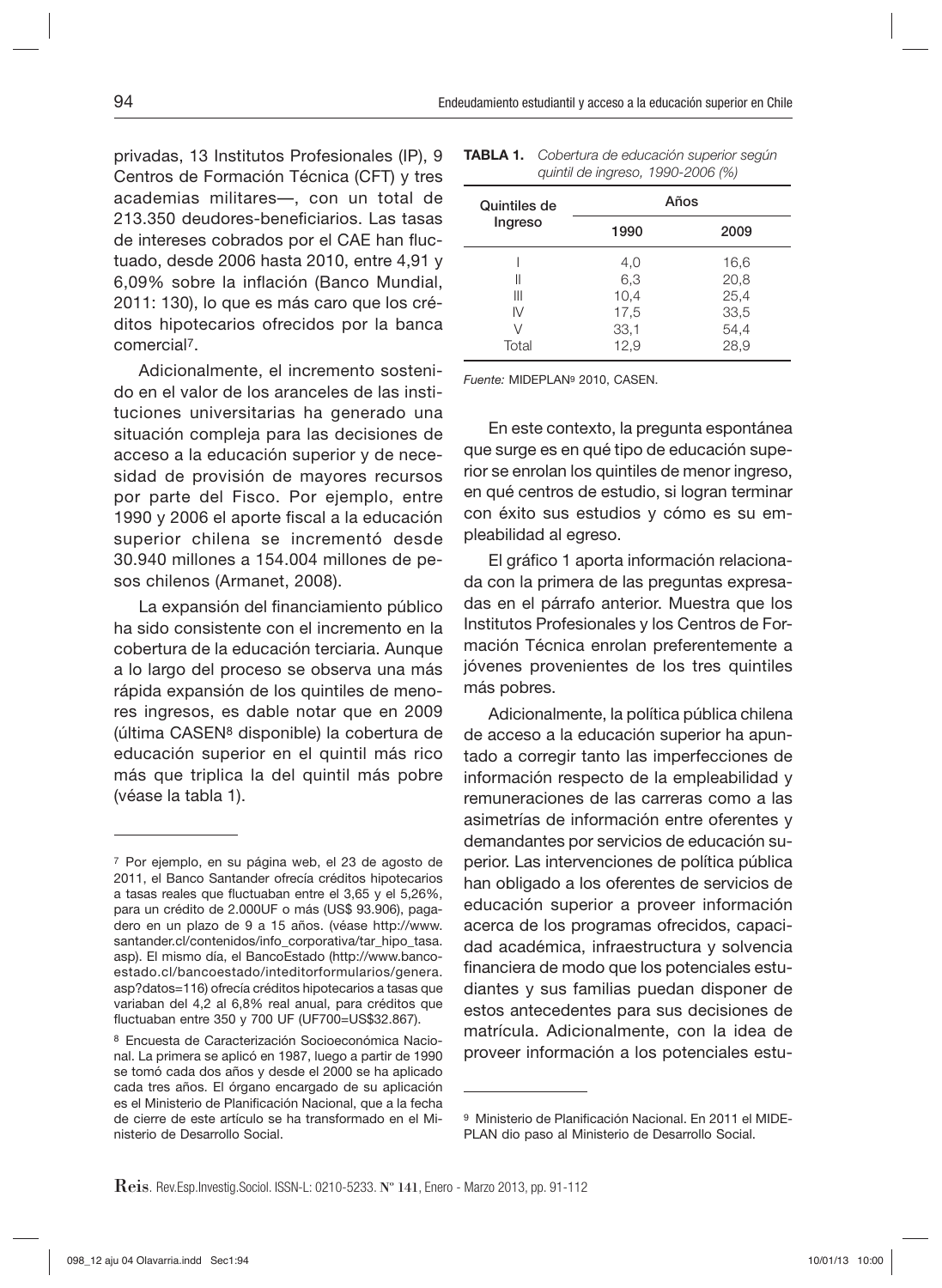**GRÁFICO 1.** *Cobertura de Educación Superior según quintil de ingreso y tipo de organismo educacional, 2009*



*Fuente:* Banco Mundial (2011: 116).

diantes acerca de qué puede esperar un alumno de carreras del sistema de educación superior después de su egreso se creó el portal «Futuro Laboral».

Aunque los esfuerzos de expansión del financiamiento público y la provisión de información acerca del futuro laboral de las distintas opciones de educación de tercer ciclo son importantes, Callender (2002 y 2003) y Callender y Jackson (2005) llaman la atención acerca de que la predisposición hacia el endeudamiento por cursar estudios superiores también influiría en las decisiones de enrolamiento en la enseñanza postsecundaria.

Así, un estudio como el que aquí se presenta permite aportar información sobre si esta situación se da también en Chile y, de darse, cuáles son sus características más relevantes, como forma de identificar vías de intervención —adicionales y/o complementarias a las ya señaladas — con la finalidad de incrementar la equidad del sistema de educación superior chileno.

Las secciones que siguen muestran el estado de la discusión acerca del tema, la descripción de la metodología y los datos usados, los resultados de las estimaciones, las conclusiones e implicancias que fluyen del análisis.

#### **EL ESTADO DE LA DISCUSIÓN**

Las políticas de educación superior han ido considerando incrementar la disponibilidad de crédito para que los distintos estratos puedan tener un acceso más igualitario a la educación superior.

En este contexto, Carneiro y Heckman (2002) analizan la relación entre el ingreso familiar y el acceso a la educación superior, focalizándose en las restricciones de crédito de corto plazo y los factores de largo plazo que permiten el desarrollo de habilidades cognitivas y no cognitivas. Argumentan que los factores de largo plazo que cristalizan las habilidades mencionadas son el principal de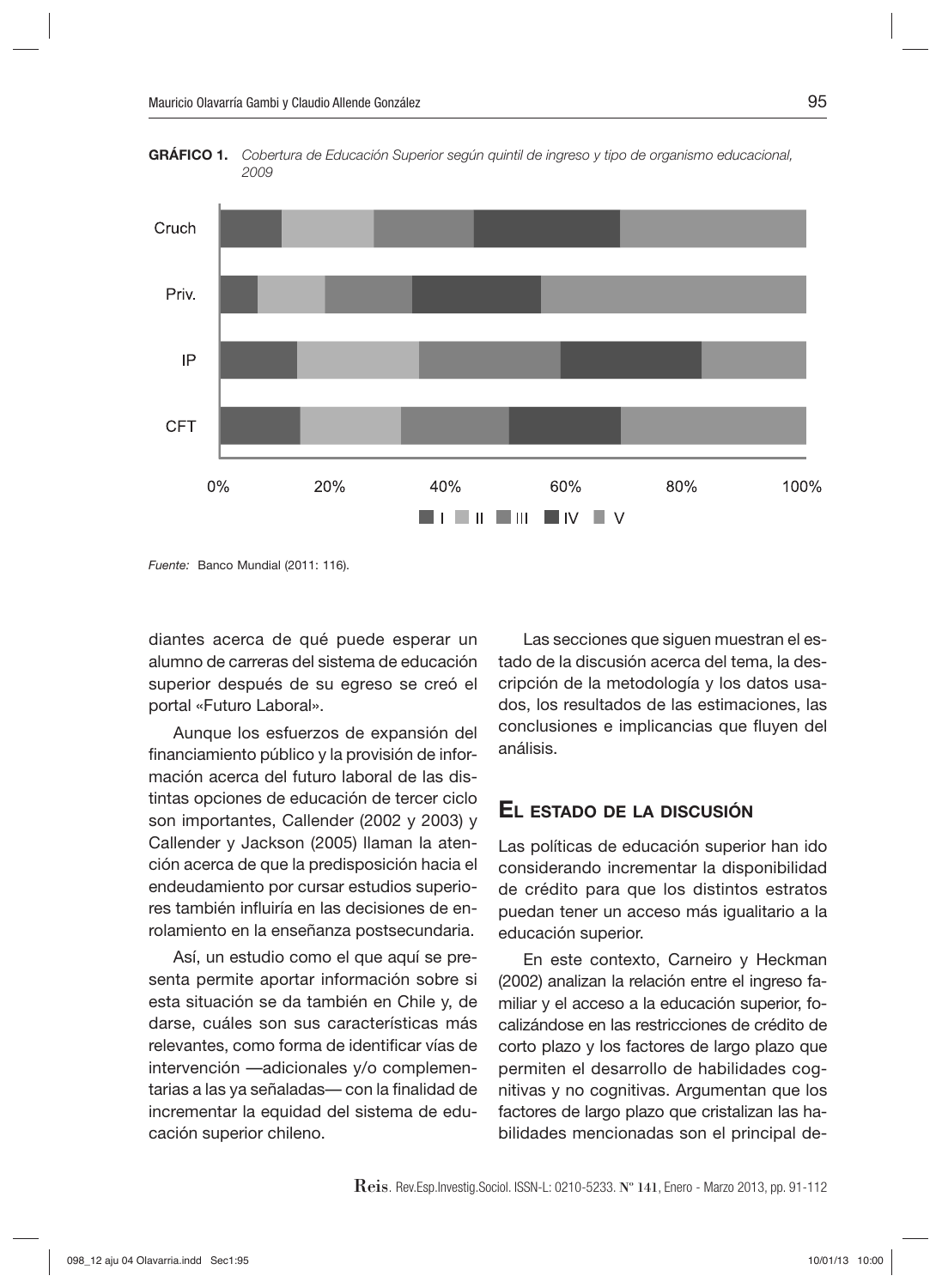terminante en la relación del ingreso familiar y el acceso a la educación superior, pues «los hijos de familias con mayores ingresos tienen acceso a recursos que los hijos de familias de ingreso bajo simplemente no tienen» (2002: 708). En todo caso, el 8% de la población escolar postsecundaria estaría sujeta a restricciones de crédito, lo que afectaría el desarrollo de sus estudios, según los autores citados. Aun así, también señalan que las restricciones de crédito no tendrían efectos sobre las decisiones de ingreso a la educación superior, dado que son superadas por los alumnos de educación superior a través del involucramiento en actividades remuneradas (2002: 731).

Respecto del rol de los subsidios en las decisiones de ingreso, Carneiro y Heckman (2002: 731) argumentan que la evidencia que ellos aportan muestra que la elasticidad de acceso a la universidad de los subsidios de arancel *(tuition)* es similar entre los segmentos de ingresos altos y medianos respecto de los hogares de ingresos más bajos.

Extrapolando lo señalado por Carneiro y Heckman se tendría, entonces, que una política de acceso universal al crédito para cursar estudios superiores no implicaría necesariamente ampliar el acceso a los sectores más desaventajados. Aunque Carneiro y Heckman aportan importante e interesante evidencia respecto de la disponibilidad de crédito, una cuestión de máxima trascendencia en esta discusión es la predisposición que los diferentes niveles de ingreso tengan frente al hecho de endeudarse para estudiar.

Análisis acerca del efecto del temor al endeudamiento en el acceso a la educación superior han sido abordados en Gran Bretaña. Callender (2002) analizó las políticas de ayuda estudiantil impulsadas por el gobierno del Nuevo Laborismo, focalizándose en la progresividad del sistema y si facilitaba el acceso, particularmente de los sectores más desaventajados. Los hallazgos de Callender indican que los jóvenes provenientes de los sectores de menores ingresos son más adversos al endeudamiento y que es más probable que esto los disuada de seguir estudios en la educación superior.

Callender (2002) agrega que el 56% de los jóvenes analizados en su estudio no pidieron crédito para estudiar por el temor de ellos o sus familias acerca del endeudamiento y que los estudiantes provenientes de los hogares con desventajas sociales eran los de mayor aversión al endeudamiento. También señala que los estudiantes que eran pobres antes de ingresar a la universidad y aquellos que provenían de hogares desaventajados fueron los que terminaron acumulando las mayores deudas.

Adicionalmente, estudios efectuados en Estados Unidos muestran que es menos probable que los estudiantes provenientes de hogares de menores ingresos completen sus estudios y que aquellos que lo completan presentan menores probabilidades de tener un buen rendimiento académico y obtención de trabajo luego del egreso (Mortenson, 1990; y Mumper y Vander Ark, 1991).

Convergentemente, la investigación de Elías y otros (1999), sobre el Reino Unido, concluye que los alumnos provenientes de los quintiles más pobres ganan en promedio un 7% menos que los graduados de los quintiles más ricos, lo que implica que a estos les tomará más tiempo pagar sus deudas de estudio. Las investigaciones sobre brechas de remuneraciones entre profesionales con distinto origen socioeconómico en el caso chileno muestran que los egresados de un colegio particular pagado ganan en promedio un 14% más que quienes egresan de un colegio particular subvencionado y que la diferencia salarial de estos con los egresados de colegios municipales es del 1,6% (Elfernan, Soto, Coble y Ramos, 2009); que los egresados de ingeniería comercial de la Universidad de Chile que estudiaron en colegios particulares pagados ganan marcadamente más que quienes estudiaron en otro tipo de colegio (Ramos, Rubio, González y Coble, 2009); y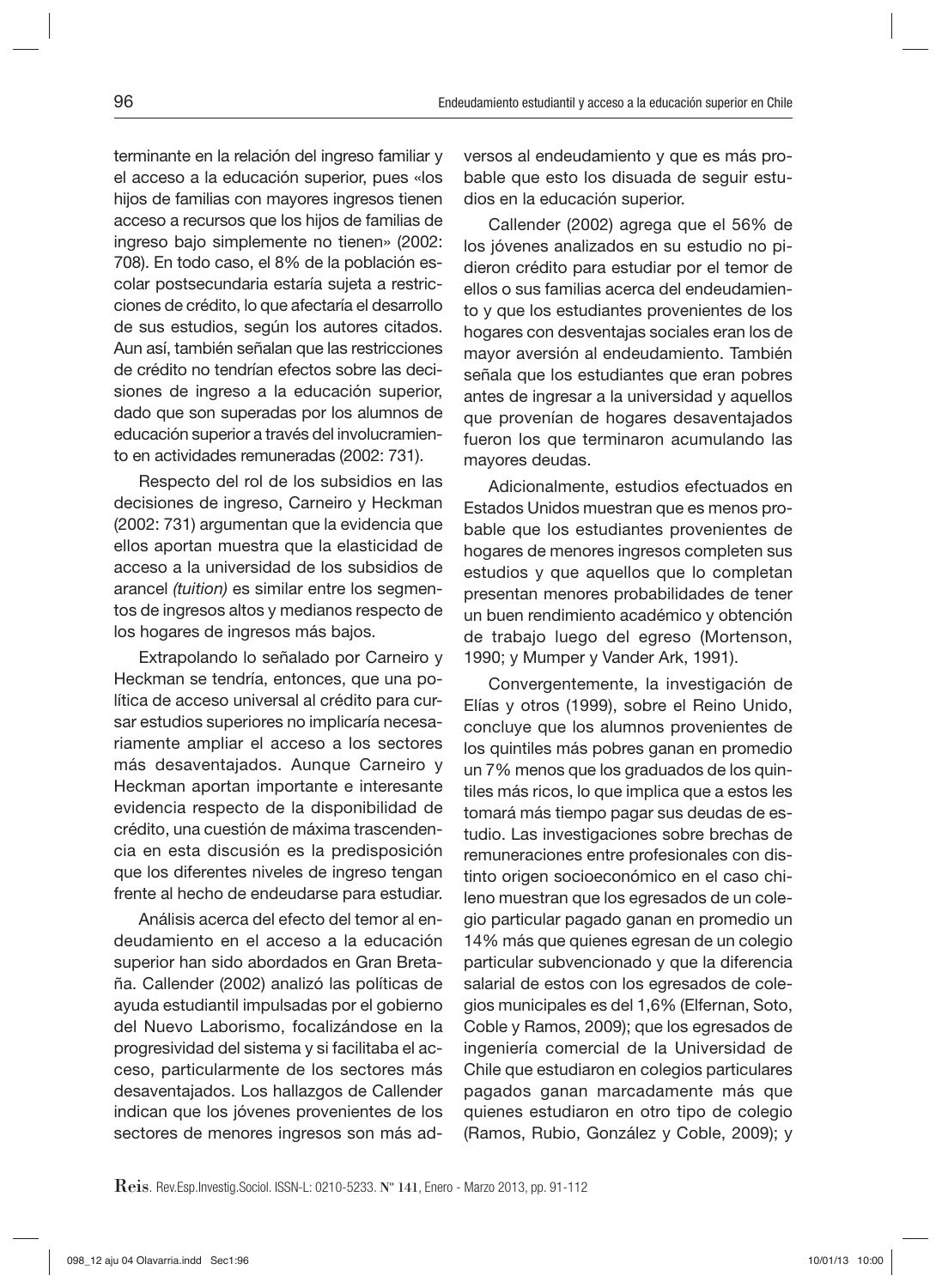que el origen socioeconómico puede ser un factor importante en la determinación de ingresos en el mercado laboral (Núñez y Gutiérrez, 2004).

Asimismo, el estudio del CVCP10 (1999), sobre el Reino Unido, halló que la mayoría de los alumnos prospectivos provenientes de los sectores de menores ingresos habían optado por carreras más cortas en respuesta al costo de la educación superior, lo que —de acuerdo a Callender (2002)— implica que los estudiantes más adversos al endeudamiento a menudo optan por la seguridad financiera, sacrificando el desarrollo de mayor capital humano y cultural, por lo que se inscriben en centros de estudios de menor prestigio, menos avanzados, con carreras cortas, orientadas a oficios menores y cercanas a sus domicilios.

Confirmando y precisando hallazgos anteriores, Callender y Jackson (2005) muestran que los alumnos prospectivos provenientes de los estratos de menores ingresos tienen mayor aversión al endeudamiento y que, de lejos, es más probable que decidan no seguir estudios superiores por temor a endeudarse.

De este modo, entonces, el análisis del caso chileno, respecto de si hay diferencias en los segmentos de ingreso en la predisposición al endeudamiento y si esta tiene efecto en las decisiones de acceso a la educación superior, es de gran utilidad, pues permite nutrir el debate de política pública sobre el tema y aportar evidencia para el diseño de intervenciones gubernamentales. A ello se dedican las siguientes secciones del artículo.

#### **MÉTODOS <sup>Y</sup> DATOS**

La presente investigación se basa en encuestas aplicadas en dos momentos. El primer levantamiento de información corresponde a la aplicación de una encuesta sobre una muestra representativa de establecimientos de la ciudad de Santiago, cuyo objetivo es caracterizar a la población y estimar las variables que se asocian al temor al endeudamiento. La segunda etapa corresponde a la aplicación de un reducido cuestionario a una submuestra, que tiene por finalidad identificar el efecto que el temor al endeudamiento tiene en la decisión de acceder o no a la educación superior.

El universo está compuesto por estudiantes de cuarto año de enseñanza media<sup>11</sup> en modalidad diurna Científico Humanista o Técnico Profesional que estudian en liceos ubicados en las zonas urbanas de la Región Metropolitana de Santiago. La muestra es de carácter probabilístico, bietápica y con estratificación proporcional, considerando como unidades de primer nivel colegios y como unidades finales a los estudiantes de cuarto año de enseñanza media. El tamaño de la muestra total es de 73 establecimientos y 2.011 casos para análisis. La primera encuesta consistió en un cuestionario autoaplicado, administrado en los meses de noviembre y diciembre de 2009, y la encuesta de revisita se aplicó telefónicamente, en junio y julio de 2010 —cuando el año académico siguiente estaba en curso— . En el Anexo 1 se presenta la estadística descriptiva de las principales variables con las que se trabajó.

La distribución de la muestra se estratificó considerando los siguientes criterios: dependencia del establecimiento (si el colegio es municipal, particular subvencionado o particular pagado), nivel socioeconómico de la población atendida por el establecimiento12 y tipo de enseñanza impartida (si es de

<sup>10</sup> El CVCP es el Comittee of Vice-Chancellors and Principals of the Universites of the United Kingdom.

<sup>11</sup> El cuarto año de enseñanza media es el último año de educación secundaria en Chile, en la modalidad Científico-Humanista. Quienes egresan de ella pueden, luego, ingresar a la educación superior.

<sup>12</sup> Se estratificaron los colegios en tres niveles -alto, medio y bajo—, de acuerdo al nivel socioeconómico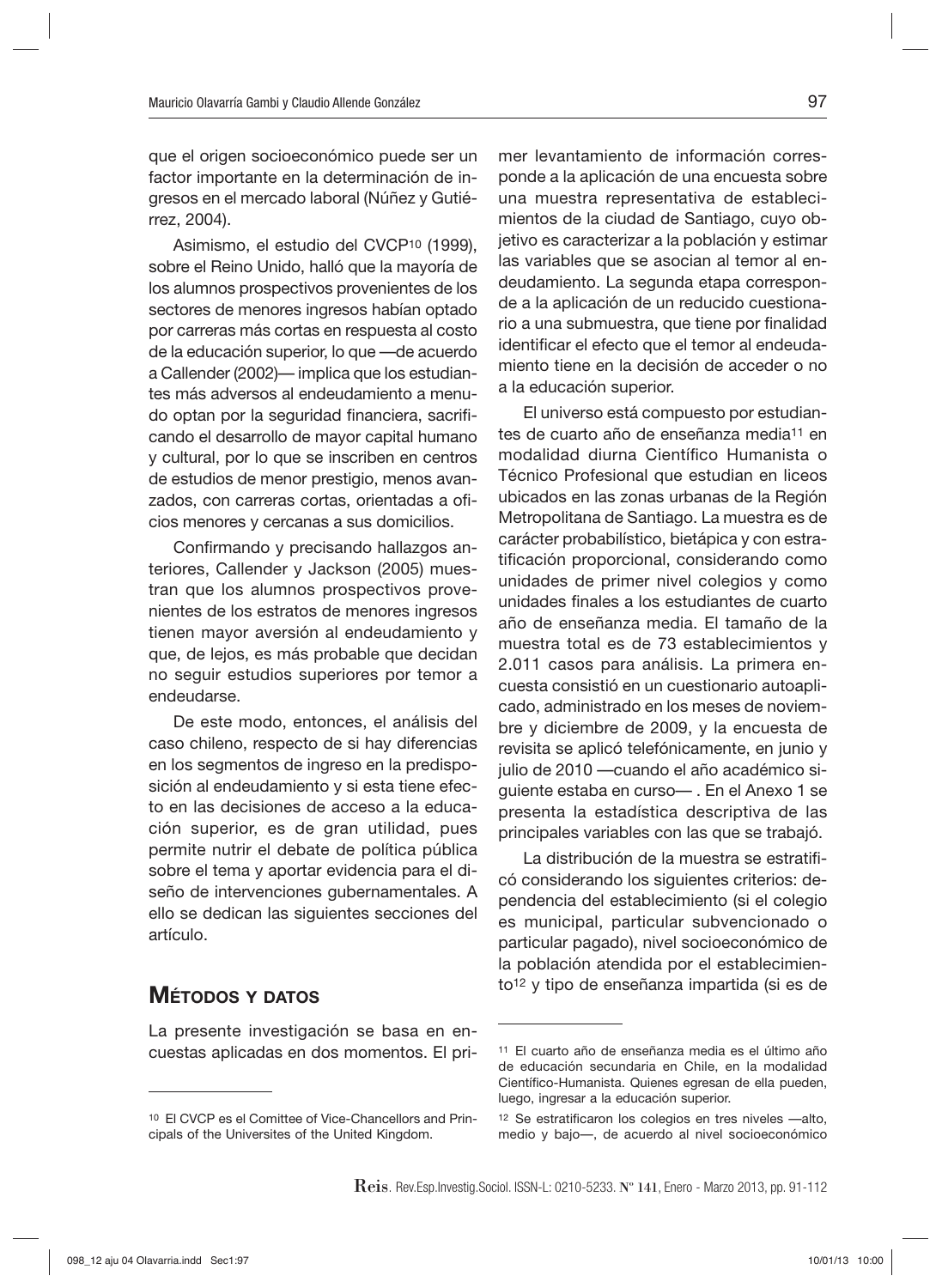carácter Científico Humanista o Técnico Profesional).

Para completar el estudio se aplicó una encuesta de revisita a quienes habían respondido la encuesta original, habían entregado datos de contacto y accedieron a ser consultados en una segunda etapa. El propósito de esta encuesta fue determinar si los alumnos encuestados habían postulado a alguna carrera, si habían sido seleccionados y si estaban siguiendo los estudios. Los alumnos que respondieron la encuesta de revisita fueron 848.

La información provista por los cuestionarios de ambas etapas ha sido complementada con los registros aportados por el MINE-DUC al presente estudio acerca de los inscritos para dar la PSU13 en diciembre de 2009. Estos registros aportan información respecto del logro académico de los alumnos de la muestra, tanto en promedio de notas de la enseñanza media como en el puntaje de la PSU. También aportan antecedentes sobre las características socioeconómicas del hogar y de los padres (o sostenedores) de los alumnos.

De este modo, se ha construido una base de datos lo suficientemente exhaustiva para el cumplimiento de los objetivos del estudio. En la recolección de información se solicitó información respecto al RUN14 de los estudiantes para poder realizar el empalme con el registro del MINEDUC.

El análisis de los datos se basó en los modelos de estimación que se expresan a continuación. El modelo 1 se enfoca en la determinación de los determinantes del endeudamiento universitario y los modelos 2 y 3 buscan estimar cuál es el efecto del temor al endeudamiento en el ingreso a la universidad. Las preguntas del cuestionario referidas a la disposición a endeudarse se presentan en el Anexo 2. El análisis también se ha orientado a verificar la utilidad del portal futuro laboral en el proceso que lleva al ingreso de los jóvenes a la educación de tercer ciclo.

El primer modelo fue estimado siguiendo el método de mínimos cuadrados ordinarios (MCO), y la forma funcional utilizada fue la siguiente:

*Modelo 1.*

 $TE_i = \alpha + \beta \text{NSE}_i + \delta \text{RA}_i + \chi \text{OV}_i + \lambda FL_i + \varepsilon_i$ Donde:

TE representa el temor al endeudamiento. Esta variable corresponde a la normalización del Índice de temor al endeudamiento15, construido en base a las respuestas que los encuestados dieron a las preguntas del cuestionario de la primera etapa que recogen predisposición al endeudamiento para cursar estudios superiores<sup>16</sup>. Este índice muestra que a valores más altos existirá una mayor tolerancia al riesgo.

NSE da cuenta del nivel socioeconómico del hogar de los estudiantes. Está representado por variables dicotómicas que identifican si el hogar es de ingreso bajo, medio o alto, según los datos proporcionados por el MINE-

asignado en la tabla de matrícula del Ministerio de Educación para el año 2008. Esta información ha sido utilizada solo con fines de identificación de la muestra y no en la aplicación de los modelos de estimación de los parámetros, los que han usado información socioeconómica de los hogares, conforme a lo que se describe en los «Modelos de Estimación».

<sup>13</sup> Prueba de Selección Universitaria, que es el examen nacional requerido de conocimientos para el ingreso a las Universidades del Consejo de Rectores (CRUCH). Al cierre de este artículo ocho universidades privadas se habían adscrito a este sistema de selección para estudios de tercer ciclo.

<sup>14</sup> Rol Único Nacional. Este es un código identificador de todos los habitantes del territorio chileno. Se asigna al momento de registrarse el nacimiento en el Servicio del Registro Civil e Identificación (SRCel). Los extranjeros

residentes en Chile también reciben un RUN del SRCeI al momento de formalizar su estadía en el país.

<sup>15</sup> Este Índice fue normalizado con la finalidad de simplificar las estimaciones y su posterior interpretación de los resultados.

<sup>16</sup> El método de estimación del Índice de Temor al Endeudamiento por cursar estudios superiores se presenta más adelante en esta sección.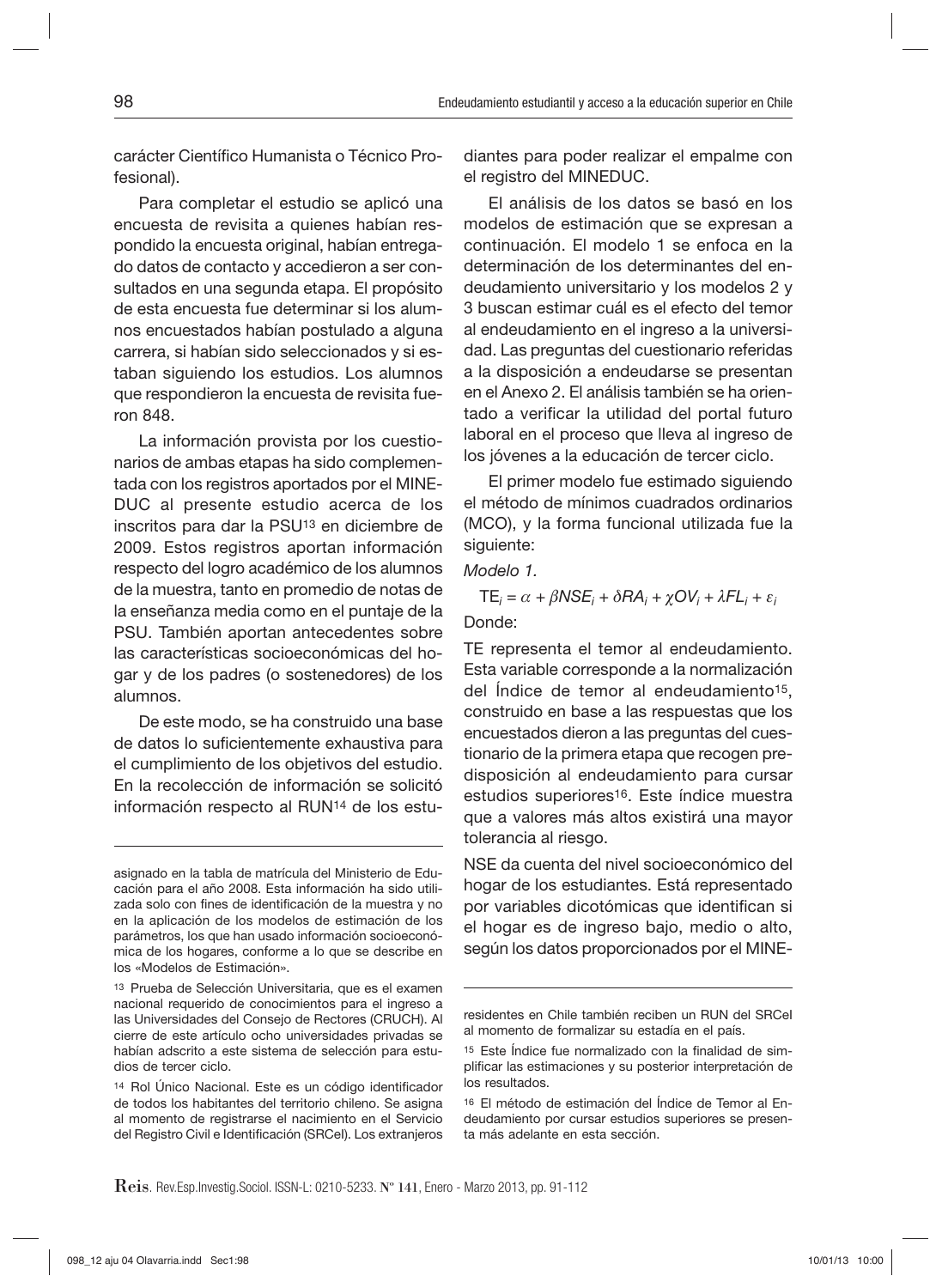DUC acerca del registro de inscripción de la PSU.

RA es el rendimiento académico del alumno, que es operacionalizado en variables continuas acerca de las notas de enseñanza media y el puntaje obtenido en la PSU, que han sido provistas por el MINEDUC.

OV indica la orientación vocacional del alumno y el establecimiento. Se operacionaliza por medio de un conjunto de variables dicotómicas que indican, por un lado, si el colegio al que asiste el alumno es científico humanista o técnico profesional.

FL muestra si el alumno conoce el portal Futuro Laboral para obtener información acerca de la(s) carrera(s) que desea estudiar y si lo encuentra útil.

ε representa el error estándar de la regresión.

El segundo modelo utilizado corresponde a un modelo de variable dependiente limitada, que fue estimado a través de un modelo Probit. La forma funcional asumida se muestra a continuación.

*Modelo 2.*

$$
AES_i = \alpha + \beta TE_i + \delta VC_i + \varepsilon_i
$$

Donde:

AES es una variable dicotómica que representa el acceso a la educación superior y medido de las siguientes formas:

- Si el encuestado asiste a una carrera en la educación superior, ya sea a una que postuló o a otra.
- Si, no obstante haberse inscrito para dar la PSU, no postuló<sup>17</sup>.

TE representa el temor al endeudamiento por cursar estudios superiores en los términos señalados para el Modelo 1.

VC representa a un conjunto de variables contextuales que dan cuenta de características del entorno, dentro de las que se consideró si los padres asistieron a educación superior, el nivel socioeconómico del alumno, si conoce la página Futuro Laboral, el rendimiento escolar y las características del establecimiento educacional en el que estudiaron, como dependencia y tipo de enseñanza.

Un punto importante que se desprende del Modelo 2 es que el Temor al endeudamiento (TE) puede ser una variable endógena debido a que esta es una característica que se deriva de las conductas de los individuos y de sus familias (crianza), por lo que esta variable puede estar predeterminada por alguna(s) de la(s) variable(s) considerada(s) en el modelo. De esta forma se tendría que  $E(TE, \varepsilon) \neq 0$ . Este problema puede generar un sesgo importante en la estimación de los determinantes del acceso a la educación superior, haciendo que las estimaciones no sean consistentes18.

Así, para corregir la endogeneidad de la variable «Índice de temor al endeudamiento» se utilizó la metodología de variables instrumentales. La representación funcional de este problema se muestra a continuación.

*Modelo 3*

(1) 
$$
AES_i = \beta TE_i + \xi VC_i + v_i
$$
  
(2) 
$$
TE_i = \delta Z_i + \lambda X_i + \varepsilon_i
$$

Donde:

La ecuación (1) muestra el acceso a la educación superior de forma similar al Modelo 2. La ecuación (2) corresponde a la estimación de los determinantes al endeudamiento, donde Z es una variable instrumental si cumple con la condición de exogeneidad (*E* (*Z*, υ) = 0) y con la condición de relevancia ( $E$  ( $Z$ ,  $TE$ )  $\neq$  0).

Para comprobar la condición de exogeneidad de la variable seleccionada se aplica-

<sup>17</sup> Se ha descartado aplicar un modelo de ecuaciones simultáneas, dado que este tipo de estimaciones se utiliza cuando «hay una relación en dos sentidos, o simultánea, entre variables dependientes y explicativas» (Gujarati, 2004: 691), lo que no ocurre en el caso descrito.

<sup>18</sup> Esta propiedad exige que no exista relación entre el error muestral de ecuación (1) y (2) ya que de esta forma se asegura que la variable que se estima endógena lo sea realmente.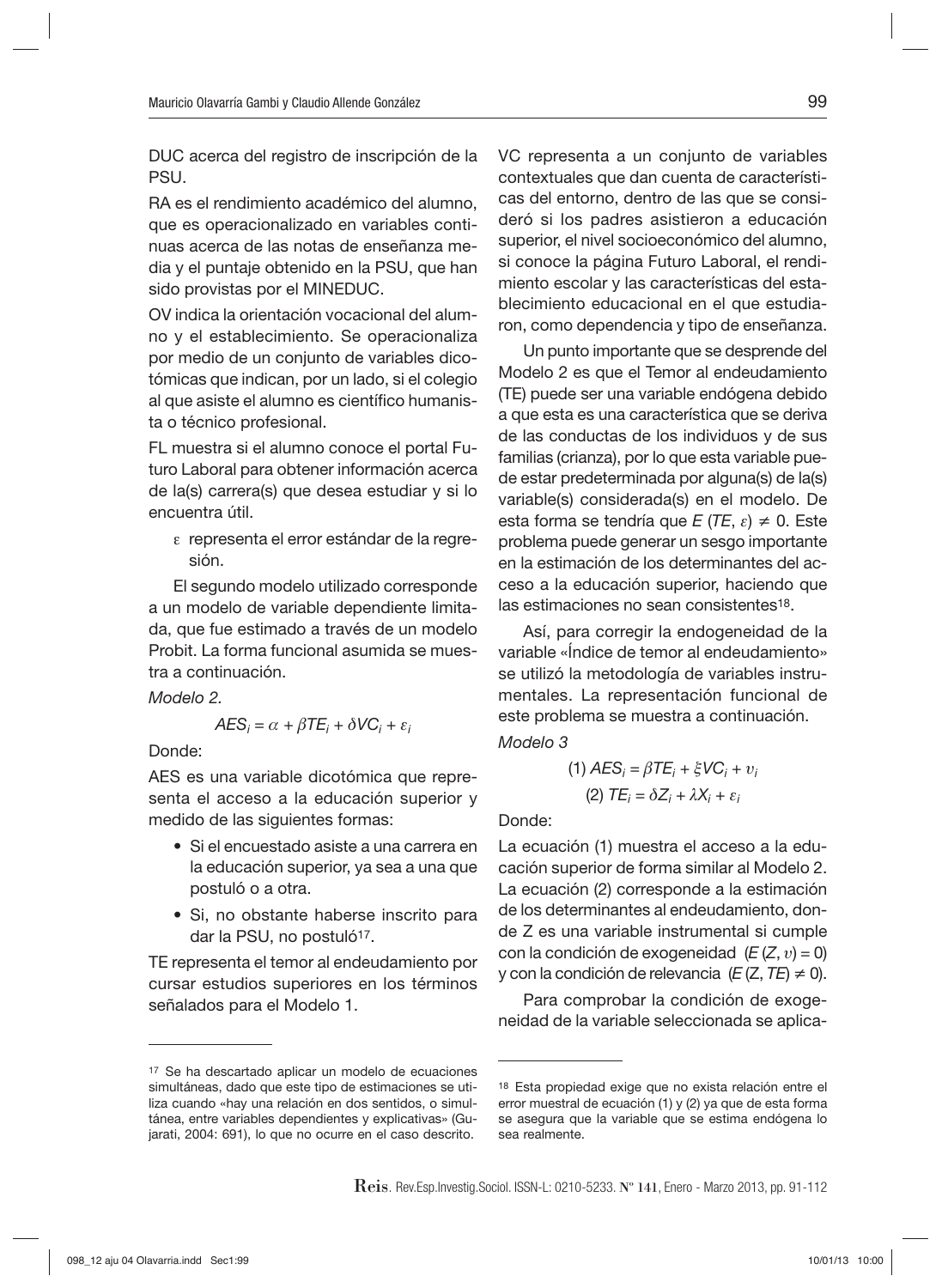ron tres tests comúnmente utilizados: el test de Smith y Blundell (1986), el de Hausmann y el de exogeneidad de Wald, los cuales tienen como hipótesis nula la existencia de exogeneidad. Luego, para ver la relevancia del instrumento utilizado, se aplicó el test-F a la variable instrumental utilizada.

La variable instrumental seleccionada fue una variable dummy que tomó el valor 1 si el individuo indicó profesar alguna religión y 0 si indicó no profesar religión alguna.

La elección de la creencia religiosa como variable instrumental se basa, por un lado, en el hecho de que la gran mayoría de la población profesa una y, por otro, en la relación que se da entre la adscripción a alguna creencia y la inclinación hacia el endeudamiento. Una encuesta aplicada a 18.743 personas, en 24 países, mostró que 7 de cada 10 personas se adscriben a alguna religión (NoticiaCristiana.Com, 2011a). En el caso de la muestra analizada, el 72,3% de los jóvenes encuestados se adscribe a una religión, de los cuales el 91% profesa el catolicismo, alguna variante del protestantismo o la religión musulmana. De lejos la religión dominante, en la declaración de los jóvenes encuestados, es el catolicismo.

Las religiones que profesan los encuestados (católica, musulmana y protestante) son, en general, reacias hacia el endeudamiento. Por ejemplo, la encuesta «View from the Pew» reportó que el 70% de los hogares cristianos evitaba el endeudamiento y que una de las formas concretas era pagar la totalidad de la tarjeta de crédito en cada estado de pago (NoticiaCristiana.com 2011b). El islamismo también presenta una visión negativa hacia el crédito con interés, lo que queda reflejado en la siguiente cita: «el Sagrado Corán prohíbe fijar intereses o riba sobre el préstamo en dinero» (Nida'ul Islam, 1995). Otra cita señala que «el Corán amonesta en contra de tener deudas u ofrecer préstamos… (los musulmanes) tienen leyes muy estrictas en contra de los préstamos, de modo que la gente ahorra el dinero hasta que pueden construir (y) cuando se les acaban los ahorros, paran la construcción y vuelven a trabajar hasta que ahorran suficiente dinero para continuar» (Financial Freedom through Faith, 2011). Asimismo, los análisis de Max Weber sobre un documento de Benjamin Franklin recogen un principio que caracteriza la «ética protestante» en relación al tema, al «inculcar el ahorro y llevar prudencia en los gastos» (Weber, 2003). Así, entonces, lo que muestra esta breve revisión es que las religiones que profesan la casi totalidad de los encuestados expresan una visión hacia el endeudamiento.

Reafirmando el sustento conceptual descrito, los tests de exogeneidad aplicados rechazaron la hipótesis nula y el test de relevancia arrojó resultados que también confirman que la variable instrumental seleccionada es adecuada para el tipo de análisis que se ha emprendido.

Para operacionalizar la variable del temor al endeudamiento se ha construido un índice de temor al endeudamiento de educación superior (ITEU), mediante la aplicación de la técnica de análisis factorial. Los análisis han permitido verificar el poder predictivo de las actitudes hacia el endeudamiento identificados en la encuesta de la primera etapa. Las variables consideradas para construir este ITEU mostraron que el índice de Kaiser-Mayer-Olkin (KMO) da un valor de 0,75 y la prueba de esfericidad de Barnett muestra que se rechazaría la hipótesis nula, por lo que el modelo sería adecuado para explicar los datos con los que se está trabajando. Asimismo, como todas las variables consideradas en el índice fueron dicotómicas, no se cumpliría el supuesto de normalidad requerido en el análisis factorial, por lo que fue necesario utilizar la forma «Tetrachoric» de la matriz de correlaciones en el análisis (Kolenikov y Ángeles, 2004) y así obtener estimaciones robustas.

 Adicionalmente, dado que es posible que las diferentes actitudes (observadas) consi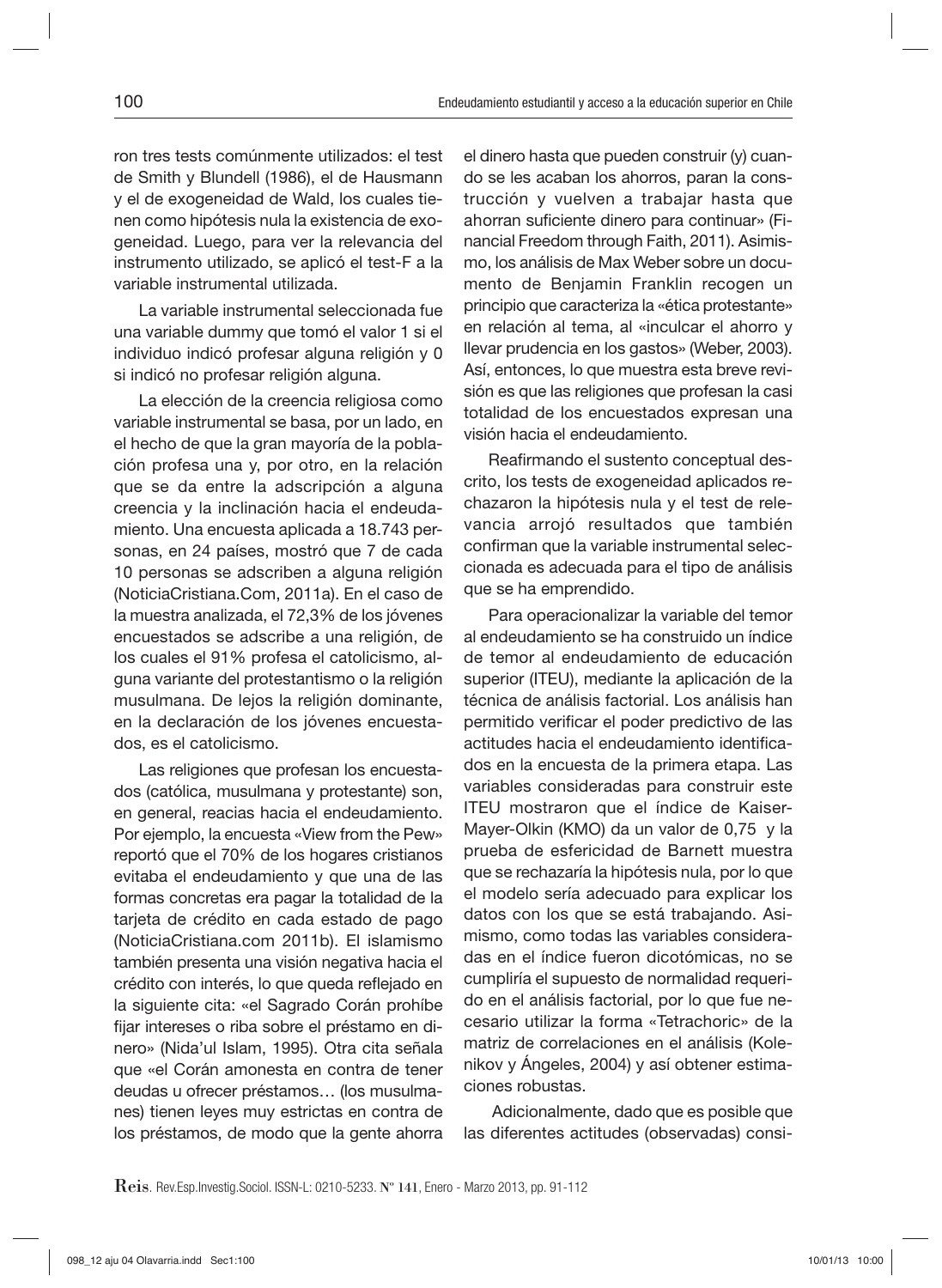deradas respecto al endeudamiento puedan estar relacionadas entre sí —debido a que las personas suelen ser adversas o amantes al riesgo dependiendo de la situación o momento del tiempo en que se encuentren—, se aplicó el método de rotación de factores oblicua normalizada. Esta técnica permite a los factores encontrados poder estar correlacionados entre sí, abordando de esta manera el problema mencionado.

Finalmente, el Índice de Temor al Endeudamiento para cursar estudios superiores corresponde a las puntuaciones factoriales del factor subyacente estimado. Como ya se ha señalado, el ITEU fue normalizado en una escala que va de 0 a 1, donde valores más cercanos a cero representan mayor aversión al endeudamiento para cursar estudios superiores y valores más cercanos a uno indican mayor disposición a tomar este tipo de deuda.

#### **DETERMINANTES DEL TEMOR AL ENDEUDAMIENTO**

La tabla 2 muestra los resultados del análisis acerca de las variables correlacionadas con el temor al endeudamiento. La variable dependiente usada ha sido el Índice Normalizado de Temor al Endeudamiento. Los resultados son robustos y muestran que el estrato socioeconómico, el tipo de colegio al que asistió el joven, el tipo de enseñanza recibida, el conocimiento del portal Futuro Laboral y las notas obtenidas en la enseñanza media están correlacionadas con el temor al endeudamiento para cursar estudios superiores.

Los análisis consistentemente muestran que los jóvenes provenientes de hogares de ingresos bajos presentan una mayor inclinación al endeudamiento para cursar estudios superiores y que lo contrario ocurre con los jóvenes pertenecientes a hogares de ingreso medio o alto. Asimismo, quienes asistieron a un colegio municipal presentan una inclinación positiva al endeudamiento para seguir

estudios post-secundarios. Estos normalmente son jóvenes de sectores de menores ingresos por lo que este resultado es consistente con lo que arroja el análisis a nivel de ingresos del hogar. La orientación vocacional del colegio (Colegio Científico Humanista y Colegio Técnico Profesional), aunque significativa, no parece, sin embargo, mostrar diferencias en las inclinaciones de sus alumnos a endeudarse para realizar estudios superiores.

Tener una creencia religiosa se asocia positiva y significativamente con la disposición a aceptar el endeudamiento para seguir educación de tercer ciclo, al igual que no pertenecer a alguna etnia originaria y tener conocimiento del portal Futuro Laboral.

A su vez, el análisis también muestra que las notas obtenidas en la enseñanza media se correlacionan inversamente con la disposición a endeudarse para seguir estudios superiores. Es decir, los alumnos de mejor rendimiento buscarían evitar el endeudamiento, probablemente porque piensan que tienen una más alta probabilidad de acceder a algún tipo de becas que les permita financiar sus estudios.

Adicionalmente, la tabla 2 muestra que considerando características como ingreso, género y rendimiento escolar, los análisis concluyen que quienes quieren optar por estudiar en un instituto profesional, universidad tradicional o privada son proclives a tomar un crédito para financiar esos estudios, ya que se asocian con un menor índice de temor al endeudamiento. El valor del parámetro es más alto para las universidades privadas, seguido por el de los institutos profesionales y el menor valor corresponde al parámetro de la variable que representa a las universidades tradicionales, lo que podría ser explicado por el nivel socioeconómico predominante en cada una de estas opciones y sus predisposiciones al endeudamiento.

Lo que explicaría que jóvenes pertenecientes a sectores con mayores precariedades en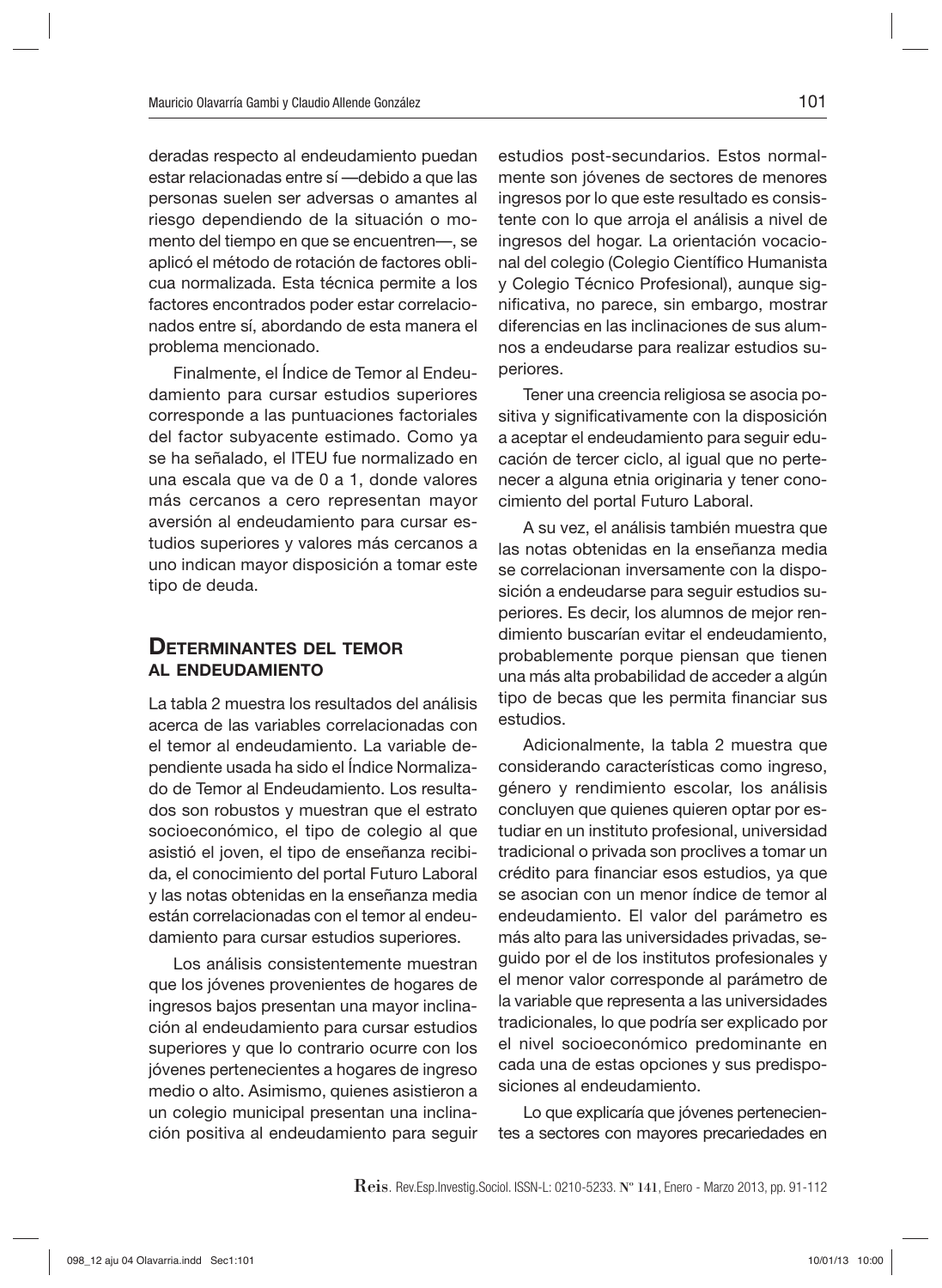| <b>Variables</b>                    | (1)         | (2)                   | (3)                   | (4)                   | (5)                   | (6)                    |
|-------------------------------------|-------------|-----------------------|-----------------------|-----------------------|-----------------------|------------------------|
| Ingreso medio                       | $-0,026***$ | $-0.026***$           | $-0.027***$           | $-0.029***$           | $-0.029***$           | $-0.026***$            |
|                                     | (0,003)     | (0,003)               | (0,003)               | (0,003)               | (0,003)               | (0,003)                |
| Ingreso alto                        | $-0,060***$ | $-0.058***$           | $-0.060***$           | $-0.062***$           | $-0.060***$           | $-0.058***$            |
|                                     | (0,004)     | (0,004)               | (0,004)               | (0,004)               | (0,004)               | (0,004)                |
| Colegio subvencionado               | $-0.038***$ | $-0.037***$           | $-0.037***$           | $-0.037***$           | $-0.034***$           | $-0.033***$            |
|                                     | (0,002)     | (0,002)               | (0,002)               | (0,002)               | (0,002)               | (0,002)                |
| Colegio particular pagado           | $-0.015***$ | $-0,017***$           | $-0.016***$           | $-0.010***$           | $-0.013***$           | $-0.010***$            |
|                                     | (0,003)     | (0,003)               | (0,003)               | (0,003)               | (0,003)               | (0,003)                |
| Colegio científico humanista        | $0,024***$  | $0,022***$            | $0,022***$            | $0.023***$            | $0.030***$            | $0,029***$             |
|                                     | (0,002)     | (0,002)               | (0,002)               | (0,002)               | (0,002)               | (0,002)                |
| Colegio técnico profesional         | $0.035***$  | $0.034***$            | $0.036***$            | $0.032***$            | $0.038***$            | $0.035***$             |
|                                     | (0,002)     | (0,002)               | (0,002)               | (0,002)               | (0,002)               | (0,002)                |
| Género (hombre)                     | $0,036***$  | $0.035***$            | $0.035***$            | $0.041***$            | $0.043***$            | $0.042***$             |
|                                     | (0,001)     | (0,001)               | (0,001)               | (0,001)               | (0,002)               | (0,002)                |
| No pertenece a etnias originarias   |             |                       | $0.031***$<br>(0,003) | $0.032***$<br>(0,003) | $0.042***$<br>(0,003) | $0.045***$<br>(0,003)  |
| Profesa alguna religión             |             |                       |                       | $0.035***$<br>(0,002) | $0.036***$<br>(0,002) | $0.037***$<br>(0,002)  |
| Conoce portal Futuro Laboral        |             | $0.018***$<br>(0,002) | $0,018***$<br>(0,002) | $0.015***$<br>(0,002) | $0.013***$<br>(0,002) | $0.015***$<br>(0,002)  |
| Promedio notas Enseñanza Media      |             |                       |                       |                       | $-0.001*$<br>(0,001)  | $-0.001*$<br>(0,001)   |
| Quiere Ingresar a Inst. Profesional |             |                       |                       |                       |                       | $-0.014***$<br>(0,003) |
| Quiere Ingresar a univ. tradicional |             |                       |                       |                       |                       | $-0,019***$<br>(0,002) |
| Quiere Ingresar a univ. privada     |             |                       |                       |                       |                       | $-0.032***$<br>(0,003) |
| Constante                           | $0.424***$  | $0.421***$            | $0.393***$            | $0.364***$            | $0.353***$            | $0,366***$             |
|                                     | (0,002)     | (0,002)               | (0,003)               | (0,003)               | (0,005)               | (0,005)                |
| Observaciones                       | 50.070      | 50.070                | 50.070                | 49.182                | 44.058                | 44.058                 |
| R-cuadrado                          | 0,030       | 0,032                 | 0,035                 | 0,046                 | 0,052                 | 0,055                  |

**TABLA 2.** *Determinantes del temor al endeudamiento por cursar estudios superiores. Resultados de regresiones usando MCO*

Variable dependiente: Índice de Temor al Endeudamiento Normalizado.

Errores estándar entre paréntesis.

\*\*\*  $p < 0.01$ ; \*\*  $p < 0.05$ ; \*  $p < 0.1$ .

el hogar muestren una predisposición favorable a endeudarse es que —dada su condición socioeconómica— para ellos esta sería la única forma de poder cursar estudios superiores. En cambio, los jóvenes de estratos socioeconómicos medios y altos serían más adversos a este tipo de deuda, porque sus familias pagarían directamente los aranceles, sin necesidad de solicitar crédito para ello.

Asimismo, lo que podría explicar que un mejor rendimiento escolar, identificado en las notas de la enseñanza media19, se correlacione inversamente con la disponibilidad a

<sup>19</sup> Las notas de enseñanza media usadas en este trabajo son aquellas reportadas por el Ministerio de Educación. Estas son las usadas para el proceso de ingreso a las universidades y que, en conjunto con los puntajes de la Prueba de Selección Universitaria (PSU), determinan el acceso o no de un postulante a la educación superior.

Respecto de este punto es necesario señalar que hay controversia acerca del hecho de que las notas representen realmente la capacidad de un determinado estu-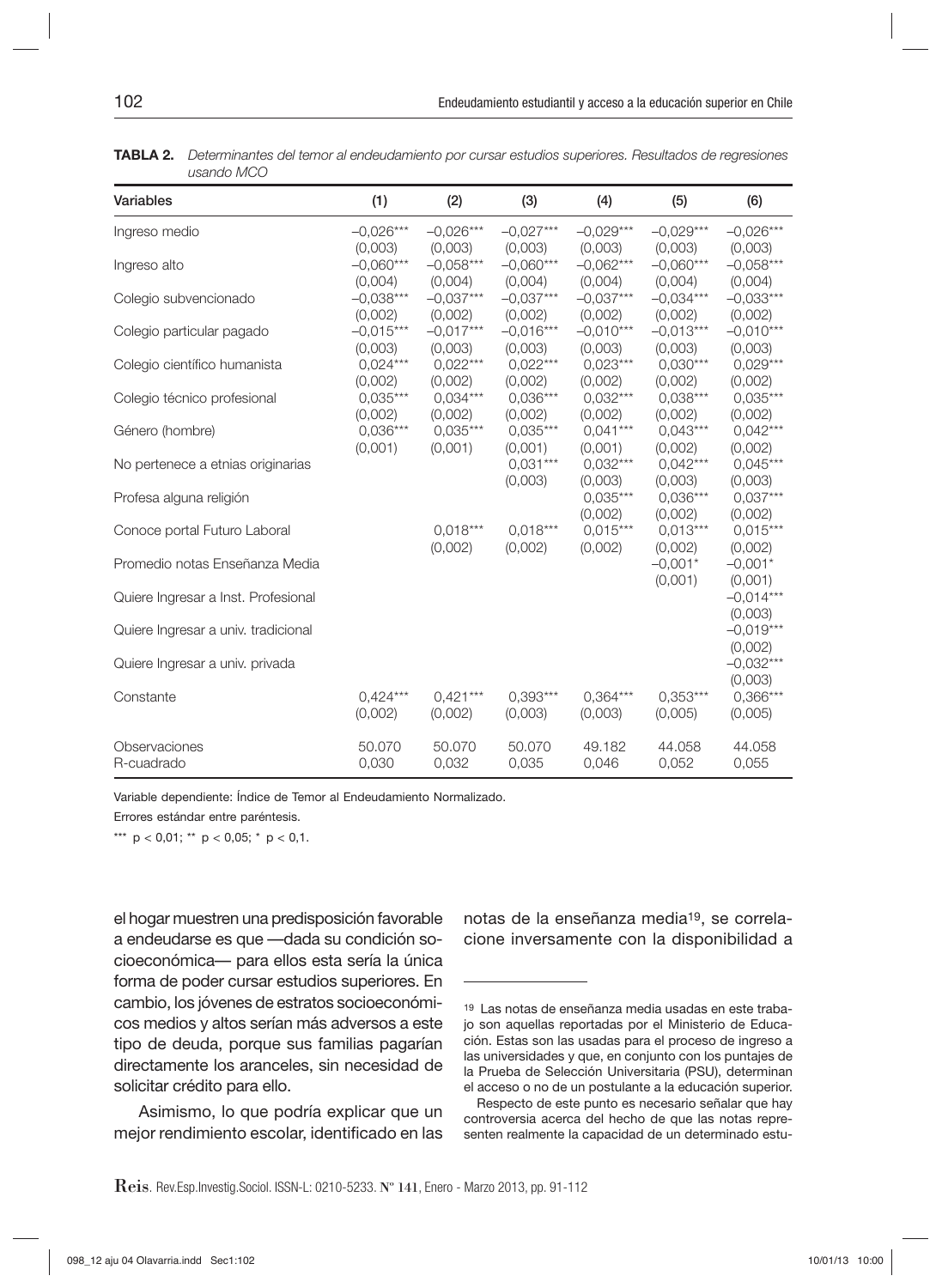tomar deuda es que los jóvenes pertenecientes a familias de ingresos medios y altos presenten un mejor rendimiento escolar. Los análisis de correlación efectuados muestran que el rendimiento escolar, identificado en las notas de enseñanza media, se correlaciona positiva y significativamente con el ingreso. Alternativamente, los análisis mostraron que el ingreso bajo muestra una correlación inversa y estadísticamente significativa con el promedio de notas de enseñanza media.

El análisis acerca del portal Futuro Laboral indica que solo uno de cada cuatro de los entrevistados declara reconocer el portal Futuro Laboral, pero de aquellos que los conocen el 87% lo encuentra útil. Asimismo, los resultados de las estimaciones econométricas muestran que el conocimiento de su existencia se asocia con una mayor propensión a endeudarse para cursar estudios superiores. Conocer las opciones laborales y las remuneraciones de los titulados de la carrera a la que desea ingresar implicaría disponer de información relevante acerca de sus posibilidades de pagar el crédito universitario, lo que inclinaría a los jóvenes a ver el endeudamiento como una forma aceptable de financiar sus estudios superiores. Ello sugeriría que una mayor difusión de su existencia y utilidad sería necesaria entre los estudiantes y postulantes a la educación superior, particularmente para las decisiones de alternativas educacionales y las opciones laborales asociadas de los estratos de menores ingresos.

Visto en perspectiva, el hallazgo principal de esta investigación contradice las conclusiones del trabajo de Callender y Jackson (2005: 520) y los estudios previos de Callender (2003 y 2002), que muestran que los jóvenes provenientes de los grupos de menores ingresos presentaban mayor aversión al endeudamiento que los jóvenes de estratos medios y altos.

Este hallazgo, a su vez, abre una interrogante acerca de las causas que explicarían las diferencias en las conclusiones sobre la aversión al endeudamiento por cursar estudios superiores entre los estudios de Callender y la presente investigación. Aunque nuevos análisis podrán explicar la razón de las diferentes conclusiones, intuitivamente podría pensarse que los diseños institucionales, la cultura y las prácticas comunes de las personas serían áreas para indagar.

#### **POSTULACIÓN <sup>Y</sup> ACCESO A LA EDUCACIÓN SUPERIOR**

El análisis descriptivo de la encuesta indica que el 63% de los alumnos de cuarto año medio de la ciudad de Santiago postuló a alguna alternativa de estudios superiores, pero alrededor del 48% fue seleccionado en alguna de las preferencias anotadas en su postulación. De ellos casi el 90% se matriculó en la carrera en que fue seleccionado, aunque casi un 10% responde que no siguió estudios en la carrera en que fue seleccionado.

Por otro lado, es pertinente aclarar que los resultados que se reportan en esta sección incluyen el uso de la variable instrumental —ya mencionada— para corregir la endogeneidad asociada al índice de temor al endeudamiento incluida en los modelos utilizados.

Los resultados de las estimaciones presentadas en la tabla 3 indican que el mayor ingreso reduce la probabilidad de inscribirse para rendir la Prueba de Selección Universitaria (PSU) y no postular; y que quienes asistieron a un colegio particular pagado o subvencionado, científico humanista o técnico

diante, dado que el rendimiento está influido por las características del colegio, de los profesores y del hogar. Dado ello, las notas - que reflejarían el rendimiento escolar— podrían ser señaladas como una variable endógena. Sin embargo, en este caso, las notas pueden utilizarse como una variable exógena, ya que en el proceso de selección de la educación superior estas son utilizadas directamente, sin controlar por ninguna característica. De este modo, lo que el ejercicio realizado en este trabajo hace es replicar las condiciones de postulación a la universidad.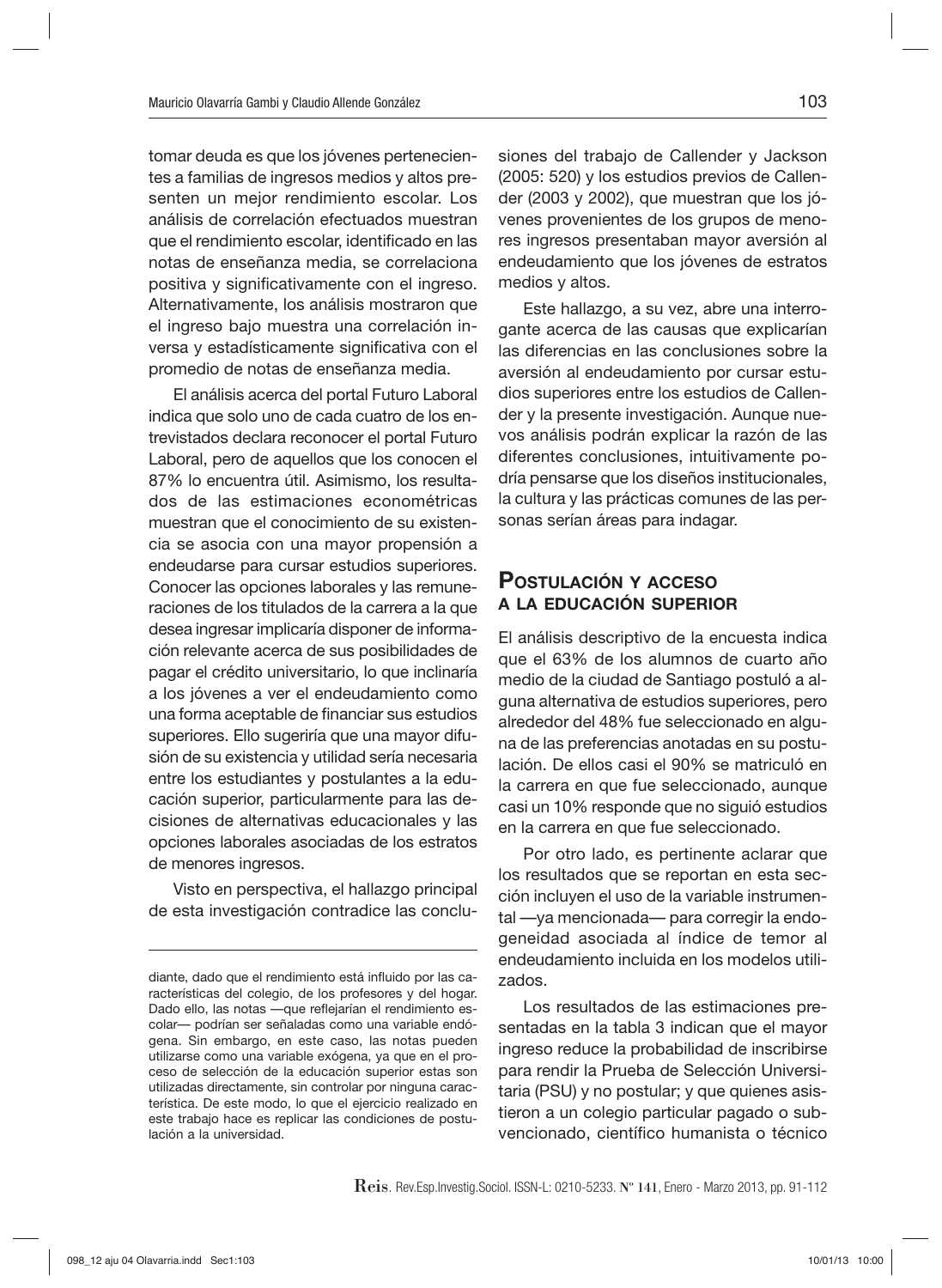|                                   | <b>Estimaciones Probit</b> |                        |                        | Probit Corregido con VI |                        |                        |
|-----------------------------------|----------------------------|------------------------|------------------------|-------------------------|------------------------|------------------------|
| Variables                         | (1)                        | (2)                    | (3)                    | (4)                     | (5)                    | (6)                    |
| Ingreso alto                      | $-0.061***$                | $-0.173***$            | $-0.103***$            | $-0.119***$             | $-0.241***$            | $-0.139***$            |
| Ingreso medio                     | (0,011)                    | (0,007)                | (0,008)                | (0.013)                 | (0,008)                | (0,010)                |
|                                   | $0.063***$                 | $0.024***$             | 0.008                  | $0.049***$              | 0.001                  | $-0.002$               |
|                                   | (0,008)                    | (0,007)                | (0,007)                | (0,008)                 | (0,007)                | (0,007)                |
| Colegio particular pagado         | $-0.045***$                | $-0.109***$            | $-0,068***$            | $-0.054***$             | $-0,130***$            | $-0.072***$            |
|                                   | (0,009)                    | (0,008)                | (0,008)                | (0,009)                 | (0,008)                | (0,008)                |
| Colegio subvencionado             | $0.017***$                 | 0,005                  | $-0.024***$            | 0,005                   | $-0.017***$            | $-0.032***$            |
|                                   | (0,005)                    | (0,005)                | (0,005)                | (0.006)                 | (0.006)                | (0.005)                |
| Colegio científico humanista      | $-0.059***$                | $-0.024***$            | $-0.070***$            | $-0.077***$             | $-0.050***$            | $-0.082***$            |
|                                   | (0,006)                    | (0,006)                | (0,006)                | (0,007)                 | (0,007)                | (0,007)                |
| Colegio técnico profesional       | $0.068***$                 | $0.079***$             | $0.034***$             | $0.068***$              | $0.071***$             | $0.037***$             |
|                                   | (0,006)                    | (0,007)                | (0,006)                | (0,007)                 | (0,007)                | (0,006)                |
| Género (hombre)                   | $0.029***$                 | $-0.022***$            | $0.042***$             | $0.061***$              | $0.026***$             | $0.068***$             |
|                                   | (0,004)                    | (0,004)                | (0,004)                | (0,006)                 | (0,006)                | (0,006)                |
| No pertenece a etnias originarias | $-0.165***$                | $-0.095***$            | $-0.169***$            | $-0.117***$             | $-0.019*$              | $-0.129***$            |
|                                   | (0,008)                    | (0,008)                | (0,009)                | (0,011)                 | (0.010)                | (0,011)                |
| Papá con estudios superiores      | $0.063***$                 | $0.076***$             | $0.079***$             | $0.082***$              | $0.106***$             | $0.093***$             |
|                                   | (0,006)                    | (0,006)                | (0,005)                | (0,006)                 | (0,006)                | (0,006)                |
| Mamá con estudios superiores      | $-0.023***$                | $-0.013**$             | $-0,052***$            | $-0.041***$             | $-0.042***$            | $-0.065***$            |
|                                   | (0,006)                    | (0,006)                | (0,005)                | (0,006)                 | (0,006)                | (0,006)                |
| Promedio notas enseñanza media    | $-0.021***$                | $-0.013***$            | $-0,006***$            | $-0,023***$             | $-0.009***$            | $-0.007***$            |
|                                   | (0,001)                    | (0,001)                | (0,001)                | (0,001)                 | (0,002)                | (0,001)                |
| Conoce portal Futuro Laboral      | $-0.084***$                | $-0.079***$            | $-0.057***$            | $-0.079***$             | $-0.063***$            | $-0.054***$            |
|                                   | (0,004)                    | (0,004)                | (0,004)                | (0,005)                 | (0,005)                | (0,005)                |
| <b>ITEU Normalizado</b>           | $-0,004$                   | $-0.118***$            | $-0.010$               | $-0,648***$             | $-1,182***$            | $-0.476***$            |
|                                   | (0,013)                    | (0,013)                | (0,012)                | (0, 110)                | (0, 101)               | (0, 108)               |
| Postulante a algún beneficio      |                            | $-0.320***$<br>(0,005) |                        |                         | $-0.334***$<br>(0,005) |                        |
| Recibió algún beneficio           |                            |                        | $-0.328***$<br>(0,002) |                         |                        | $-0.331***$<br>(0,003) |
| Observaciones                     | 634                        | 634                    | 634                    | 623                     | 623                    | 623                    |

**TABLA 3.** *Efectos marginales en la postulación a la educación superior*

Variable dependiente: Inscritos en PSU que NO postularon a educación superior, Enc. Etapa 2. (0 No; 1 Sí). Errores estándar entre paréntesis.

\*\*\*  $p < 0.01$ ; \*\*  $p < 0.05$ ; \*  $p < 0.1$ .

profesional, que no pertenecen a las etnias originarias y que su madre tiene estudios superiores, presentan una menor probabilidad de inscribirse en la PSU y no postular a la educación superior. Tener mejores notas en la enseñanza media y conocer el portal Futuro Laboral indica una menor probabilidad de inscribirse en la PSU y no postular a la educación superior.

Adicionalmente, las estimaciones muestran que tener una mayor propensión a endeudarse para cursar estudios superiores reduce la probabilidad de inscribirse en la PSU y no postular. Alternativamente, una mayor aversión a la deuda aumenta la probabilidad de no postular a la educación superior, habiéndose inscrito en la PSU.

A su vez, las estimaciones de la tabla 4 muestran que a mayor ingreso de la familia crece la probabilidad de que el estudiante acceda a la educación superior, que es más probable que los alumnos que asisten a co-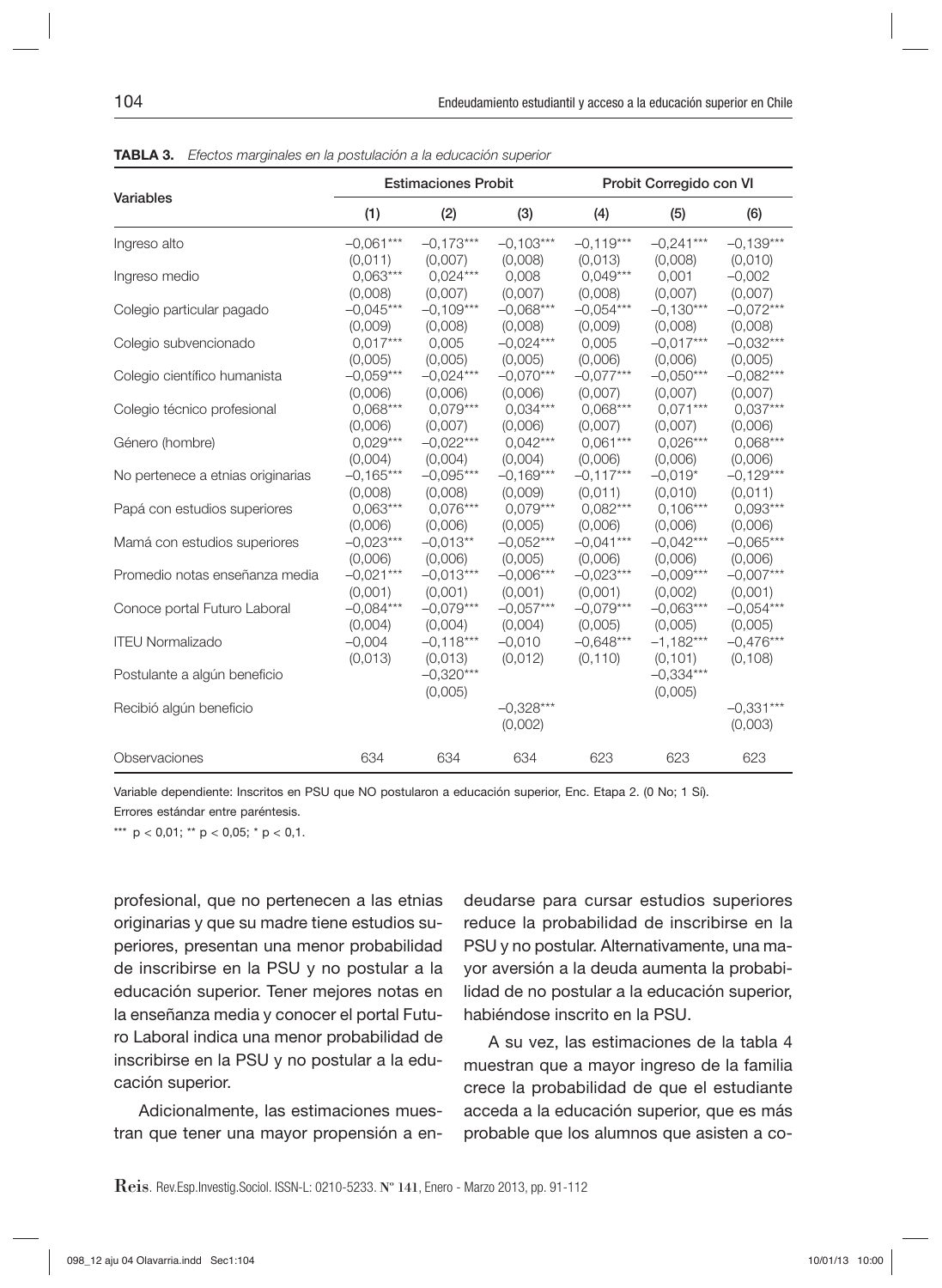|                                   | <b>Estimaciones Probit</b> |                       |                       | Probit Corregido con VI |                       |                       |  |
|-----------------------------------|----------------------------|-----------------------|-----------------------|-------------------------|-----------------------|-----------------------|--|
| <b>Variables</b>                  | (1)                        | (2)                   | (3)                   | (4)                     | (5)                   | (6)                   |  |
| Ingreso medio                     | $-0.099***$                | $-0.067***$           | $-0.026***$           | $-0.071***$             | $-0.029***$           | $-0.009$              |  |
|                                   | (0,008)                    | (0,008)               | (0,008)               | (0,008)                 | (0,008)               | (0,008)               |  |
| Ingreso alto                      | $0.064***$                 | $0.187***$            | $0,156***$            | $0.197***$              | $0,316***$            | $0,259***$            |  |
|                                   | (0,013)                    | (0.012)               | (0,012)               | (0,012)                 | (0,009)               | (0,010)               |  |
| Colegio subvencionado             | $0.095***$                 | $0.107***$            | $0,190***$            | $0.109***$              | $0.119***$            | $0,186***$            |  |
|                                   | (0,005)                    | (0,005)               | (0,006)               | (0,005)                 | (0,005)               | (0,006)               |  |
| Colegio particular pagado         | $0.237***$                 | $0.290***$            | $0.287***$            | $0.231***$              | $0.280***$            | $0.274***$            |  |
|                                   | (0,009)                    | (0,008)               | (0,007)               | (0,009)                 | (0,008)               | (0,008)               |  |
| Colegio científico humanista      | 0,001                      | $-0.026***$           | $0.021***$            | $0.051***$              | $0.030***$            | $0.069***$            |  |
|                                   | (0,007)                    | (0,007)               | (0,007)               | (0,007)                 | (0,007)               | (0,007)               |  |
| Colegio técnico profesional       | $-0,207***$                | $-0,220***$           | $-0.182***$           | $-0,165***$             | $-0.159***$           | $-0.141***$           |  |
|                                   | (0,007)                    | (0,007)               | (0,008)               | (0,008)                 | (0,009)               | (0,008)               |  |
| Género (hombre)                   | $0,008*$                   | $0.045***$            | $-0.025***$           | $-0,057***$             | $-0.029***$           | $-0.087***$           |  |
|                                   | (0,005)                    | (0,005)               | (0,005)               | (0,006)                 | (0,006)               | (0,006)               |  |
| No pertenece a etnias originarias | $0.113***$                 | $0,068***$            | $0,132***$            | $0.023**$               | $-0.041***$           | $0.033***$            |  |
|                                   | (0,008)                    | (0,009)               | (0,009)               | (0,010)                 | (0,009)               | (0,011)               |  |
| Papá con estudios superiores      | $-0,086***$                | $-0,097***$           | $-0,134***$           | $-0,119***$             | $-0,131***$           | $-0,158***$           |  |
|                                   | (0,006)                    | (0,006)               | (0,006)               | (0,006)                 | (0,006)               | (0,006)               |  |
| Mamá con estudios superiores      | $0.054***$                 | $0.047***$            | $0,118***$            | $0,090***$              | $0.085***$            | $0,143***$            |  |
|                                   | (0,006)                    | (0,006)               | (0,006)               | (0,006)                 | (0,006)               | (0,006)               |  |
| Promedio notas enseñanza media    | $0.042***$                 | $0.035***$            | $0.019***$            | $0.030***$              | $0.017***$            | $0,008***$            |  |
|                                   | (0,002)                    | (0,002)               | (0,002)               | (0,002)                 | (0,002)               | (0,002)               |  |
| Conoce portal Futuro Laboral      | $0.039***$                 | $0.033***$            | 0,004                 | $0.010*$                | $-0,004$              | $-0,022***$           |  |
|                                   | (0,005)                    | (0.005)               | (0,006)               | (0,005)                 | (0,005)               | (0,005)               |  |
| <b>ITEU</b> normalizado           | $-0,005$                   | $0.064***$            | $-0.013$              | $1,495***$              | 1,796***              | $1,525***$            |  |
|                                   | (0,014)                    | (0.015)               | (0,015)               | (0,083)                 | (0,070)               | (0,084)               |  |
| Postulante a algún beneficio      |                            | $0.253***$<br>(0,005) |                       |                         | $0.260***$<br>(0,006) |                       |  |
| Recibió algún beneficio           |                            |                       | $0.515***$<br>(0,003) |                         |                       | $0.475***$<br>(0,007) |  |
| Observaciones                     | 634                        | 634                   | 634                   | 623                     | 623                   | 623                   |  |

| TABLA 4. Efectos marginales en el acceso a la educación superior |  |
|------------------------------------------------------------------|--|
|------------------------------------------------------------------|--|

Variable Dependiente: Acceso a la Educación Superior (0 No; 1 Sí).

Errores estándar entre paréntesis.

\*\*\*  $p < 0.01$ ; \*\*  $p < 0.05$ ; \*  $p < 0.1$ .

legios subvencionados, particular pagado y científico humanista accedan a la educación superior; pero que, a la vez, es menos probable que quienes asisten a un colegio técnico profesional lo hagan. A su vez, es más probable que el joven acceda a la educación superior si la madre tiene estudios superiores, pero no ocurre lo mismo si el padre tiene estudios superiores.

Por otro lado, un mayor promedio en las notas de enseñanza media va asociado a una mayor probabilidad de acceso a la educación superior y lo mismo ocurre para aquellos jóvenes que conocen el portal Futuro Laboral.

Una disposición favorable al endeudamiento se asocia con una mayor probabilidad de acceso y postular al crédito universitario y recibirlo también se asocian con una mayor probabilidad de acceso a los estudios superiores.

Estimaciones sobre las determinantes de la postulación al crédito estudiantil confirman los hallazgos anteriores, en el sentido de que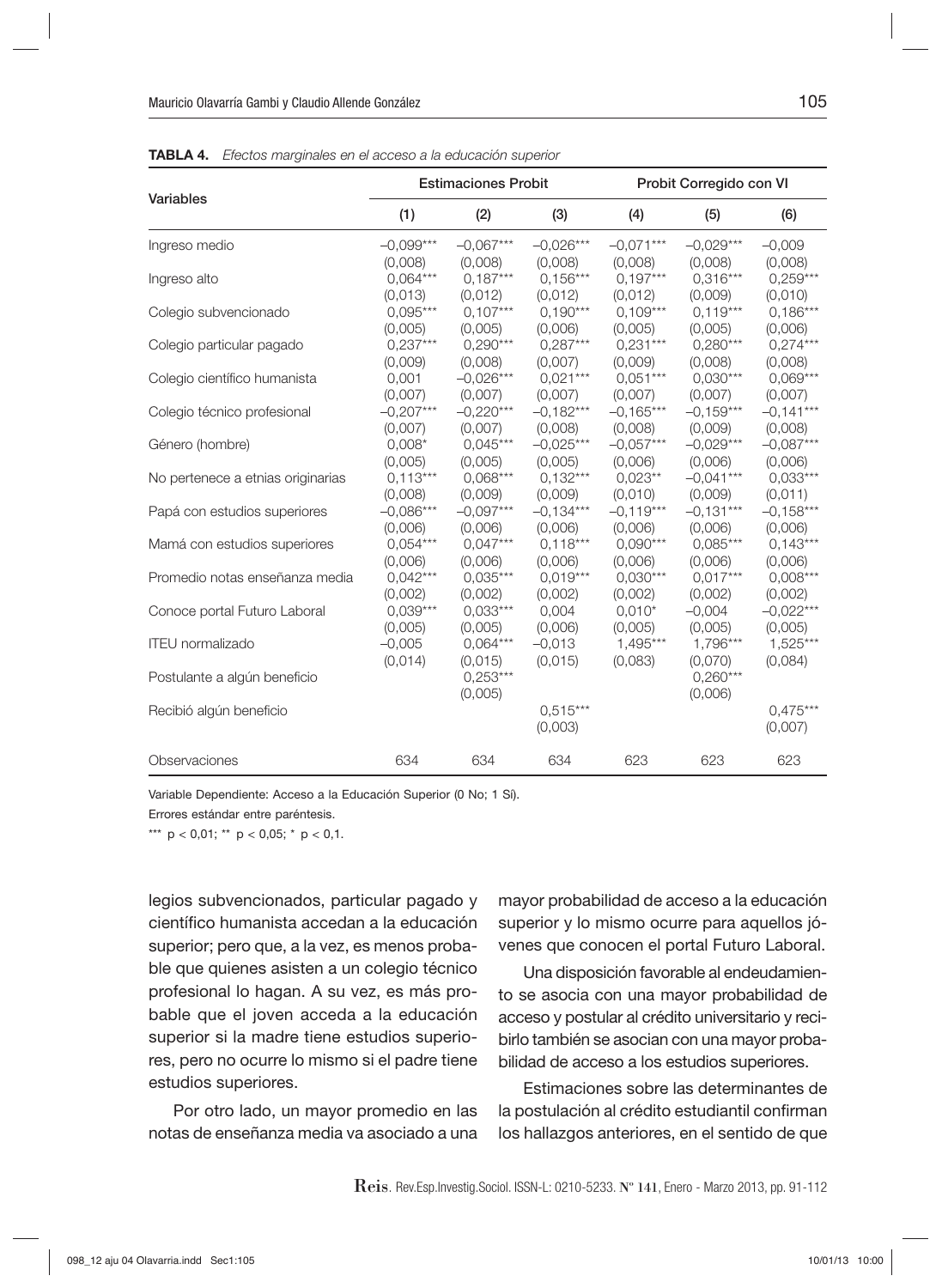es más probable que los jóvenes provenientes de hogares de ingresos bajos y medios, aquellos que son más tolerantes al riesgo de endeudamiento y quienes conocen el portal Futuro Laboral postulen al crédito estudiantil. Así, también, es menos probable que postulen al crédito quienes provienen de colegios particulares pagados y subvencionados.

Visto en perspectiva, la disponibilidad de crédito favorece el acceso a la educación superior. Variables del hogar —como el ingreso y si la madre tiene educación superior— y del colegio —si es particular pagado o subvencionado— también muestran una mayor probabilidad de acceso a la educación superior de los jóvenes.

## **DISCUSIÓN <sup>Y</sup> CONCLUSIONES**

En lo sustantivo, el presente estudio halló que los sectores de menores ingresos tienen una predisposición favorable a endeudarse para cursar estudios superiores, que los de más altos ingresos prefieren evitar endeudarse para estudiar y que la disponibilidad de crédito va asociada a una mayor probabilidad de acceso a cursar estudios superiores. La razón que explicaría esta situación es que, mientras en los sectores de ingresos medios y altos son las familias las que financian los estudios, en los sectores de ingresos bajos la única alternativa que disponen los jóvenes para acceder a la educación superior es a través del crédito.

Así, entonces, los hallazgos de esta investigación contradicen las conclusiones de los estudios de Callender (2002 y 2003) y de Callender y Jackson (2005), que indican que los jóvenes de estratos socioeconómicos bajos presentan una mayor aversión al endeudamiento y que esa situación se transformaría en una limitante para que ellos accedan a la educación superior.

Asimismo, Callender (2002) concluye que en el caso británico los estudiantes provenientes de hogares de menores ingresos fueron los que terminaron acumulando las mayores deudas. La evidencia recopilada en este estudio es convergente con esa afirmación, pero la razón estaría dada en el caso chileno porque, como ya ha sido señalado, los estudiantes pertenecientes a hogares de ingresos medios y altos evitan tomar este tipo de crédito, y porque los estudiantes originarios de sectores de bajos ingresos obtienen empleos de menor remuneración respecto de alumnos de las mismas carreras que provienen de otros segmentos socioeconómicos.

Adicionalmente, la conclusión de esta investigación es consistente con el hecho de que la disponibilidad de crédito favorece el acceso a la educación superior. Consecuentemente, una política de expansión del crédito, dirigida a sectores populares, favorecería el acceso de jóvenes de estos segmentos a la educación de tercer ciclo. Esto llevaría a desechar el argumento de Carneiro y Heckman (2002) de que una expansión del crédito para educación superior no implicaría un mayor acceso de los sectores más desaventajados. La evidencia que aporta este estudio muestra que los potenciales estudiantes toman sus decisiones de postulación e ingreso dependiendo de sus deseos de cursar estudios de tercer ciclo y de las opciones de financiamiento de que dispongan. Como ya se ha señalado, en el caso de los jóvenes pertenecientes a hogares de ingresos medios y altos lo evitan porque sus familias asumen ese costo, pero para los sectores de bajos ingresos el endeudamiento es la única alternativa que les queda para poder acceder a cursar estudios superiores y entrar en un ansiado proceso de movilidad socioeconómica ascendente20. De este modo, entonces, dada una actitud favo-

<sup>20</sup> Los estudios acerca de los retornos de la educación de tercer ciclo muestran que los ingresos de quienes poseen este tipo de educación son significativamente más altos que los de quienes solamente han alcanzado educación primaria o secundaria (véanse, por ejemplo, Mizala y Romaguera, 2003, y Elfernan, Soto, Coble y Ramos, 2009).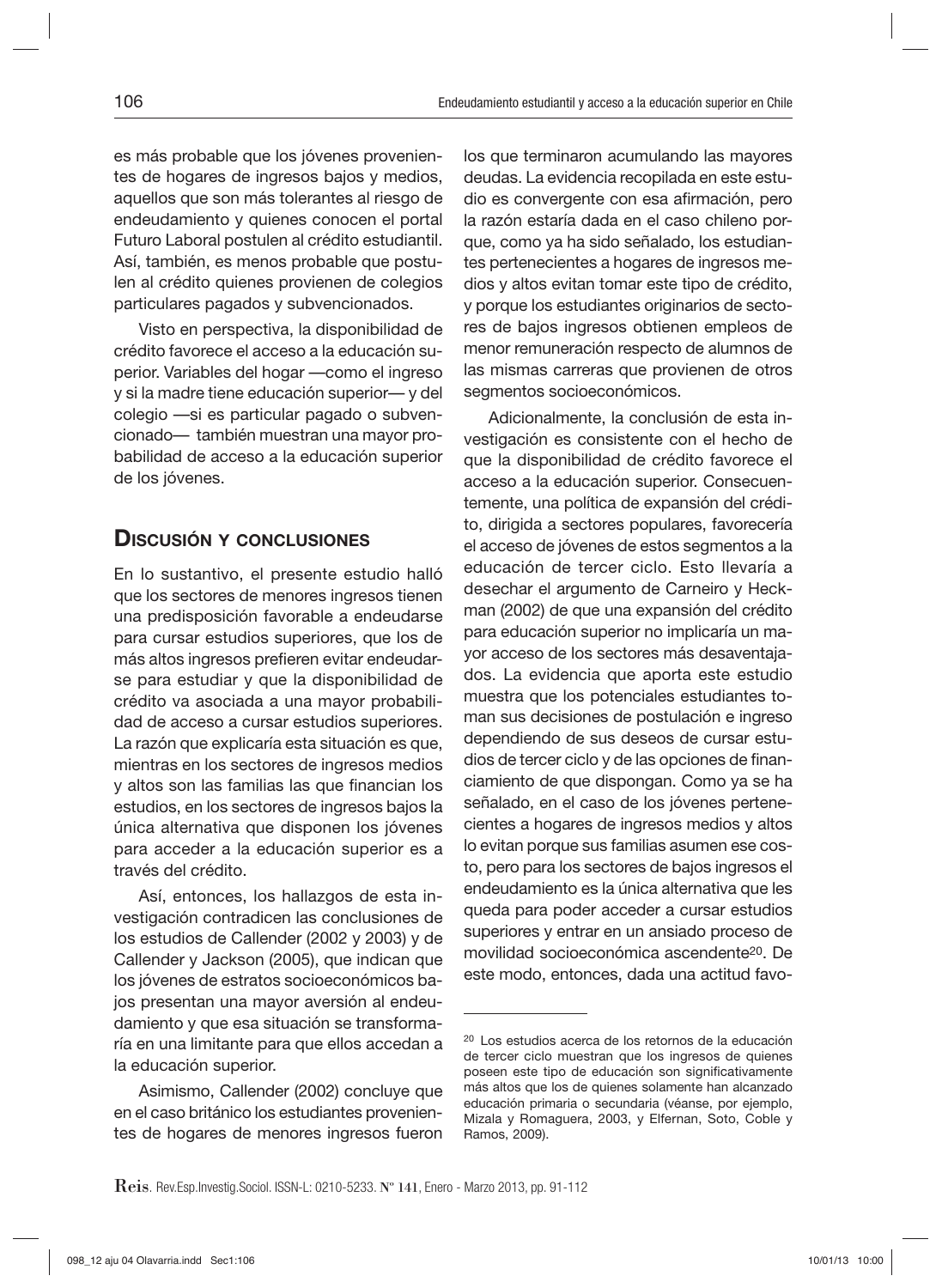rable al endeudamiento para cursar estudios superiores entre los jóvenes pertenecientes a hogares de estratos populares, una expansión del crédito con esos propósitos les acercaría el acceso a la educación de tercer ciclo.

En la misma línea, un estudio del Banco Mundial (2011: 39) muestra que, en el año 2010, el 84% de los nuevos beneficiarios del Crédito con Aval del Estado (CAE) proviene de los tres quintiles de menores ingresos y que el número de jóvenes pertenecientes al 20% más pobre de la población que obtuvo el CAE se multiplicó casi 11 veces entre 2006 y 2010.

En este contexto, un hecho que llama a reflexión —a propósito de los hallazgos de este trabajo y de la realidad de crédito estudiantil que enfrentan— es la capacidad de pago que tendrían los egresados que antes de ingresar a cursar estudios de tercer ciclo provenían de sectores populares. La evidencia aportada por los trabajos de Elfernan *et al.* (2009), Ramos *et al*. (2009) y Núñez y Gutiérrez (2004) insinúa que los jóvenes provenientes de hogares de sectores populares (aquellos que estudiaron en colegios municipales o que provienen de estratos socioeconómicos desaventajados) obtienen salarios significativamente menores que sus colegas provenientes de familias de mayores ingresos. Ello implicaría que esos jóvenes, al momento de su egreso, no solo tienen remuneraciones más bajas, sino que además deben asumir una deuda que los jóvenes provenientes de estratos socioeconómicos más aventajados no tienen.

Esta cuestión plantea una paradoja de equidad: el crédito estudiantil, particularmente el CAE, se asocia con incrementos en el acceso a la educación superior de los jóvenes de sectores populares, pero les genera un endeudamiento que les será difícil de enfrentar dado que el mercado laboral los confina a empleos de menor remuneración (que sus colegas provenientes de sectores medios y acomodados) o que les genera una carga que afectará su bienestar familiar en los momentos en que normalmente las personas fundan un hogar y realizan las inversiones más duraderas de la vida.

La pregunta que inmediatamente surge es cómo explicar las diferentes conclusiones de este estudio, respecto de las de Callender, sobre las disposiciones acerca del temor al endeudamiento para estudiar. Aunque la respuesta desborda los propósitos de esta investigación, las diferencias institucionales de los sistemas educativos, de la cultura y de las conductas cotidianas existentes entre británicos y chilenos aparecen intuitivamente como áreas a explorar.

Asimismo, aunque este estudio provee evidencia robusta acerca de la actitud hacia el endeudamiento estudiantil de los jóvenes pertenecientes a diversos estratos, los datos provienen de alumnos de cuarto medio de la Región Metropolitana de Santiago. De este modo, una indagación que incluya una muestra representativa de todo el país podría establecer si estos hallazgos son correspondientes o no con las actitudes hacia el endeudamiento estudiantil que presentan los alumnos de las diversas regiones chilenas.

Por otro lado, aunque los jóvenes de sectores populares tienen una inclinación positiva hacia el endeudamiento estudiantil, sería de suyo interesante observar, a lo largo del tiempo, su progresión de carrera y el cumplimiento de las obligaciones del crédito: si terminaron los estudios, el tiempo en que lo lograron, la empleabilidad que alcanzaron, el pago del crédito obtenido y la proporción que representa el pago del crédito respecto de sus ingresos luego del egreso. Esto permitiría confirmar si, efectivamente, el sistema de educación superior genera la movilidad social deseada o si el efecto previsto en el diseño del sistema es aplacado, reducido o limitado por el financiamiento al que se vieron obligados a acudir.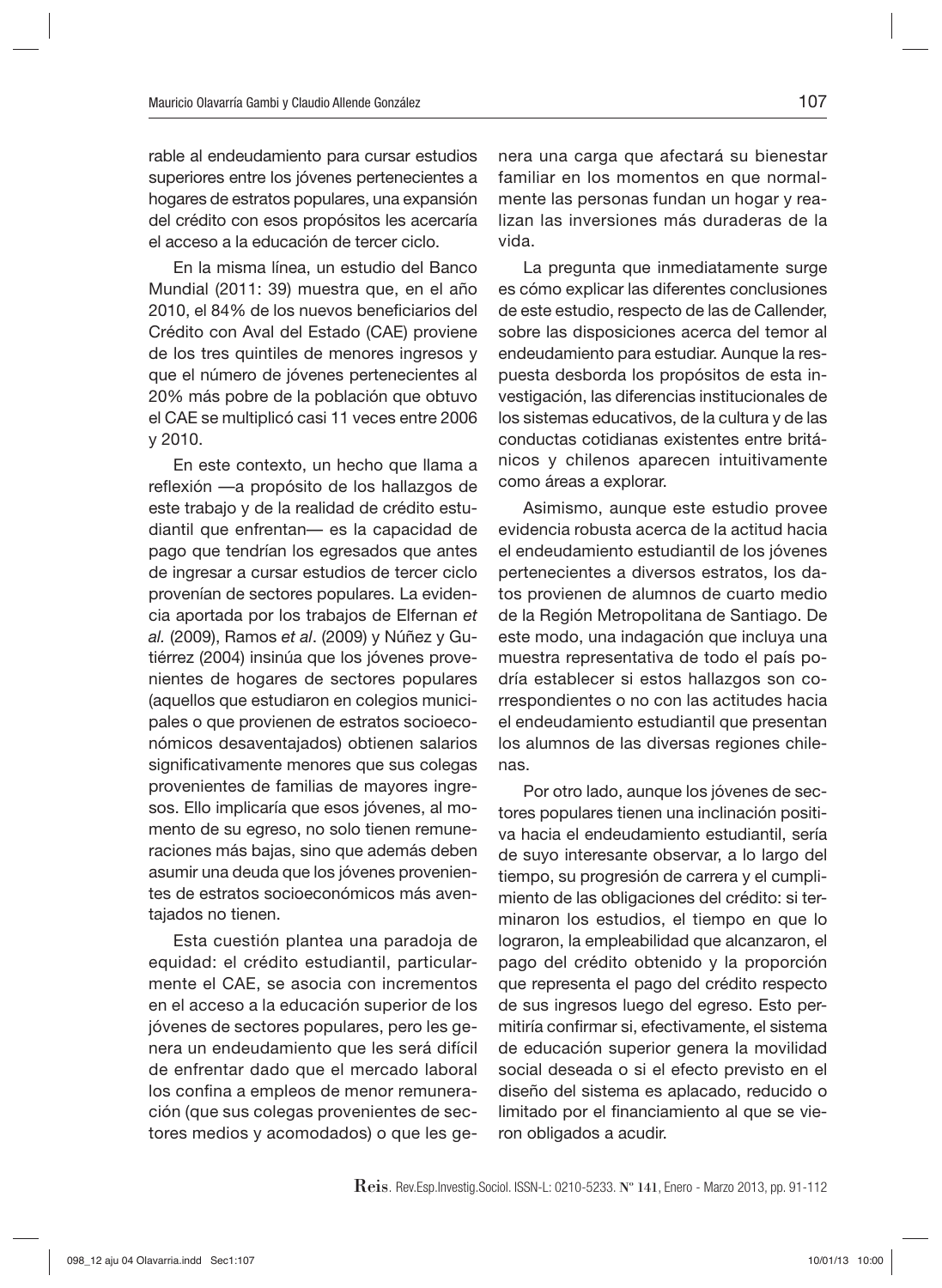## **BIBLIOGRAFÍA**

- Armanet, Pilar (2008): «Educación Superior: Logros y desafíos», Santiago de Chile: MINEDUC, División de Educación Superior.
- Banco Mundial (2011): «Programa de Crédito con Aval del Estado (CAE) de Chile: análisis y evaluación», Sector de Educación de América Latina y el Caribe del Banco Mundial, Washington DC: Banco Mundial.
- Callender, Claire (2002): «The Cost of Widening Participation: Contradictions in New Labour's Student Policies», *Social Policy and Society* 1: 83-94.
- (2003): «Attitudes to Debt: School Leavers' and Further Education Students' Attitudes to Debt and their Impact on Participation in Higher Education», Londres: Universities UK.
- y Jonathan Jackson (2005): «Does Fear of Debt Deter Students from Higher Education?», *Journal of Social Policy*, 34, 4: 509-540.
- Carneiro, Pedro y James J. Heckman (2002): «The Evidence on Credit Constraints in Post-secondary Schooling», *The Economic Journal*, 12: 705-734.
- Committee of Vice-Chancellors and Principals of the Universities of the United Kingdom (CVCP) (1999): «Making the Right Choice: How Students Choose Universities and Colleges», Londres: CVCP, Institute for Employment Studies.
- Costello, Anna y Jason Osborne (2005): «Best Practices in Exploratory Factor Analysis: Four Recommendations for Getting the Most From Your Analysis», *Practical Assessment, Research & Evaluation,* 10, 7.
- Elfernan, Ricardo, Claudia Soto, David Coble y Joseph Ramos (2009): «Determinantes de los salarios por carrera», documento de trabajo 300. Departamento de Economía, Universidad de Chile.
- Elias, Peter, Abigail McKnight, Claire Simm, Kate Purcell y Jane Pitcher (1999): «Moving on: Graduate Careers three Years after Graduation», Manchester: CSU, DfEE.
- Financial Freedom through Faith (2011): «Biblical Principles for Financial Independence» (en línea). http://financialfreedomthroughfaith.wordpress. com/espanol/ segunda-parte-entendiendo-ladeuda-y-como-evita-que-seamos-buenos-mayor domos-de-los-recursos-que-dios-nos-da/, último acceso, 1 de agosto de 2011.
- Finlay, Keith y Leandro M. (Magnusson 2009): «Implementing Weak Instrument Robust Tests for a General Class of Instrumental Variables Models», *Stata Journal,* 9 (3): 398-421.
- Gujarati, Damodar N. (2004): Basic Econometrics, Londres: Tata McGraw-Hill.
- Instituto Nacional de Estadísticas (INE) (2011): «Proyecciones de Población», (en línea). http:// www. ine.cl, último acceso, 1 de agosto de 2011.
- Kolenikov, Stanislav y Gustavo Ángeles (2004): *«*The Use of Discrete Data in Principal Component Analysis: Theory, Simulations, and Applications to Socioeconomic Indices». Working Paper of MEASURE/Evaluation project, No. WP-04-85. Carolina del Norte: Carolina Population Center, UNC.
- MIDEPLAN, Ministerio de Planificación (2010): CA-SEN, (en línea). http://www.mideplan.cl/casen/ Estadisticas/educacion.html, último acceso, 1 de octubre de 2010.
- MINEDUC, Ministerio de Educación (2008): «Compendio Estadístico», Santiago de Chile: MINE-DUC, Departamento de Estudios y Desarrollo.
- (2010): Sistema Nacional de Información de la Educación Superior (en línea). www.mineduc.cl y http://www.divesup.cl/sies/, último acceso, 1 de octubre de 2010.
- (2011): Sistema Nacional de Información de la Educación Superior (en línea). http://www.divesup.cl/sies/, último acceso, 1 de agosto de 2011.
- Mizala, Alejandra y Pilar Romaguera (2003): «Remuneraciones y tasas de retorno de los profesionales chilenos», en J. J. Bruner y P. Meller, *Oferta y Demanda de Profesionales y Técnicos en Chile. El rol de la información pública*, Santiago de Chile: RIL Editores.
- Mortenson, Thomas G. (1990): «The Impact of Increased Loan Utilization Among Low Family Income Students», ACT Student Financial Aid Research Report Series 90-1. Iowa City: The American College Testing Program.
- Mumper, Michael y Pamela Vander Ark (1991): «Evaluating the Stafford Student Loan Program: current Problems and Prospects for Reform», *Journal of Higher Education*, 62 (1): 62-78.
- Nida'ul Islam (1995): «Principios de la banca islámica» (en línea). http://libros.ir/libros/Biblioteca%20Islamica/Islam%20&%20la%20Sociedad,%20 el%20Arte,%20la%20Ciencia,%20la%20Econo-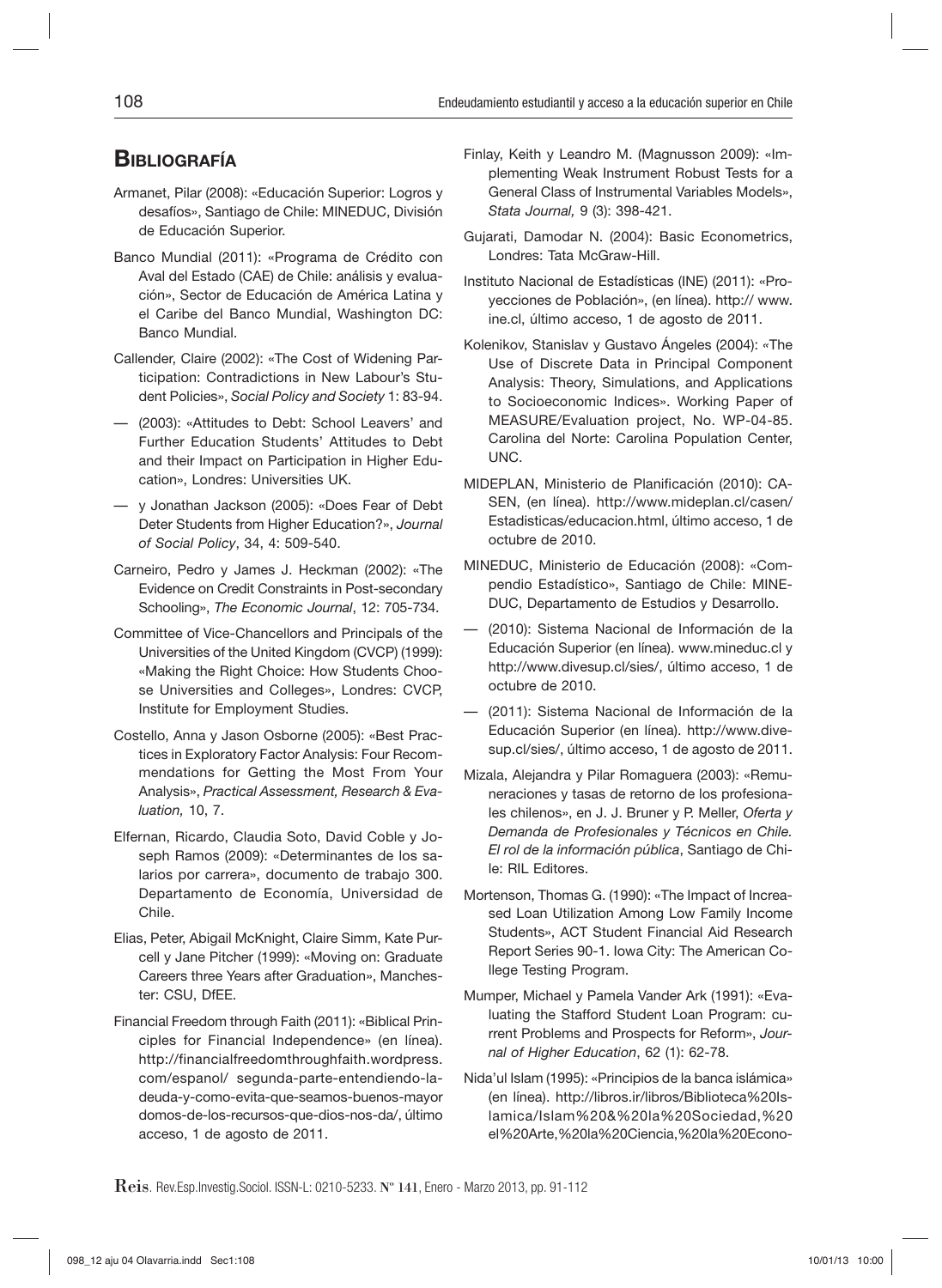mia%20y%20la%20Politica/Acerca%20de%20 la%20banca%20islamica.pdf, último acceso, 1 agosto de 2011.

- NoticiaCristiana.com (2011a): «Siete de cada 10 personas profesan una religión en el mundo» (en línea). http://www.noticiacristiana.com/educacion/ encuestas-educacion/2011/07/siete-de-cada-10-personas-profesan-una-religion-en-el-mundo. html, último acceso, 1 de agosto de 2011.
- (2011b): «Siete de cada 10 hogares cristianos evita el endeudamiento» (en línea). http://www.noticiacristiana.com/ciencia\_tecnologia/estudios/ 2010/07siete-de-cada-diez-hogares-cristianosevitan-endeudamiento.html, último acceso, 1 de agosto de 2011.
- Núñez, Javier y Roberto Gutiérrez (2004): «Classism, Discrimination and Meritocracy in the Labor Market: the Case of Chile», documento de trabajo 208, Departamento de Economía, Universidad de Chile.
- Ramos, Joseph, Catalina Rubio, M. Paz González y David Coble (2009): «Determinantes de los salarios en las carreras de Ingeniería Comercial y Contador

**RECEPCIÓN:** 25/11/2011 **REVISIÓN:** 16/02/2012 **APROBACIÓN:** 14/06/2012 Auditor», documento de trabajo 299. Departamento de Economía, Universidad de Chile.

- Smith, Richard J. y Richard W., Blundell (1986): «An Exogeneity Test for a Simultaneous Equation Tobit Model with an Application to Labor Supply», *Econometrica*, 54 (4): 679-686.
- Tryfos, Peter (1998): *Methods for Business Analysis and Forecasting: Text & Cases,* Nueva York: John Wiley & Sons.
- Tucker, Ledyard y Robert MacCallum (1997): «Exploratory Factor Analysis» (en línea). http://www.unc. edu/~rcm/book/factornew.htm, último acceso, 1 de octubre de 2011.
- Visauta, Bienvenido (1998): *Análisis estadístico con SPSS para Windows. Estadística multivariante*, Vol. II, Madrid: McGraw Hill.
- Walker, Jeffery T. y Sean Maddan (2009): *Statistics in Criminal Justice and Criminology: Analysis and Interpretation,* Sudbury: Jones and Bartlett, Inc.
- Weber, Max (2003): *La ética protestante y el espíritu del capitalismo,* México D.F.: Fondo de Cultura Económica.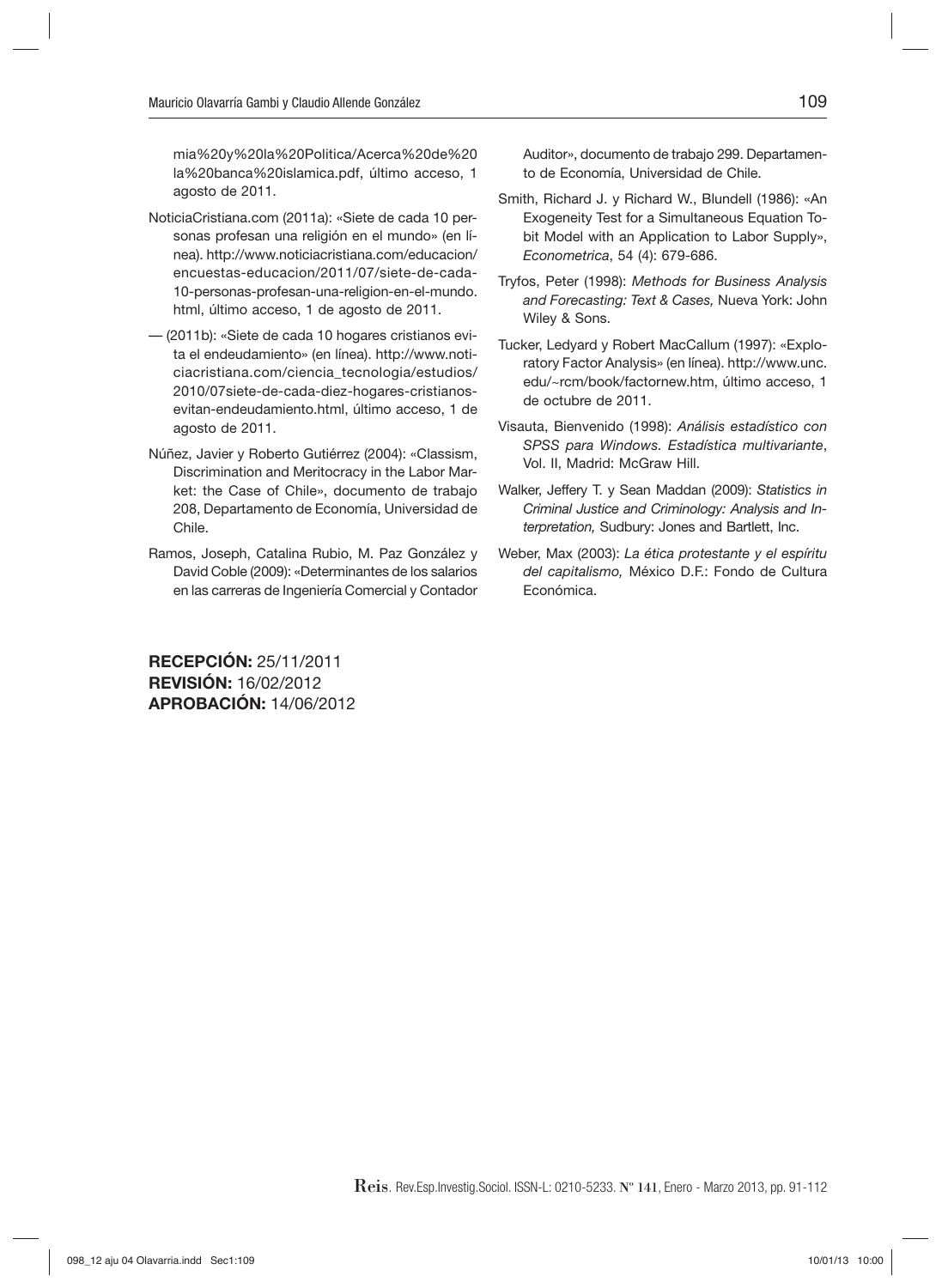## **ANEXO 1**

#### **Estadísticas descriptivas seleccionadas de la muestra de primera y segunda etapa**

| Primera etapa<br>Segunda etapa<br>NSE Bajo<br>0,61<br>0,67<br>(0, 49)<br>(0, 47)<br>(1725)<br>(826)<br><b>NSE Medio</b><br>0,28<br>0,23<br>(0, 45)<br>(0, 42)<br>(1725)<br>(826)<br><b>NSE Alto</b><br>0,11<br>0,10<br>(0, 32)<br>(0, 30)<br>(1725)<br>(826)<br>0,23<br>0,23<br>Colegio Municipal<br>(0, 42)<br>(0, 42)<br>(1724)<br>(825)<br>Colegio Subvencionado<br>0,70<br>0,69<br>(0, 46)<br>(0, 46)<br>(1724)<br>(825)<br>Colegio Particular Pagado<br>0,07<br>0,08<br>(0, 25)<br>(0, 27)<br>(1724)<br>(825)<br>Colegio Científico Humanista<br>0,66<br>0,73<br>(0, 47)<br>(0, 45)<br>(1724)<br>(825)<br>Colegio Técnico Profesional<br>0,19<br>0,16<br>(0, 39)<br>(0, 36)<br>(1724)<br>(825)<br>0,12<br>Colegio Polivalente<br>0,15<br>(0, 35)<br>(0, 32)<br>(1724)<br>(825)<br>Género (Hombre)<br>0,49<br>0,48<br>(0, 50)<br>(0, 50)<br>(1725)<br>(826)<br>No pertenece a Etnias originarias<br>0,91<br>0,92<br>(0, 28)<br>(0,27)<br>(1725)<br>(826)<br>Profesa alguna religión<br>0,73<br>0,73<br>(0, 45)<br>(0, 45)<br>(1671)<br>(810)<br>Conoce Portal Futuro Laboral<br>0,25<br>0,26<br>(0, 43)<br>(0, 44)<br>(1724)<br>(825)<br>Promedio Notas Enseñanza Media<br>5,09<br>5,15<br>(1,60)<br>(1,57)<br>(1550)<br>(766)<br>Quiere Ingresar a Inst. Profesional<br>0,22<br>0,20<br>(0, 42)<br>(0, 40)<br>(1724)<br>(825)<br>Quiere Ingresar a Univ. Tradicional<br>0,44<br>0,48<br>(0, 50)<br>(0, 50)<br>(1724)<br>(825)<br>Quiere Ingresar a Univ. Privada<br>0,14<br>0, 15<br>(0, 35)<br>(0, 36)<br>(1724)<br>(825)<br>Quiere Ingresar a Centro de Formación Técnica<br>0,05<br>0,04<br>(0, 23)<br>(0, 20)<br>(1724)<br>(825)<br>Quiere Ingresar a Fuerzas Armadas<br>0,03<br>0,02<br>(0, 16)<br>(0, 15)<br>(1724)<br>(825)<br>Padre con Estudios Superiores<br>0,47<br>0,49<br>(0, 50)<br>(0, 50)<br>(1724)<br>(825)<br>Madre con Estudios Superiores<br>0,45<br>0.46<br>(0, 50)<br>(0, 50)<br>(1724)<br>(825) | Variable | Muestra |  |  |  |
|-----------------------------------------------------------------------------------------------------------------------------------------------------------------------------------------------------------------------------------------------------------------------------------------------------------------------------------------------------------------------------------------------------------------------------------------------------------------------------------------------------------------------------------------------------------------------------------------------------------------------------------------------------------------------------------------------------------------------------------------------------------------------------------------------------------------------------------------------------------------------------------------------------------------------------------------------------------------------------------------------------------------------------------------------------------------------------------------------------------------------------------------------------------------------------------------------------------------------------------------------------------------------------------------------------------------------------------------------------------------------------------------------------------------------------------------------------------------------------------------------------------------------------------------------------------------------------------------------------------------------------------------------------------------------------------------------------------------------------------------------------------------------------------------------------------------------------------------------------------------------------------------------------------------------------|----------|---------|--|--|--|
|                                                                                                                                                                                                                                                                                                                                                                                                                                                                                                                                                                                                                                                                                                                                                                                                                                                                                                                                                                                                                                                                                                                                                                                                                                                                                                                                                                                                                                                                                                                                                                                                                                                                                                                                                                                                                                                                                                                             |          |         |  |  |  |
|                                                                                                                                                                                                                                                                                                                                                                                                                                                                                                                                                                                                                                                                                                                                                                                                                                                                                                                                                                                                                                                                                                                                                                                                                                                                                                                                                                                                                                                                                                                                                                                                                                                                                                                                                                                                                                                                                                                             |          |         |  |  |  |
|                                                                                                                                                                                                                                                                                                                                                                                                                                                                                                                                                                                                                                                                                                                                                                                                                                                                                                                                                                                                                                                                                                                                                                                                                                                                                                                                                                                                                                                                                                                                                                                                                                                                                                                                                                                                                                                                                                                             |          |         |  |  |  |
|                                                                                                                                                                                                                                                                                                                                                                                                                                                                                                                                                                                                                                                                                                                                                                                                                                                                                                                                                                                                                                                                                                                                                                                                                                                                                                                                                                                                                                                                                                                                                                                                                                                                                                                                                                                                                                                                                                                             |          |         |  |  |  |
|                                                                                                                                                                                                                                                                                                                                                                                                                                                                                                                                                                                                                                                                                                                                                                                                                                                                                                                                                                                                                                                                                                                                                                                                                                                                                                                                                                                                                                                                                                                                                                                                                                                                                                                                                                                                                                                                                                                             |          |         |  |  |  |
|                                                                                                                                                                                                                                                                                                                                                                                                                                                                                                                                                                                                                                                                                                                                                                                                                                                                                                                                                                                                                                                                                                                                                                                                                                                                                                                                                                                                                                                                                                                                                                                                                                                                                                                                                                                                                                                                                                                             |          |         |  |  |  |
|                                                                                                                                                                                                                                                                                                                                                                                                                                                                                                                                                                                                                                                                                                                                                                                                                                                                                                                                                                                                                                                                                                                                                                                                                                                                                                                                                                                                                                                                                                                                                                                                                                                                                                                                                                                                                                                                                                                             |          |         |  |  |  |
|                                                                                                                                                                                                                                                                                                                                                                                                                                                                                                                                                                                                                                                                                                                                                                                                                                                                                                                                                                                                                                                                                                                                                                                                                                                                                                                                                                                                                                                                                                                                                                                                                                                                                                                                                                                                                                                                                                                             |          |         |  |  |  |
|                                                                                                                                                                                                                                                                                                                                                                                                                                                                                                                                                                                                                                                                                                                                                                                                                                                                                                                                                                                                                                                                                                                                                                                                                                                                                                                                                                                                                                                                                                                                                                                                                                                                                                                                                                                                                                                                                                                             |          |         |  |  |  |
|                                                                                                                                                                                                                                                                                                                                                                                                                                                                                                                                                                                                                                                                                                                                                                                                                                                                                                                                                                                                                                                                                                                                                                                                                                                                                                                                                                                                                                                                                                                                                                                                                                                                                                                                                                                                                                                                                                                             |          |         |  |  |  |
|                                                                                                                                                                                                                                                                                                                                                                                                                                                                                                                                                                                                                                                                                                                                                                                                                                                                                                                                                                                                                                                                                                                                                                                                                                                                                                                                                                                                                                                                                                                                                                                                                                                                                                                                                                                                                                                                                                                             |          |         |  |  |  |
|                                                                                                                                                                                                                                                                                                                                                                                                                                                                                                                                                                                                                                                                                                                                                                                                                                                                                                                                                                                                                                                                                                                                                                                                                                                                                                                                                                                                                                                                                                                                                                                                                                                                                                                                                                                                                                                                                                                             |          |         |  |  |  |
|                                                                                                                                                                                                                                                                                                                                                                                                                                                                                                                                                                                                                                                                                                                                                                                                                                                                                                                                                                                                                                                                                                                                                                                                                                                                                                                                                                                                                                                                                                                                                                                                                                                                                                                                                                                                                                                                                                                             |          |         |  |  |  |
|                                                                                                                                                                                                                                                                                                                                                                                                                                                                                                                                                                                                                                                                                                                                                                                                                                                                                                                                                                                                                                                                                                                                                                                                                                                                                                                                                                                                                                                                                                                                                                                                                                                                                                                                                                                                                                                                                                                             |          |         |  |  |  |
|                                                                                                                                                                                                                                                                                                                                                                                                                                                                                                                                                                                                                                                                                                                                                                                                                                                                                                                                                                                                                                                                                                                                                                                                                                                                                                                                                                                                                                                                                                                                                                                                                                                                                                                                                                                                                                                                                                                             |          |         |  |  |  |
|                                                                                                                                                                                                                                                                                                                                                                                                                                                                                                                                                                                                                                                                                                                                                                                                                                                                                                                                                                                                                                                                                                                                                                                                                                                                                                                                                                                                                                                                                                                                                                                                                                                                                                                                                                                                                                                                                                                             |          |         |  |  |  |
|                                                                                                                                                                                                                                                                                                                                                                                                                                                                                                                                                                                                                                                                                                                                                                                                                                                                                                                                                                                                                                                                                                                                                                                                                                                                                                                                                                                                                                                                                                                                                                                                                                                                                                                                                                                                                                                                                                                             |          |         |  |  |  |
|                                                                                                                                                                                                                                                                                                                                                                                                                                                                                                                                                                                                                                                                                                                                                                                                                                                                                                                                                                                                                                                                                                                                                                                                                                                                                                                                                                                                                                                                                                                                                                                                                                                                                                                                                                                                                                                                                                                             |          |         |  |  |  |
|                                                                                                                                                                                                                                                                                                                                                                                                                                                                                                                                                                                                                                                                                                                                                                                                                                                                                                                                                                                                                                                                                                                                                                                                                                                                                                                                                                                                                                                                                                                                                                                                                                                                                                                                                                                                                                                                                                                             |          |         |  |  |  |
|                                                                                                                                                                                                                                                                                                                                                                                                                                                                                                                                                                                                                                                                                                                                                                                                                                                                                                                                                                                                                                                                                                                                                                                                                                                                                                                                                                                                                                                                                                                                                                                                                                                                                                                                                                                                                                                                                                                             |          |         |  |  |  |
|                                                                                                                                                                                                                                                                                                                                                                                                                                                                                                                                                                                                                                                                                                                                                                                                                                                                                                                                                                                                                                                                                                                                                                                                                                                                                                                                                                                                                                                                                                                                                                                                                                                                                                                                                                                                                                                                                                                             |          |         |  |  |  |
|                                                                                                                                                                                                                                                                                                                                                                                                                                                                                                                                                                                                                                                                                                                                                                                                                                                                                                                                                                                                                                                                                                                                                                                                                                                                                                                                                                                                                                                                                                                                                                                                                                                                                                                                                                                                                                                                                                                             |          |         |  |  |  |
|                                                                                                                                                                                                                                                                                                                                                                                                                                                                                                                                                                                                                                                                                                                                                                                                                                                                                                                                                                                                                                                                                                                                                                                                                                                                                                                                                                                                                                                                                                                                                                                                                                                                                                                                                                                                                                                                                                                             |          |         |  |  |  |
|                                                                                                                                                                                                                                                                                                                                                                                                                                                                                                                                                                                                                                                                                                                                                                                                                                                                                                                                                                                                                                                                                                                                                                                                                                                                                                                                                                                                                                                                                                                                                                                                                                                                                                                                                                                                                                                                                                                             |          |         |  |  |  |
|                                                                                                                                                                                                                                                                                                                                                                                                                                                                                                                                                                                                                                                                                                                                                                                                                                                                                                                                                                                                                                                                                                                                                                                                                                                                                                                                                                                                                                                                                                                                                                                                                                                                                                                                                                                                                                                                                                                             |          |         |  |  |  |
|                                                                                                                                                                                                                                                                                                                                                                                                                                                                                                                                                                                                                                                                                                                                                                                                                                                                                                                                                                                                                                                                                                                                                                                                                                                                                                                                                                                                                                                                                                                                                                                                                                                                                                                                                                                                                                                                                                                             |          |         |  |  |  |
|                                                                                                                                                                                                                                                                                                                                                                                                                                                                                                                                                                                                                                                                                                                                                                                                                                                                                                                                                                                                                                                                                                                                                                                                                                                                                                                                                                                                                                                                                                                                                                                                                                                                                                                                                                                                                                                                                                                             |          |         |  |  |  |
|                                                                                                                                                                                                                                                                                                                                                                                                                                                                                                                                                                                                                                                                                                                                                                                                                                                                                                                                                                                                                                                                                                                                                                                                                                                                                                                                                                                                                                                                                                                                                                                                                                                                                                                                                                                                                                                                                                                             |          |         |  |  |  |
|                                                                                                                                                                                                                                                                                                                                                                                                                                                                                                                                                                                                                                                                                                                                                                                                                                                                                                                                                                                                                                                                                                                                                                                                                                                                                                                                                                                                                                                                                                                                                                                                                                                                                                                                                                                                                                                                                                                             |          |         |  |  |  |
|                                                                                                                                                                                                                                                                                                                                                                                                                                                                                                                                                                                                                                                                                                                                                                                                                                                                                                                                                                                                                                                                                                                                                                                                                                                                                                                                                                                                                                                                                                                                                                                                                                                                                                                                                                                                                                                                                                                             |          |         |  |  |  |
|                                                                                                                                                                                                                                                                                                                                                                                                                                                                                                                                                                                                                                                                                                                                                                                                                                                                                                                                                                                                                                                                                                                                                                                                                                                                                                                                                                                                                                                                                                                                                                                                                                                                                                                                                                                                                                                                                                                             |          |         |  |  |  |
|                                                                                                                                                                                                                                                                                                                                                                                                                                                                                                                                                                                                                                                                                                                                                                                                                                                                                                                                                                                                                                                                                                                                                                                                                                                                                                                                                                                                                                                                                                                                                                                                                                                                                                                                                                                                                                                                                                                             |          |         |  |  |  |
|                                                                                                                                                                                                                                                                                                                                                                                                                                                                                                                                                                                                                                                                                                                                                                                                                                                                                                                                                                                                                                                                                                                                                                                                                                                                                                                                                                                                                                                                                                                                                                                                                                                                                                                                                                                                                                                                                                                             |          |         |  |  |  |
|                                                                                                                                                                                                                                                                                                                                                                                                                                                                                                                                                                                                                                                                                                                                                                                                                                                                                                                                                                                                                                                                                                                                                                                                                                                                                                                                                                                                                                                                                                                                                                                                                                                                                                                                                                                                                                                                                                                             |          |         |  |  |  |
|                                                                                                                                                                                                                                                                                                                                                                                                                                                                                                                                                                                                                                                                                                                                                                                                                                                                                                                                                                                                                                                                                                                                                                                                                                                                                                                                                                                                                                                                                                                                                                                                                                                                                                                                                                                                                                                                                                                             |          |         |  |  |  |
|                                                                                                                                                                                                                                                                                                                                                                                                                                                                                                                                                                                                                                                                                                                                                                                                                                                                                                                                                                                                                                                                                                                                                                                                                                                                                                                                                                                                                                                                                                                                                                                                                                                                                                                                                                                                                                                                                                                             |          |         |  |  |  |
|                                                                                                                                                                                                                                                                                                                                                                                                                                                                                                                                                                                                                                                                                                                                                                                                                                                                                                                                                                                                                                                                                                                                                                                                                                                                                                                                                                                                                                                                                                                                                                                                                                                                                                                                                                                                                                                                                                                             |          |         |  |  |  |
|                                                                                                                                                                                                                                                                                                                                                                                                                                                                                                                                                                                                                                                                                                                                                                                                                                                                                                                                                                                                                                                                                                                                                                                                                                                                                                                                                                                                                                                                                                                                                                                                                                                                                                                                                                                                                                                                                                                             |          |         |  |  |  |
|                                                                                                                                                                                                                                                                                                                                                                                                                                                                                                                                                                                                                                                                                                                                                                                                                                                                                                                                                                                                                                                                                                                                                                                                                                                                                                                                                                                                                                                                                                                                                                                                                                                                                                                                                                                                                                                                                                                             |          |         |  |  |  |
|                                                                                                                                                                                                                                                                                                                                                                                                                                                                                                                                                                                                                                                                                                                                                                                                                                                                                                                                                                                                                                                                                                                                                                                                                                                                                                                                                                                                                                                                                                                                                                                                                                                                                                                                                                                                                                                                                                                             |          |         |  |  |  |
|                                                                                                                                                                                                                                                                                                                                                                                                                                                                                                                                                                                                                                                                                                                                                                                                                                                                                                                                                                                                                                                                                                                                                                                                                                                                                                                                                                                                                                                                                                                                                                                                                                                                                                                                                                                                                                                                                                                             |          |         |  |  |  |
|                                                                                                                                                                                                                                                                                                                                                                                                                                                                                                                                                                                                                                                                                                                                                                                                                                                                                                                                                                                                                                                                                                                                                                                                                                                                                                                                                                                                                                                                                                                                                                                                                                                                                                                                                                                                                                                                                                                             |          |         |  |  |  |
|                                                                                                                                                                                                                                                                                                                                                                                                                                                                                                                                                                                                                                                                                                                                                                                                                                                                                                                                                                                                                                                                                                                                                                                                                                                                                                                                                                                                                                                                                                                                                                                                                                                                                                                                                                                                                                                                                                                             |          |         |  |  |  |
|                                                                                                                                                                                                                                                                                                                                                                                                                                                                                                                                                                                                                                                                                                                                                                                                                                                                                                                                                                                                                                                                                                                                                                                                                                                                                                                                                                                                                                                                                                                                                                                                                                                                                                                                                                                                                                                                                                                             |          |         |  |  |  |
|                                                                                                                                                                                                                                                                                                                                                                                                                                                                                                                                                                                                                                                                                                                                                                                                                                                                                                                                                                                                                                                                                                                                                                                                                                                                                                                                                                                                                                                                                                                                                                                                                                                                                                                                                                                                                                                                                                                             |          |         |  |  |  |

Nota: Desviaciones estándar y número de observaciones entre paréntesis respectivamente. Los niveles socioeconómicos (NSE) se han agrupado del siguiente modo: NSE Alto equivales a NSE A, NSE Medio equivale a NSE B y NSE Bajo agrupa a NSE C, D y E. En Chile el ingreso promedio se ubica en el séptimo decil.

*Fuente:* Elaboración propia con datos de la Encuesta Metropolitana sobre actitudes frente a la Educación Superior.